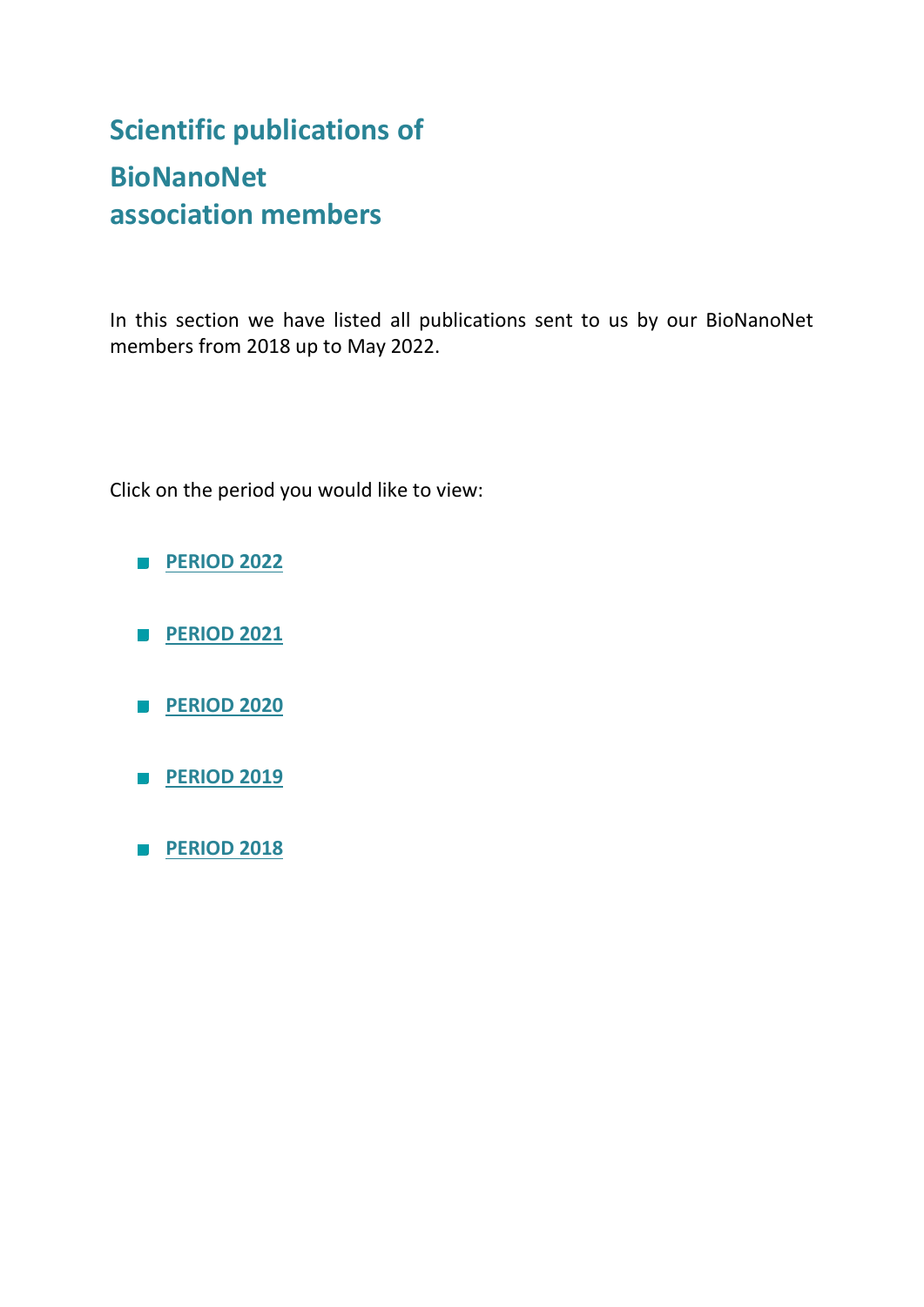## <span id="page-1-0"></span>**Period 2022**

#### **BIOMAX**

Uszko-Lencer, N. H. M. K., Janssen, D. J. A., Gaffron, S., Vanfleteren, L. E. G. W., Janssen, E., Werter, C., Franssen, F. M. E., Wouters, E. F. M., Rechberger, S., Brunner La Rocca, H.-P., & Spruit, M. A. (2022). Clustering based on comorbidities in patients with chronic heart failure: An illustration of clinical diversity. *ESC Heart Failure*, 9(1), 614–626.<https://doi.org/10.1002/ehf2.13704>

# **CIBER BBN**

Rioja-Blanco, E., Arroyo-Solera, I., Álamo, P. *et al.*(2022/02/04). CXCR4-targeted nanotoxins induce GSDME-dependent pyroptosis in head and neck squamous cell carcinoma. *J Exp Clin Cancer Res* 41,49 <https://doi.org/10.1186/s13046-022-02267-8>

Jose Rodrigo Magana, Adria Pérez-Calm, Carlos Rodriguez-Abreu, (2022/02/02) Chromonic nematic liquid crystals in a room-temperature ionic liquid, CHEMICAL COMMUNICATIONS, 3;58(11):1724- 1727. doi[:10.1039/d1cc05800b.](file://///192.168.6.99/Dateifreigabe/Bereich_EIC/BNN%20Newsletter/2022/NL%20012022/10.1039/d1cc05800b)

Lídia Ballell-Hosa, Elisabet González-Mira, Hector Santana, Judit Morla-Folch, Marc Moreno-Masip, Yaima Martínez-Prieto, Albert Revuelta, Primiano Pio Di Mauro, Jaume Veciana, Santi Sala, Lidia Ferrer-Tasies, and Nora Ventosa (2022/01/15) DELOS Nanovesicles-Based Hydrogels: An Advanced Formulation for Topical Use Pharmaceutics;14(1):199. doi: [10.3390/pharmaceutics14010199.](file://///192.168.6.99/Dateifreigabe/Bereich_EIC/BNN%20Newsletter/2022/NL%20012022/10.3390/pharmaceutics14010199)

Victor Pallarès, Ugutz Unzueta, Aïda Falgàs, Anna Aviñó, Yáiza Núñez, Annabel García-León, Laura Sánchez-García, Naroa Serna, Alberto Gallardo, Lorena Alba-Castellón, Patricia Álamo, Jorge Sierra, Lídia Cedó, Ramon Eritja, Antonio Villaverde, Esther Vázquez, Isolda Casanova, Ramon Mangues (January 2022) A multivalent Ara-C-prodrug nanoconjugate achieves selective ablation of leukemic cells in an acute myeloid leukemia mouse model, Biomaterials, Volume 280, 121258 [https://doi.org/10.1016/j.biomaterials.2021.121258.](https://doi.org/10.1016/j.biomaterials.2021.121258)

Julian, C.M. Pedersen, A.B. Jensen, A.K. Baden, J.L. Hueso, A.V. Friderichsen, H. Birkedal, R. Mallada, J. Santamaria, (January 2022) From bench scale to pilot plant: A 150x scaled-up configuration of a microwave-driven structured reactor for methane dehydroaromatization, Catalysis Today, Volume 383, 21-30[, https://doi.org/10.1016/j.cattod.2021.04.013.](https://doi.org/10.1016/j.cattod.2021.04.013)

Markel Lafuente-Merchan, Sandra Ruiz-Alonso, Alaitz Zabala, Patricia Gálvez-Martín, Juan Antonio Marchal, Blanca Vázquez-Lasa, Idoia Gallego, Laura Saenz-del-Burgo, Jose Luis Pedraz (2022/01/13) *Chondroitin and Dermatan Sulfate Bioinks for 3D Bioprinting and Cartilage Regeneration Macro Molecular Bioscience* 13 January 2022<https://doi.org/10.1002/mabi.202100435>

Montserrat Colilla, Isabel Izquierdo-Barba, Gloria P. Rodríguez-Donoso and Natalia Otamendi-Vallet (2022/01/05) **Editorial** *Commemorative Issue in Honor of Professor María Vallet Regí: 20 Years of Silica-Based Mesoporous Materials Pharmaceutics*, *1 4*(1), <https://doi.org/10.3390/pharmaceutics14010125>

Rodriguez-Urretavizcaya, B., Pascual, N., Pastells, C., Martin-Gomez, M.-T., Vilaplana, Ll.\*, Marco. M.- P. (2021/12/14). "Diagnosis and Stratification of Pseudomonas aeruginosa Infected Patients by Immunochemical Quantitative Determination of Pyocyanin From Clinical Bacterial Isolates." Frontiers in Cellular and Infection Microbiology **11**(1215).<https://doi.org/10.1016/j.jmbbm.2021.104793>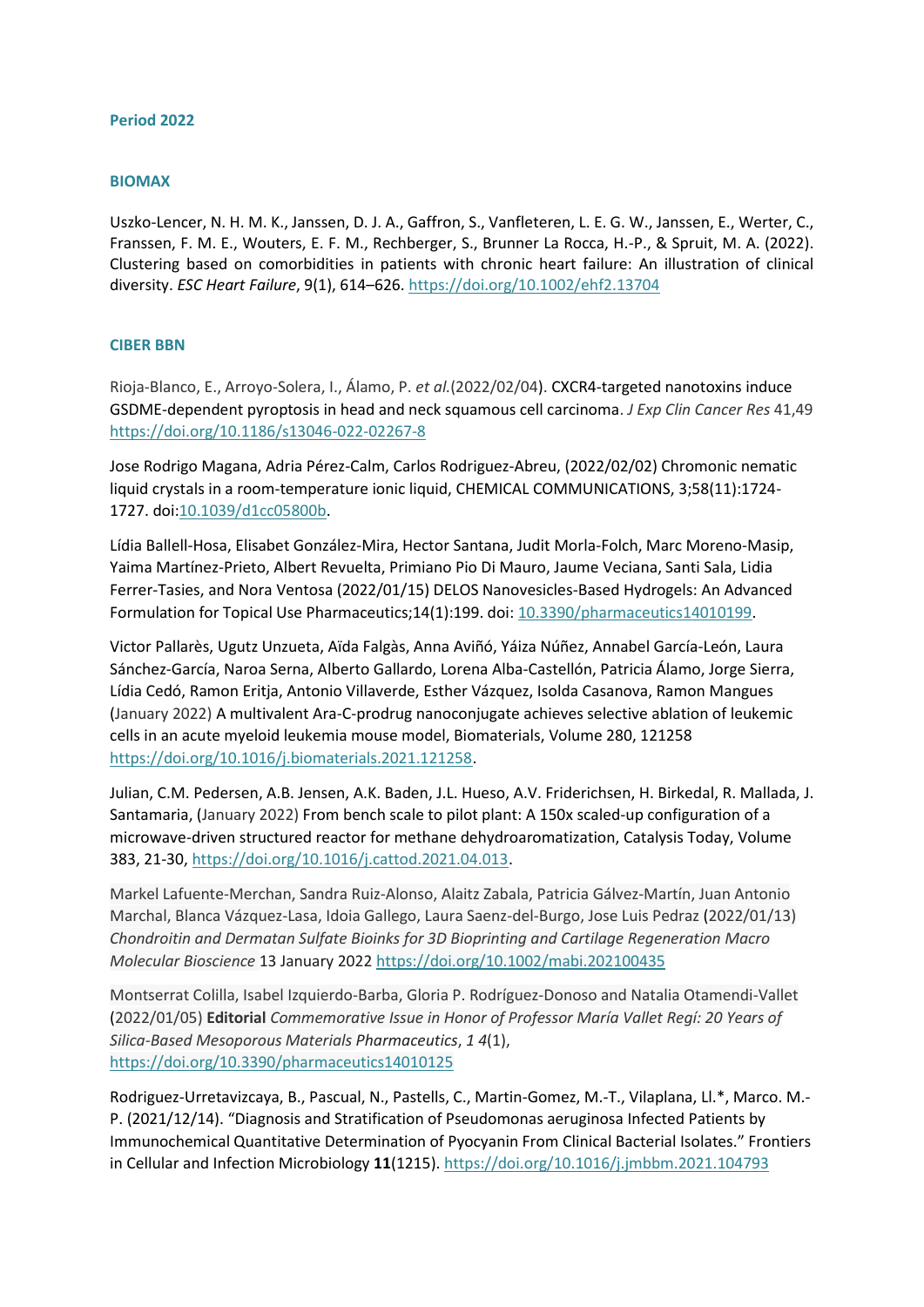Dulay, S., Rivas, L., Pla, L. et al. (2021/12/20) Fetal ischemia monitoring with in vivo implanted electrochemical multiparametric microsensors. *J Biol Eng* 15, 28. [https://doi.org/10.1186/s13036-](https://doi.org/10.1186/s13036-021-00280-7) [021-00280-7](https://doi.org/10.1186/s13036-021-00280-7)

Andrea Bonaccini Calia, Eduard Masvidal-Codina, Trevor M. Smith, Nathan Schäfer, Daman Rathore, Elisa Rodríguez-Lucas, Xavi Illa, Jose M. De la Cruz, Elena Del Corro, Elisabet Prats-Alfonso, Damià Viana, Jessica Bousquet, Clement Hébert, Javier Martínez-Aguilar, Justin R. Sperling, Matthew Drummond, Arnab Halder, Abbie Dodd, Katharine Barr, Sinead Savage, Jordina Fornell, Jordi Sort, Christoph Guger, Rosa Villa, Kostas Kostarelos, Rob Wykes, Anton Guimerà-Brunet, and Jose A. Garrido, Full bandwidth electrophysiology of seizures and epileptiform activity enabled by flexible graphene micro-transistor depth neural probes. Nature Nanotechnology, 2021. <https://www.nature.com/articles/s41565-021-01041-9>

# **Genspeed**

Doppler, C., Feischl, M., Ganhör, C. *et al.* Low-entry-barrier point-of-care testing of anti-SARS-CoV-2 IgG in the population of Upper Austria from December 2020 until April 2021—a feasible surveillance strategy for post-pandemic monitoring?. *Anal Bioanal Chem* (2022)[. https://doi.org/10.1007/s00216-](https://doi.org/10.1007/s00216-022-03966-z) [022-03966-z](https://doi.org/10.1007/s00216-022-03966-z)

# **Graz University of Technlogy & Technische Universität Wien**

Zirath, H.; Spitz, S.; Roth, D.; Schellhorn, T.; Rothbauer, M.; Müller, B.; Walch, M.; Kaur, J.; Wörle, A.; Kohl, Y.; Mayr, T.; Ertl, P. Bridging the Academic–Industrial Gap: Application of an Oxygen and PH Sensor-Integrated Lab-on-a-Chip in Nanotoxicology. *Lab Chip* **2021**. [https://doi.org/10.1039/D1LC00528F.](https://doi.org/10.1039/D1LC00528F)

# **Medical University of Graz, Gottfried Schatz Research Center for Cell Signaling, Metabolism and Aging/ Biophysics**

Cisse, A., Schachner-Nedherer, A. L., Appel, M., Beck, C., Ollivier, J., Leitinger, G., Prassl, R., Kornmueller, K., & Peters, J. (2021). Dynamics of Apolipoprotein B-100 in Interaction with Detergent Probed by Incoherent Neutron Scattering. *J Phys Chem Lett*, 12(51), 12402-12410. https://doi.org/10.1021/acs.jpclett.1c03141

Kornmueller, K., Amri, E. Z., Scheideler, M., & Prassl, R. (2022). Delivery of miRNAs to the adipose organ for metabolic health. *Adv Drug Deliv Rev*, 181, 114110. <https://doi.org/10.1016/j.addr.2021.114110>

# **ÖAW - ITA**

Pavlicek, A.; Part, F.; Gressler, S.; Rose, G.; Gazsó, A.; Ehmoser, E.; Huber-humer, M. Testing the Applicability of the Safe-by-Design Concept : A Theoretical Case Study Using Polymer Nanoclay Composites for Coffee Capsules. *Sustainability* **2021**, *13*, 1–21. doi:10.3390/su132413951.

Scharber, M.; Rodin, V.; Moser, S.; Greßler, S.; Part, F.; Pavlicek, A.; Fuchs, D.; Serdar, N.; Lindorfer, J. Advanced Materials for innovative solar cell technologies: Part I: Fundamentals, historical development and market potentials. *Nano Trust Dossier.* **2021**, *56*, 1–7. <https://www.oeaw.ac.at/en/ita/publications/publication-series/nanotrust-dossiers>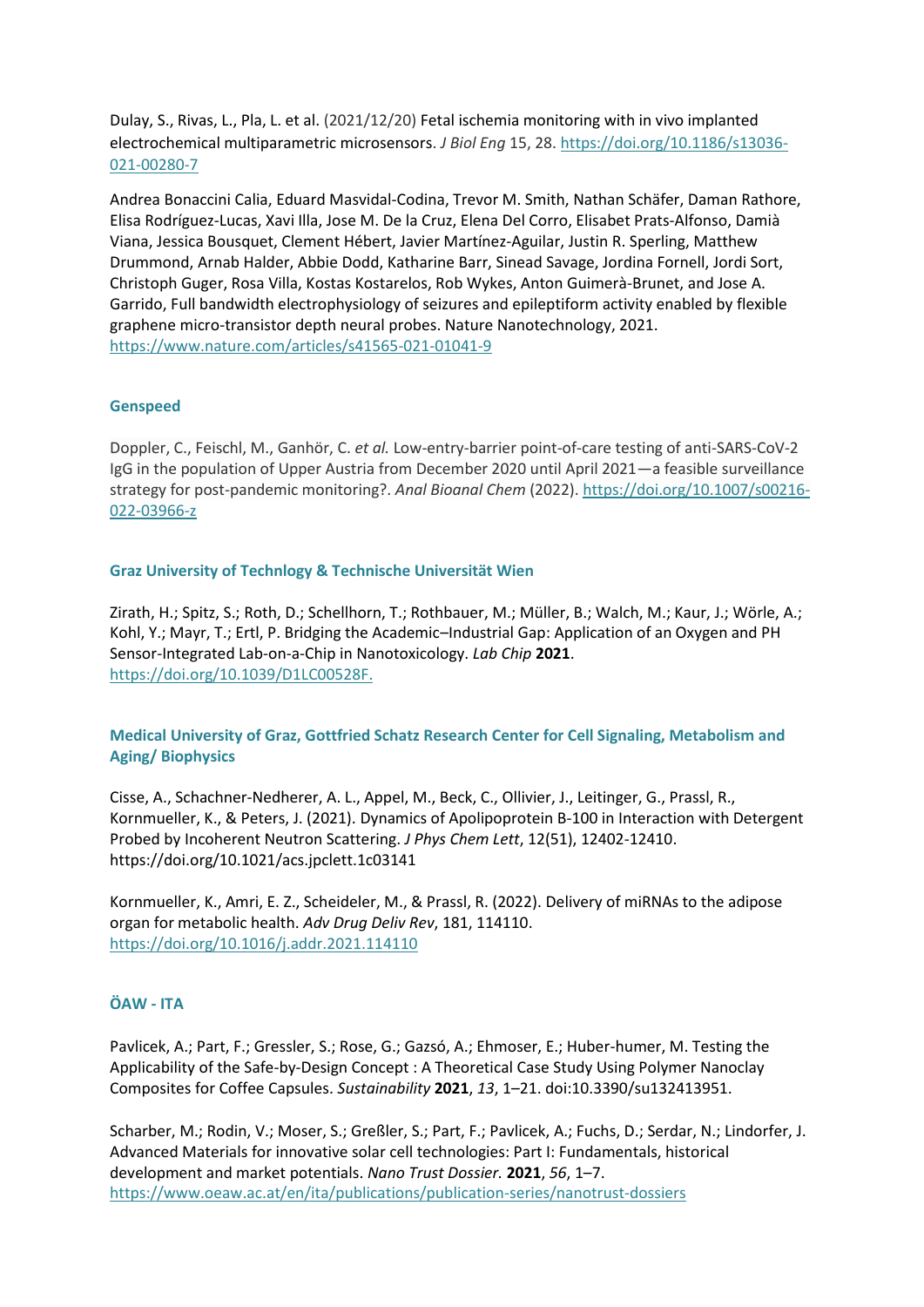## **PROFACTOR**

Muehlberger, M. (2022). Nanoimprinting of Biomimetic Nanostructures. N*anomanufacturing*, *2*(1), 17–40.<https://doi.org/10.3390/nanomanufacturing2010002>

Li, J., Liu, J., Huo, W., Yu, J., Liu, X., Haslinger, M. J., Muehlberger, M., Kulha, P., & Huang, X. (2022). Micro and Nano Materials and Processing Techniques for Printed Biodegradable Electronics. *Materials Today Nano*, 100201.<https://doi.org/10.1016/j.mtnano.2022.100201>

#### **TU Wien - Institute of Chemical Technologies and Analytics**

Stepan T., Tété L., Laundry-Mottiar L., Romanovskaia E., Hedberg Y.S., Danninger H., Auinger M. (2022) Effect of nanoparticle size on the near-surface pH-distribution in aqueous and carbonate buffered solutions, Electrchimica Acta, 409, 139923[.https://doi.org/10.1016/j.electacta.2022.139923](https://doi.org/10.1016/j.electacta.2022.139923)

Romanovskaia E., Slovensky, P., Kalantarian M. Laundry-Mottiar L., Romanovski V., Halama M., Auinger M., Hedberg Y.S. (2022) Electrochemical Estimations of the Gold Nanoparticle Size Effect on Cysteine-Gold Oxidation, Journal of The Electrochemical Society, [http://dx.doi.org/10.1149/1945-](http://dx.doi.org/10.1149/1945-7111/ac4bf8) [7111/ac4bf8](http://dx.doi.org/10.1149/1945-7111/ac4bf8) 

#### **University of Graz, Institute of Physics**

S. Wurster, M. Stückler , L. Weissitsch, H. Krenn, A. Hohenwarter, Reinhard Pippan, A. Bachmaier, Soft Magnetic Properties of Ultra-Strong and Nanocrystalline Pearlitic Wires, Nanomaterials 12, 23 (2022);<https://doi.org/10.3390/nano12010023>

N. A. Chaitanya, M. A. Butt, O. Reshef, Robert W. Boyd, P. Banzer, I. De Leon, Lattice-plasmoninduced asymmetric transmission in two-dimensional chiral arrays, APL Photonics (2022); <https://doi.org/10.1063/5.0074849>

# **WOOD Kplus**

L. Zeilerbauer, J. Lindorfer, R. Süss, B. Kamm, Techno‐economic and life‐cycle assessment of a wood chips‐based organosolv biorefinery concept for production of lignin monomers and oligomers by base‐catalyzed depolymerisation, *Biofuels, Bioproducts and Biorefining* (2021). online published [doi.org/10.1002/bbb.2315](http://doi.org/10.1002/bbb.2315)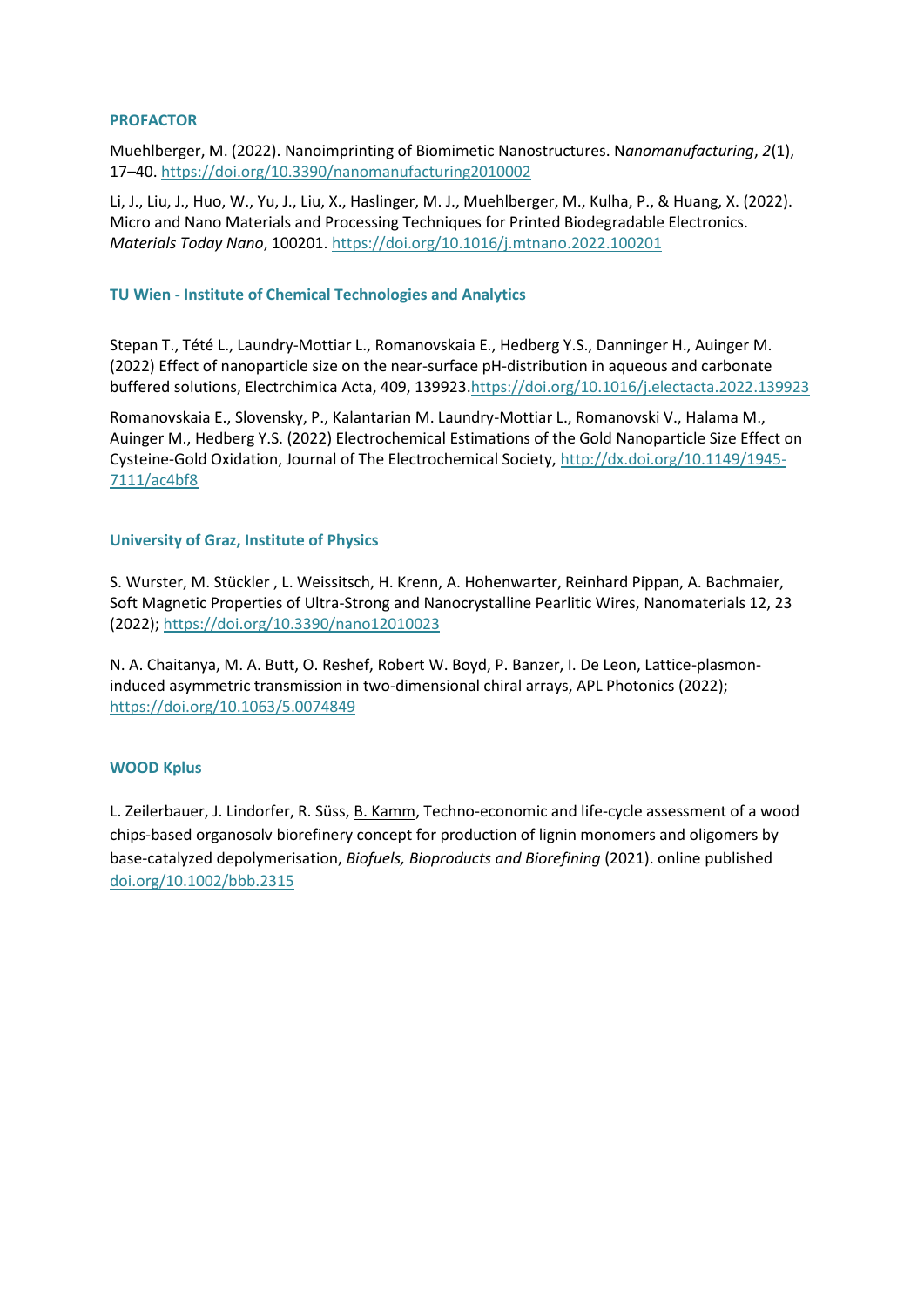## <span id="page-4-0"></span>**Period 2021**

#### **AUSTRIAN ACADEMY OF SCIENCES**

Adeel, M., Shakoor, N., Shafiq, M., Pavlicek, A., Part, F., Zafiu, C., Raza, A., Ahmad, M.A., Jilani, G., White, J.C., Ehmoser, E.-K., Lynch, I., Ming, X., Rui, Y., 2021. A critical review of the environmental impacts of manufactured nano-objects on earthworm species. *Environ. Pollut.* <https://doi.org/10.1016/J.ENVPOL.2021.118041>

Scharber, M., Rodin, V., Moser, S., Greßler, S., Pavlicek, A., Part, F., Fuchs, D., Sarıçiftçi, S. N., Lindorfer, J., & Ehmoser, E. -K. (2021). "*Advanced Materials" für innovative Solarzelltechnologie NanoTrust-Dossier Nr. 056 - August 2021*) (p. 7). Wien. doi:/10.1553/ita-nt-056

#### **BOKU**

Adeel, M; Shakoor, N; Shafiq, M; Pavlicek, A; Part, F; Zafiu, C; Raza, A; Ahmad, MA; Jilani, G; White, JC; Ehmoser, EK; Lynch, I; Ming, X; Rui, Y; .(2021): A critical review of the environmental impacts of manufactured nano-objects on earthworm species. *Environ Pollut*. 2021; 290:118041. <https://doi.org/10.1016/j.envpol.2021.118041>

Pavlicek, A; Part, F; Rose, G; Praetorius, A; Miernicki, M; Gazso, A; Huber-Humer, M. (2021): A European nano-registry as a reliable database for quantitative risk assessment of nanomaterials? A comparison of national approaches. *NANOIMPACT*. 2021; 21, 100276. <https://doi.org/10.1016/j.impact.2020.100276>

Prenner, S; Allesch, A; Staudner, M; Rexeis, M; Schwingshackl, M; Huber-Humer, M; Part, F. (2021): Static modelling of the material flows of micro- and nanoplastic particles caused by the use of vehicle tyres. *ENVIRON POLLUT*. 2021; 290, 118102.<https://doi.org/10.1016/j.envpol.2021.118102>

Zafiu, C; Part, F; Ehmoser, EK; Kähkönen, MA; (2021): Investigations on inhibitory effects of nickel and cobalt salts on the decolorization of textile dyes by the white rot fungus Phanerochaete velutina. *Ecotoxicol Environ Saf*. 2021; 215:112093[. https://doi.org/10.1016/j.ecoenv.2021.112093](https://doi.org/10.1016/j.ecoenv.2021.112093)

Greßler, S; Part, F; Pavlicek, A; Fuchs, D; Scharber, M; Sarıçiftçi, S; Rodin, V; Moser, S; Lindorfer, J; Ehmoser, E-K. (2021): "Advanced Materials" für innovative Solarzelltechnologien Teil II: Nachhaltigkeitsbewertung und Bedeutung in der Kreislaufwirtschaft. *NanoTrust-Dossiers*, 057, 1-6; ISSN 1998-7293. doi[:10.1553/ita-nt-057](https://doi.org/10.1553/ita-nt-057)

Scharber, M; Rodin, V; Moser, S; Greßler, S; Part, F; Pavlicek, A; Fuchs, D; Sarıçiftçi, S; Lindorfer, J; Ehmoser, E-K . (2021): "Advanced Materials" für innovative Solarzelltechnologien. Teil I: Grundlagen, historische Entwicklung und Marktpotenziale. *NanoTrust-Dossiers*, 056, 1-7; ISSN 1998-7293. doi[:10.1553/ita-nt-056](https://doi.org/10.1553/ita-nt-056)

Scherhaufer, S., Part, F. & Beigl, P. Das Sekundärressourcenpotenzial aus Windkraft- und Photovoltaikanlagen. *Österr Wasser- und Abfallw* **73,** 36–48 (2021). [https://doi.org/10.1007/s00506-](https://doi.org/10.1007/s00506-020-00723-3) [020-00723-3](https://doi.org/10.1007/s00506-020-00723-3)

Jandric, A., Part, F., Fink, N., Cocco, V., Mouillard, F., Huber-Humer, M., Salhofer, S. and Zafiu, C. (2020) Investigation of the heterogeneity of bromine in plastic components as an indicator for brominated flame retardants in waste electrical and electronic equipment with regard to recyclability. Journal of Hazardous Materials 390, 121899. <https://doi.org/10.1016/j.jhazmat.2019.121899>

Part, F., Zaba, C., Bixner, O., Zafiu, C., Lenz, S., Martetschläger, L., Hann, S., Huber-Humer, M. and Ehmoser, E.-K. (2020) Mobility and fate of ligand stabilized semiconductor nanoparticles in landfill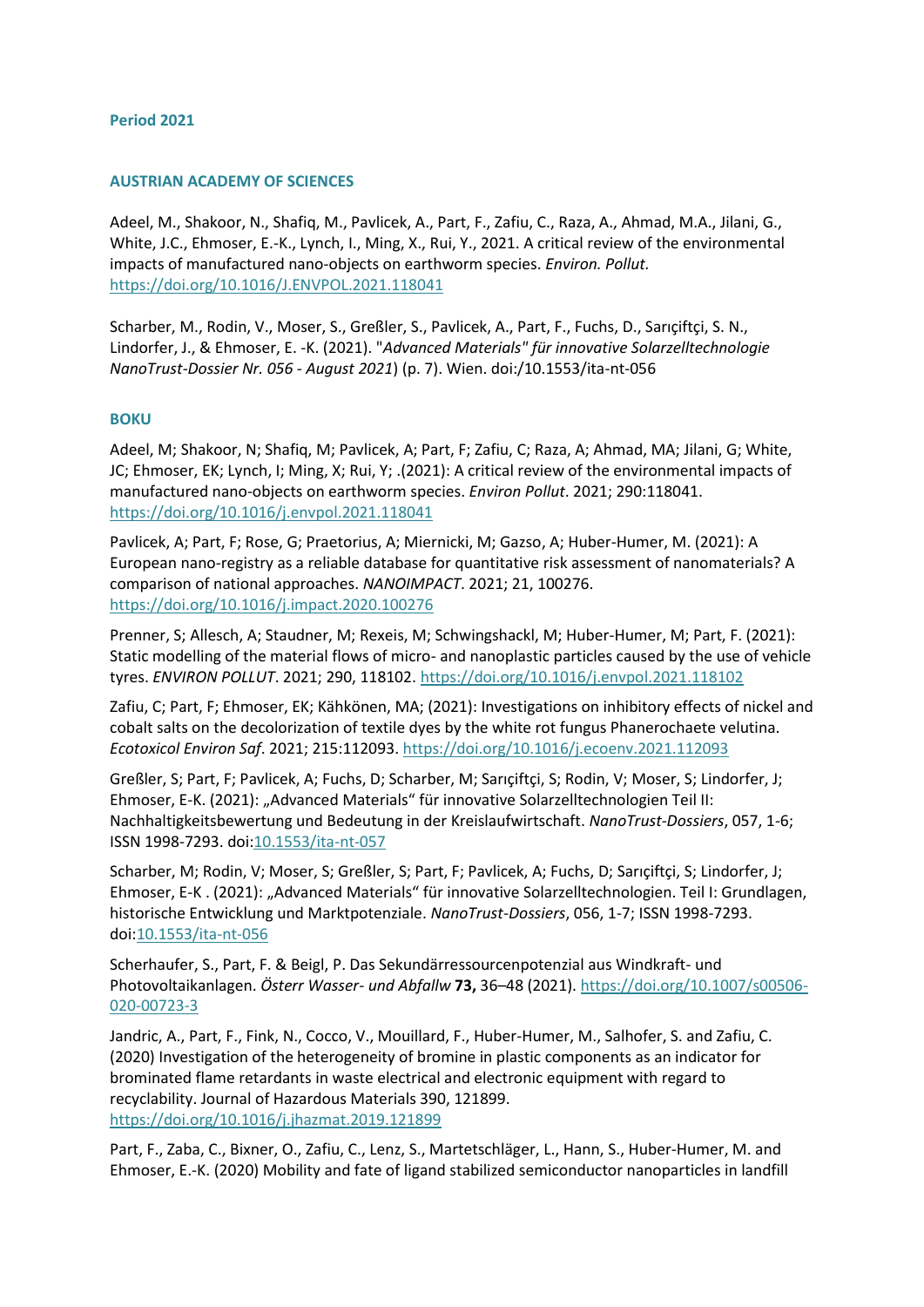leachates. Journal of Hazardous Materials 394, 122477. <https://doi.org/10.1016/j.jhazmat.2020.122477>

## **BRIMATECH**

Prenner, S., Allesch, A., Staudner, M., Rexeis, M., Schwingshackl, M., Huber-Humer, M., & Part, F. (2021). Static modelling of the material flows of micro- and nanoplastic particles caused by the use of vehicle tyres. Environmental Pollution, 290, 118102.<https://doi.org/10.1016/j.envpol.2021.118102>

#### **CIBER-BBN**

Yolanda Castillo-Escario; Hatice Kumru; Josep Valls-Solé; Loreto García-Alen; Raimon Jané; Joan Vidal (2021) [Quantitative evaluation of trunk function and the StartReact](https://iopscience.iop.org/article/10.1088/1741-2552/ac19d3) effect during reaching in patients [with cervical and thoracic spinal cord injury.](https://iopscience.iop.org/article/10.1088/1741-2552/ac19d3) *J. Neural Eng*. 18 0460d2.

Benedet AL, Milà-Alomà M, Vrillon A, et al. (October 18, 2021) Differences Between Plasma and Cerebrospinal Fluid Glial Fibrillary Acidic Protein Levels Across the Alzheimer Disease Continuum. *JAMA Neurol*. Published online. [doi:10.1001/jamaneurol.2021.3671](https://jamanetwork.com/journals/jamaneurology/fullarticle/2784931)

Eduardo Fernández, Arantxa Alfaro, Cristina Soto-Sánchez, Pablo González-López, Antonio M. Lozano Ortega, Sebastian Peña, María Dolores Grima, Alfonso Rodil, Bernardeta Gómez, Xing Chen, Pieter R. Roelfsema, John D. Rolston, Tyler S. Davis, Richard A. Normann. (2021) Visual percepts evoked with an Intracortical 96-channel microelectrode array inserted in human occipital cortex *J Clin Invest*. [https://doi.org/10.1172/JCI151331.](https://www.jci.org/articles/view/151331)

S. Wilson, M. Pietsch, L. Cordero-Grande, A. N. Price, J. Hutter, J. Xiao, L. McCabe, M. A. Rutherford, E. J. Hughes, S. J. Counsell, J.-D. Tournier, T. Arichi, J. V. Hajnal, A. D. Edwards, D. Christiaens, J. O'Muircheartaigh (May 2021) Development of human white matter pathways in utero over the second and third trimester. *Proceedings of the National Academy of Sciences*, 118(20):e2023598118, [https://doi.org/10.1073/pnas.2023598118.](https://doi.org/10.1073/pnas.2023598118)

Roberto Vázquez, Francisco J. Caro-León, Alberto Nakal, Susana Ruiz, Carmen Doñoro, Luis García, Blanca Vázquez-Lasa, Julio San Román, Jesús Sanz, Pedro García, and María Rosa Aguilar (2021) DEAE-chitosan nanoparticles as a pneumococcus-biomimetic material for the development of antipneumococcal therapeutics. *Carbohydrate Polymers*. [https://doi.org/10.1016/j.carbpol.2021.118605.](https://doi.org/10.1016/j.carbpol.2021.118605)

Marwa M Abu-Serie, Fernanda Andrade, Patricia Cámara-Sánchez, Joaquín Seras-Franzoso, Diana Rafael, Zamira V Díaz-Riascos, Petra Gener, Ibane Abasolo, Simó Schwartz Jr Pluronic F127 micelles improve the stability and enhance the anticancer stem cell efficacy of citral in breast cancer *PMID*: 34160295 DOI: [10.2217/nnm-2021-0013](https://doi.org/10.2217/nnm-2021-0013)

Ziani K, Espona-Noguera A, Crisóstomo V, Casado JG, Sanchez-Margallo FM, Saenz-Del-Burgo L, Ciriza J, Pedraz JL. (2021 Apr 15) Characterization of encapsulated porcine cardiosphere-derived cells embedded in 3D alginate matrices. *Int J Pharm*. 599:120454. [doi: 10.1016/j.ijpharm.2021.120454.](https://www.sciencedirect.com/science/article/pii/S0378517321002593?via%3Dihub)

Ion Andreu, Bryan Falcones, Sebastian Hurst, Nimesh Chahare, Xarxa Quiroga, Anabel-Lise Le Roux, Zanetta Kechagia, Amy E. M. Beedle, Alberto Elósegui-Artola, Xavier Trepat, Ramon Farré, Timo Betz, Isaac Almendros & Pere Roca-Cusachs (2021) The force loading rate drives cell mechanosensing through both reinforcement and cytoskeletal softening. *Nature Communications*, 12:4229.

Lidia Ferrer-Tasies, Hector Santana, Ingrid Cabrera-Puig, Elisabet González-Mira, Lídia Ballell-Hosa, Carla Castellar-Álvarez, Alba Córdoba, Josep Merlo-Mas, Haydee Gerónimo, Glay Chinea, Viviana Falcón, Evelyn Moreno-Calvo, Jan Skov Pedersen, Jessica Romero, Claudia Navarro-Requena, Calixto Valdés, Miladys Limonta, Jorge Berlanga, Santiago Sala, Eduardo Martínez, Jaume Veciana and Nora Ventosa (2021 14 June) Recombinant Human Epidermal Growth Factor/Quatsome A Robust Topical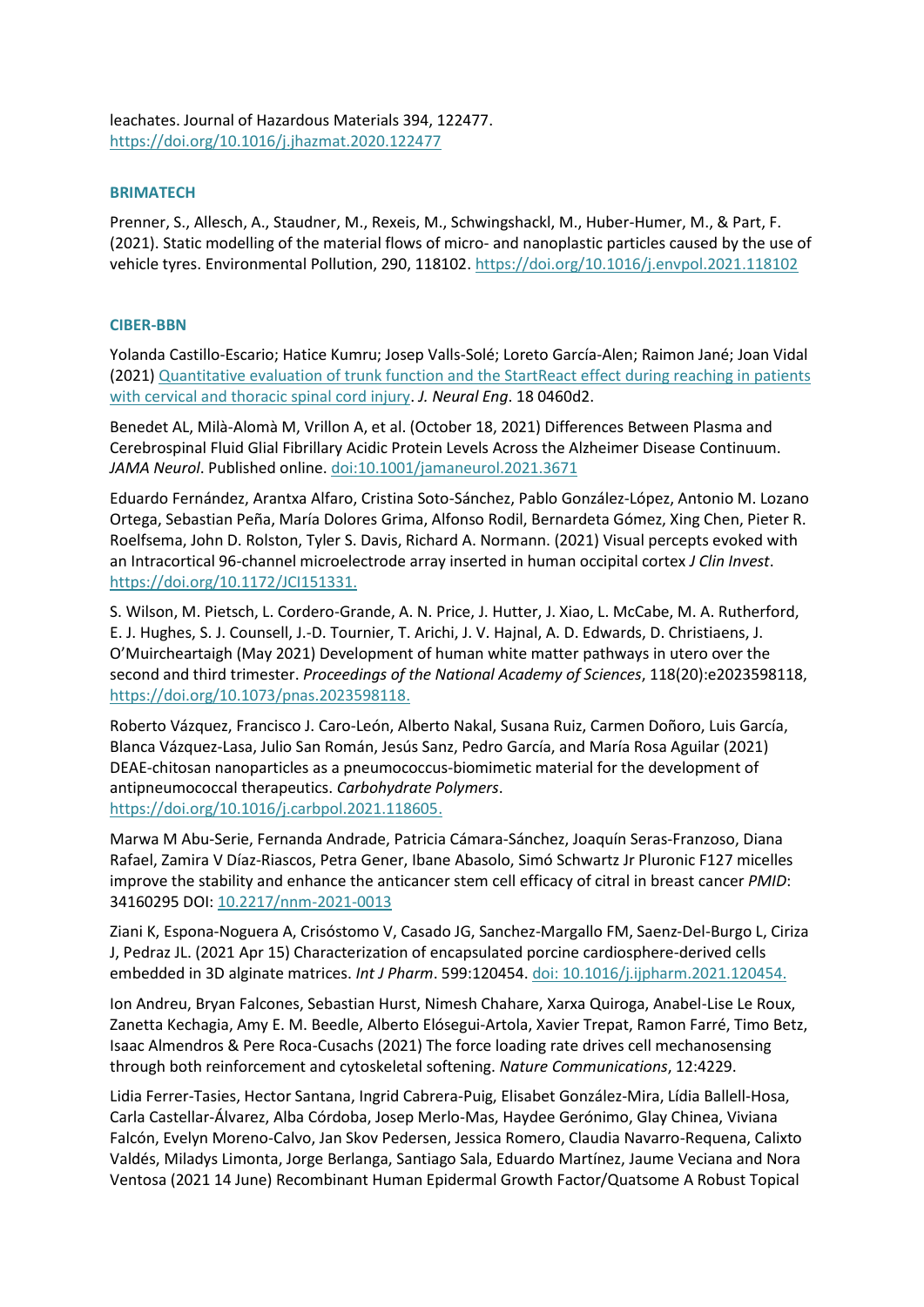Delivery System for Complex Wound Healing. Adv. Therap. 2000260 <https://doi.org/10.1002/adtp.202170011>

Joaquin Seras-Franzoso, Zamira V. Díaz-Riascos, José Luis Corchero, Patricia González, Natalia García-Aranda, Mònica Mandaña, Roger Riera, Ana Boullosa, Sandra Mancilla, Alba Grayston, Marc Moltó-Abad, Elena Garcia-Fruitós, Rosa Mendoza, Guillem Pintos-Morell, Lorenzo Albertazzi, Anna Rosell, Josefina Casas, Antonio Villaverde, Simó Schwartz Jr, Ibane Abasolo. (2021). Extracellular vesicles from recombinant cell factories improve the activity and efficacy of enzymes defective in lysosomal storage disorders. Journal of Extracellular vesicles. [\[DOI\]](https://doi.org/10.1002/jev2.12058)

Vadillo-Rodríguez V, Cavagnola MA, Pérez-Giraldo, Fernández-Calderón MC. (2021) A physico-chemical study of the interaction of ethanolic extracts of propolis with bacterial cells. *Colloids Surf B Biointerfaces* 200, 111571. [\[DOI\]](https://doi.org/10.1016/j.colsurfb.2021.111571)

Marrero D, Pujol-Vila F, Vera D, Gabriel G, Illa X, Elizalde-Torrent A, Alvarez M, Villa R, Gut-on-a-chip: Mimicking and monitoring the human intestine. Biosensors and Bioelectronics. Volume 181, 1 June 2021, 113156. [*DOI]* <https://doi.org/10.1021/acsami.0c21573>

Clua A, Fàbrega C, García-Chica J, Grijalvo S, Eritja R. *Parallel G-quadruplex Structures Increase Cellular Uptake and Cytotoxicity of 5-Fluoro-2′-deoxyuridine Oligomers in 5-Fluorouracil Resistant Cells*. *Molecules*. 2021; 26(6):1741. [\[](https://www.nanbiosis.es/rd/10.1021/acsabm.1c00144)[DOI](https://doi.org/10.3390/molecules26061741)[\]](https://www.nanbiosis.es/rd/10.1021/acsabm.1c00144)

Javier García-Pardo, Fernando Novio, Fabiana Nador, Ivana Cavaliere, Salvio Suárez-García, Silvia Lope-Piedrafita, Ana Paula Candiota, Jordi Romero-Gimenez, Beatriz Rodríguez-Galván, Jordi Bové, Miquel Vila, Julia Lorenzo, and Daniel Ruiz-Molina, Bioinspired Theranostic Coordination Polymer Nanoparticles for Intranasal Dopamine Replacement in Parkinson's Disease. *ACS Nano* 2021, 15, 5, 8592–8609, May 2021. [\[DOI\]](http://10.0.3.253/acsnano.1c00453)

Teresa Alejo, Laura Usón, Guillermo Landa, Martin Prieto, Cristina Yus Argón, Sara García-Salinas, Ricardo de Miguel, Ana Rodríguez-Largo, Silvia Irusta, Victor Sebastián, Gracia Mendoza and Manuel Arruebo. Nanogels with High Loading of Anesthetic Nanocrystals for Extended Duration of Sciatic Nerve Block, ACS Appl. Mater. Interfaces, 13, 15, 17220–17235. 2021 April 6. [\[DOI\]](https://pubmed.ncbi.nlm.nih.gov/33821601/)

Díaz-San Martín, G.; Reyes-González, L.; Sainz-Ruiz, S.; Rodríguez-Cobo, L.; López-Higuera, J.M. Automatic Ankle Angle Detection by Integrated RGB and Depth Camera System. Sensors 2021, 21, 1909[. https://doi.org/10.3390/s21051909](https://doi.org/10.3390/s21051909)

# **DANUBE UNIVERSITY**

Chiapella, A.M., Kainz, M.J., Strecker, A.L. (2021): Fatty acid stable isotopes add clarity, but also complexity, to tracing energy pathways in aquatic food webs. Ecosphere, 12(2):e03360. <https://doi.org/10.1002/ecs2.3360>

Eichhorn, T., Linsberger, I., Lauková, L., Tripisciano, C., Fendl, B., Weiss, R., König, F., Valicek, G., Miestinger, G., Hörmann, C., Weber, V. (2021): Analysis of inflammatory mediator profiles in sepsis patients reveals that extracellular histones are strongly elevated in nonsurvivors. Mediators of Inflammation, Mar 17,2021:8395048.<https://doi.org/10.1155/2021/8395048>

Fendl, B., Weiss, R., Eichhorn, T., Linsberger, I., Afonyushkin, T., Puhm, F., Binder, C.J., Fischer, M.B., Weber, V. (2021) Extracellular vesicles are associated with C-reactive protein in sepsis. Scientific Reports, Mar 26,11(1):6996[. https://doi.org/10.1038/s41598-021-86489-4](https://doi.org/10.1038/s41598-021-86489-4)

Huber, S., Knoll, M.A., Berktold, M., Würzner, R., Brindlmayer, A., Weber, V., Posch, A.E., Mrazek, K., Lepuschitz, S., Ante, M., Beisken, S., Orth-Höller, D., Weinberger, J. 2021: Genomic and phenotypic analysis of linezolid-resistant Staphylococcus epidermidis in a tertiary hospital in Innsbruck, Austria. Microorganisms, May 10,9(5):1023.<https://doi.org/10.3390/microorganisms9051023>

Karuthedom George, S., Lauková, L., Weiss, R., Semak, V., Fendl, B., Weiss, V.U., Steinberger, S., Allmaier, G., Tripisciano, C., and Weber, V. (2021): Comparative analysis of platelet‐derived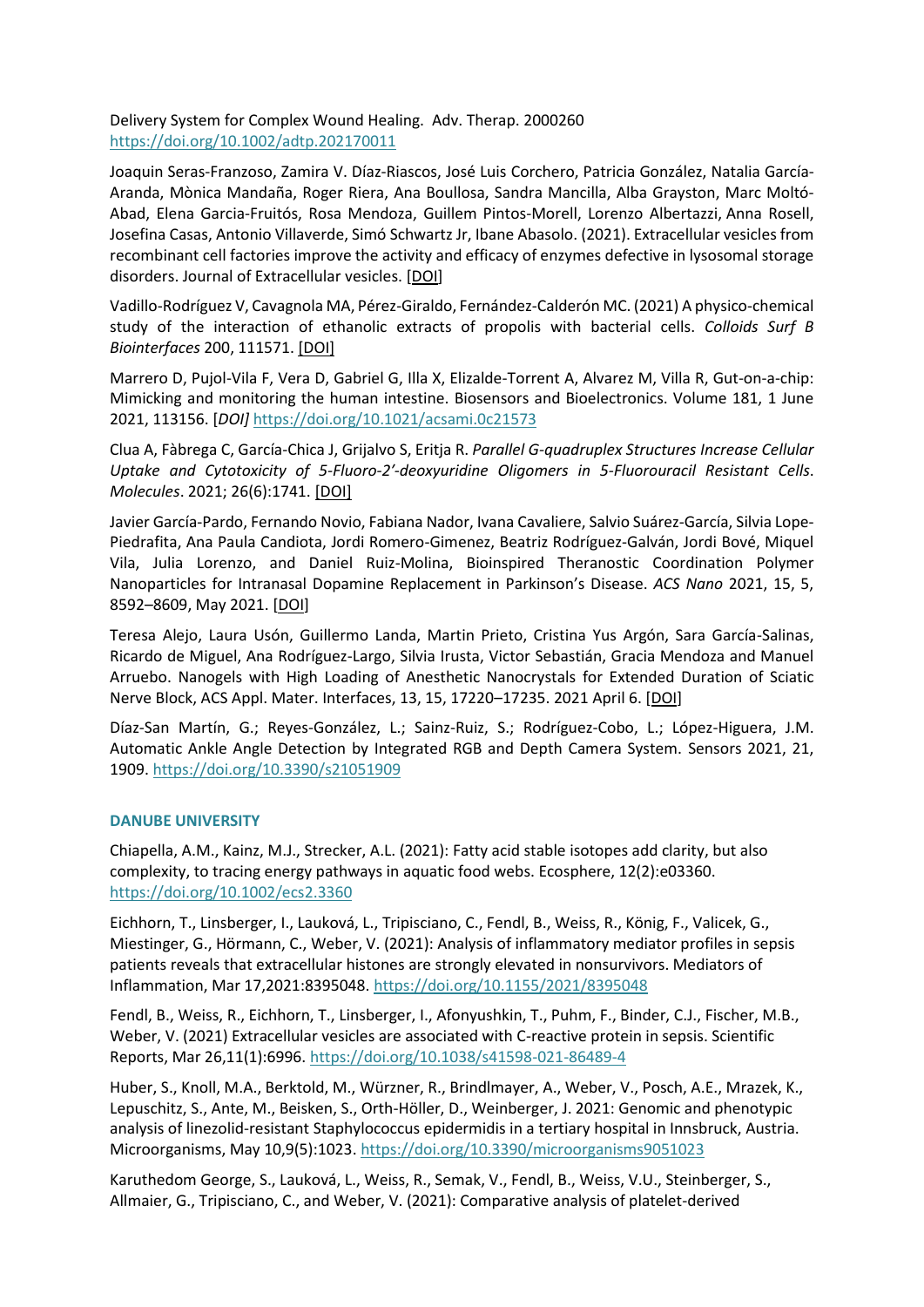extracellular vesicles using flow cytometry and nanoparticle tracking analysis. International Journal of Molecular Sciences, Apr 7,22(8):3839.<https://doi.org/10.3390/ijms22083839>

Pilecky, M., Závorka, L., Arts, M.L., and Kainz, M.J. (2021): Omega-3 PUFA Profoundly affect neural, physiological, and behavioral competences – Implications for systemic changes in trophic interactions. Biological Reviews Cambridge Philosophical Society, May 20. <https://doi.org/10.1111/brv.12747>

Rock G, Weber V, Stegmayr B. (2021): Therapeutic plasma exchange (TPE) as a plausible rescue therapy in severe vaccine-induced immune thrombotic thrombocytopenia. Transfusion and Apheresis Sciences, May 28:103174.<https://doi.org/10.1016/j.transci.2021.103174>

Pasztorek, M., Mrazova, D., Rossmanith, E., Walzer, S., Rauscher, S., Gröger, M., Weber, V., Rychtarikova-Stysova, R., Stys, D. and Fischer, M.B. (2021): Stress fiber formation, mitochondrial morphology and membrane properties of human mesenchymal stem cells cultured in plastic adherence or in spherical aggregates. Journal of Regenerative Medicine, 10(1). doi: 10.37532/jrgm.2021.10(1).171. [https://doi: 10.37532/jrgm.2021.10\(1\).176](https://doi:%2010.37532/jrgm.2021.10(1).176)

Chiapella, A.M.; Kainz, M.J.; Strecker, A.L. (2021). [Fatty acid stable isotopes add clarity, but also](https://esajournals.onlinelibrary.wiley.com/doi/epdf/10.1002/ecs2.3360)  [complexity, to tracing energy pathways in aquatic food webs.](https://esajournals.onlinelibrary.wiley.com/doi/epdf/10.1002/ecs2.3360) Ecosphere, 12(2): e03360

Ebm, N.; Guo, F.; Brett, M.T.; Bunn, S.E.; Kainz, J.M. (2021). [Polyunsaturated fatty acids in fish tissues](https://link.springer.com/content/pdf/10.1007/s10750-020-04445-1.pdf)  [more closely resemble algal than terrestrial diet sources.](https://link.springer.com/content/pdf/10.1007/s10750-020-04445-1.pdf) Hydrobiologia, 848: 371-383

Eichhorn, T.; Linsberger, I.; Lauková, L.; Tripisciano, C.; Fendl, B.; Weiss, R.; König, F.; Valicek, G.; Miestinger, G.; Hörmann, C.; Weber, V. (2021). [Analysis of inflammatory mediator profiles in sepsis](https://www.hindawi.com/journals/mi/2021/8395048/)  [patients reveals that extracellular histones are strongly elevated in nonsurvivors.](https://www.hindawi.com/journals/mi/2021/8395048/) Mediators Inflamm, 2021: 8395048

Fendl, B.; Weiss, R.; Eichhorn, T.; Linsberger, I.; Afonyushkin, T.; Puhm, F.; Binder, C.J.; Fischer, M.B.; Weber, V. (2021). [Extracellular vesicles are associated with C-reactive protein in sepsis.](https://www.nature.com/articles/s41598-021-86489-4) Sci Rep, 11: 6996

Harm, S.; Schildböck, C.; Strobl, K.; Hartmann, J. (2021). [An in vitro study on factors affecting endotoxin](https://www.nature.com/articles/s41598-021-83487-4)  [neutralization in human plasma using the Limulus amebocyte lysate test.](https://www.nature.com/articles/s41598-021-83487-4) Sci Rep, 11(1): 4192

Hohensinner, P.J.; Mayer, J.; Kichbacher, J.; Kral-Pointner, J.; Thaler. B.; Kaun, C.; Hell, L.; Haider, P.; Mussbacher, M.; Schmid, J.A.; Stojkovic, S.; Demyanets. S.; Fischer, M.B.; Huber, K.; Wöran, K.; Hengstenberg, C.; Speidl, W.S.; Oehler, R.; Pabinger, I.; Wojta, J. (2021). [Alternative activation of](https://haematologica.org/article/view/9621)  [human macrophages enhances tissue factor expression and production of extracellular](https://haematologica.org/article/view/9621)  [vesicles.](https://haematologica.org/article/view/9621) Haematologica, 106(2): 454-463

Huber, S.; Knoll, M.A.; Berktold, M.; Würzner, R.; Brindlmayer, A.; Weber, V.; Posch, A.E.; Mrazek, K.; Lepuschitz, S.; Ante, M.; Beisken, S.; Orth-Höller, D.; Weinberger, J. (2021). [Genomic and phenotypic](https://www.mdpi.com/2076-2607/9/5/1023)  [analysis of linezolid-resistant Staphylococcus epidermidis in a tertiary hospital in Innsbruck,](https://www.mdpi.com/2076-2607/9/5/1023)  [Austria.](https://www.mdpi.com/2076-2607/9/5/1023) Microorganisms, 9: 1023

Huber, S.; Weinberger, J; Pilecky, M.; Lorenz, I.; Schildberger, A.; Weber, V.; Fuchs, S.; Posch, W.; Knabl, L.; Würzner, R.; Posch, A.E.; Orth-Höller, D. (2021). [A high leukocyte count and administration of](https://link.springer.com/content/pdf/10.1007/s10096-020-04126-w.pdf)  [hydrocortisone hamper PCR-based diagnostics for bloodstream infections.](https://link.springer.com/content/pdf/10.1007/s10096-020-04126-w.pdf) Eur J Clin Microbiol Infect Dis, Feb 5: doi:10.1007/s10096-020-04126-w

Karuthedom George, S.; Lauková, L.; Weiss, R.; Semak, V.; Fendl, B.; Weiss, V.U.; Steinberger, S.; Allmaier, G.; Tripisciano, C.; and Weber, V. (2021). [Comparative analysis of platelet-derived](https://www.mdpi.com/1422-0067/22/8/3839/pdf)  [extracellular vesicles using flow cytometry and nanoparticle tracking analysis.](https://www.mdpi.com/1422-0067/22/8/3839/pdf) Int. J. Mol. Sci., 22(8): 3839

Moosbrugger-Martinz, V.; Hackl, H.; Gruber, R.; Pilecky, M.; Knabl, L.; Orth-Höller, D.; Dubrac, S. (2021). [Initial evidence of distinguishable bacterial and fungal dysbiosis in the skin of patients with](https://www.sciencedirect.com/science/article/pii/S0022202X20316687?via%3Dihub)  [atopic dermatitis or Netherton syndrome.](https://www.sciencedirect.com/science/article/pii/S0022202X20316687?via%3Dihub) J Invest Dermatol, 141(1): 114-123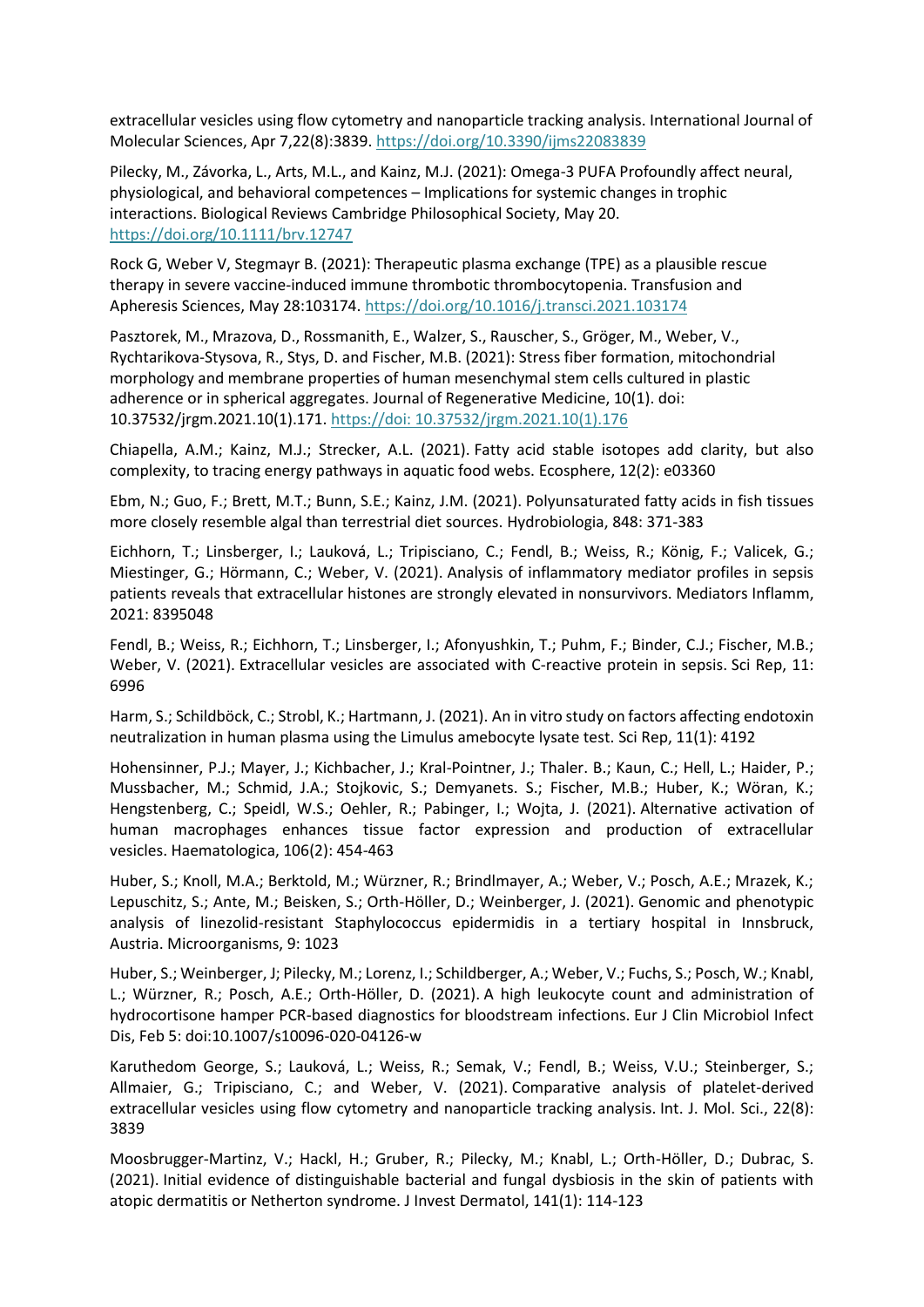Pasztorek, M.; Mrazova, D.; Rossmanith, E.; Walzer, S.; Rauscher, S.; Groeger, M.; Weber, V.; Rychtarikova-Stysova, R.; Stys, D.; and Fischer, M.B. (2021). [Stress fiber formation, mitochondrial](https://www.scitechnol.com/peer-review/stress-fiber-formation-mitochondrial-morphology-and-membrane-properties-of-human-mesenchymal-stem-cells-cultured-in-plastic-adhere-b0uE.php?article_id=14536)  [morphology and membrane properties of human mesenchymal stem cells cultured in plastic](https://www.scitechnol.com/peer-review/stress-fiber-formation-mitochondrial-morphology-and-membrane-properties-of-human-mesenchymal-stem-cells-cultured-in-plastic-adhere-b0uE.php?article_id=14536)  [adherence or in spherical aggregates.](https://www.scitechnol.com/peer-review/stress-fiber-formation-mitochondrial-morphology-and-membrane-properties-of-human-mesenchymal-stem-cells-cultured-in-plastic-adhere-b0uE.php?article_id=14536) J Regen Med, 10: 1

Rock, G.; Weber, V.; Stegmayr, B. (2021). [Therapeutic plasma exchange \(TPE\) as a plausible rescue](https://reader.elsevier.com/reader/sd/pii/S1473050221001403?token=1BFF554E3D3C0FC73517929CA51786ED79716E54D734C83E60E2AE67D8CE9380C0725B811F94EA2CC72CB4F93F578318&originRegion=eu-west-1&originCreation=20210608080255)  [therapy in severe vaccine-induced immune thrombotic thrombocytopenia.](https://reader.elsevier.com/reader/sd/pii/S1473050221001403?token=1BFF554E3D3C0FC73517929CA51786ED79716E54D734C83E60E2AE67D8CE9380C0725B811F94EA2CC72CB4F93F578318&originRegion=eu-west-1&originCreation=20210608080255) Transfus Apher Sci, May 28: 103174

Strobl, K.; Harm, S.; Fichtinger, U.; Schildböck, C.; Hartmann, J. (2021). [Impact of anion exchange](https://journals.sagepub.com/doi/pdf/10.1177/0391398820947733)  [adsorbents on regional citrate anticoagulation.](https://journals.sagepub.com/doi/pdf/10.1177/0391398820947733) Int J Artif Organs, 44(3): 149-155

Bauer, C.; Göcerler, H.; Niculescu-Morzsa, E.; Jeyakumar, V.; Stotter, C.; Klestil, T.; Franek, F.; Nehrer, S. (2021). Biotribological Tests of [Osteochondral Grafts after Treatment with Pro-Inflammatory](https://journals.sagepub.com/doi/pdf/10.1177/1947603521994900)  [Cytokines.](https://journals.sagepub.com/doi/pdf/10.1177/1947603521994900) Cartilage, Epub ahead of print: 10.1177/1947603521994900

Jeyakumar, V.; Amraish, N.; Niculescu-Morzsa, E.; Bauer, C.; Pahr, D.; Nehrer, S. (2021). [Decellularized](https://www.mdpi.com/1422-0067/22/8/4055/pdf)  [Cartilage Extracellular Matrix Incorporated Silk Fibroin Hybrid Scaffolds for Endochondral Ossification](https://www.mdpi.com/1422-0067/22/8/4055/pdf)  [Mediated Bone Regeneration.](https://www.mdpi.com/1422-0067/22/8/4055/pdf) International Journal of Molecular Sciences, 22(8): doi.org/10.3390/ijms22084055

# **GRAZ UNIVERSITY OF TECHNOLOGY**

Evidence for host-microbiome co-evolution in apple. Ahmed Abdelfattah, Ayco J.M. Tack, Birgit Wasserman, Jia Liu, Gabriele Berg, John Norelli, Samir Droby, Michael Wisniewski. New Phytologist, DOI: [10.1111/nph.17820](https://nph.onlinelibrary.wiley.com/doi/full/10.1111/nph.17820)

A549 in-silico 1.0: A first computational model to simulate cell cycle dependent ion current modulation in the human lung adenocarcinoma"*.* Sonja Langthaler, Theresa Rienmüller, Susanne Scheruebel, Brigitte Pelzmann, Niroj Shrestha, Klaus Zorn-Pauly, Wolfgang Schreibmayer, Andrew Koff and Christian Baumgartner. *PLoS Compuational Biology*, June 2021. <https://doi.org/10.1371/journal.pcbi.1009091>

J. S. Eismann, M. Neugebauer, K. Mantel, P. Banzer, Absolute characterization of high numerical aperture microscope objectives utilizing a dipole scatterer, Light: Science and Applications 10, article number: 223 (2021);<https://doi.org/10.1038/s41377-021-00663-x>

# **HAHN-SCHICKARD**

Baumgartner, D., Johannsen, B., Specht, M., Lüddecke, J., Rombach, M., Hin, S., Paust, N., von Stetten, F., Zengerle, R., Herz, C., Peham, J.R., Paqué, P.N., Attin, T., Jenzer, J.S., Körner, P., Schmidlin, P.R., Thurnheer, T., Wegehaupt, F.J., Kaman, W.E., Stubbs, A., Hays, J.P., Rusu, V., Michie, A., Binsl, T., Stejskal, D., Karpíšek, M., Bao, K., Bostanci, N., Belibasakis, G.N., Mitsakakis, K. OralDisk: a Chair-side Compatible Molecular Platform Using Whole Saliva for Monitoring Oral Health at the Dental Practice. *Biosensors* 2021, *11*, 423.

Johannsen, B., Karpíšek, M., Baumgartner, D., Klein, V., Bostanci, N., Paust, N., Früh, S.M., Zengerle, R., Mitsakakis, K. (2021): One-step, wash-free, bead-based immunoassay employing bound-free phase detection. *Anal. Chim. Acta*, 1153, 338280. DOI: 10.1016/j.aca.2021.338280.

Hin, S., Lopez-Jimena, B., Bakheit, M., Klein, V., Stack, S., Fall, C., Sall, A., Enan, K., Mustafa, M., Rusu, V., Goethel, S., Paust, N., Zengerle, R., Gillies, L., Frischmann, S., Weidmann, M., Mitsakakis, K. (2021): Fully automated point-of-care differential diagnosis of acute febrile illness. *PLoS Negl. Trop. Dis.*, 15(2), e0009177. DOI: 10.1371/journal.pntd.0009177.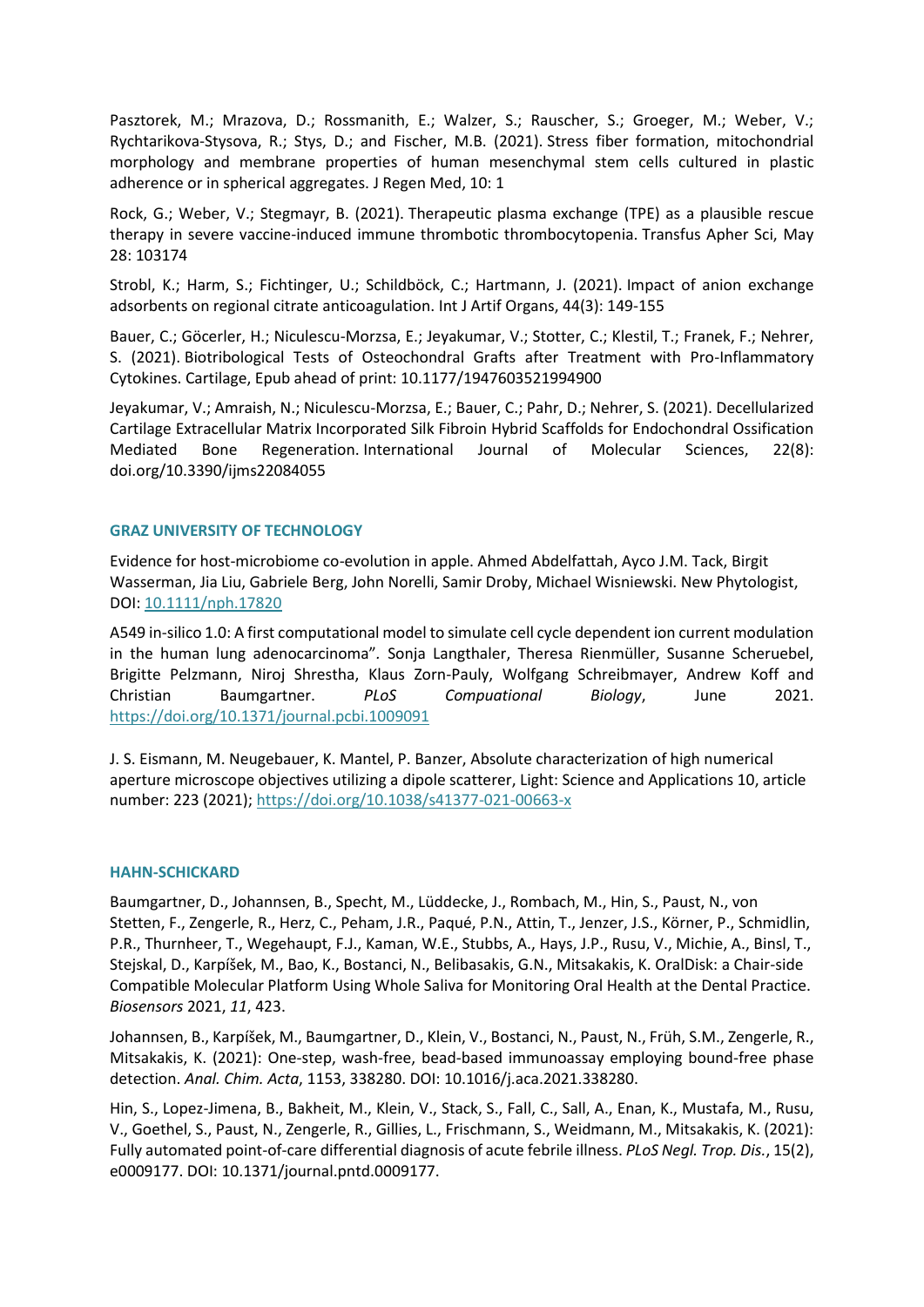Mitsakakis, K. Novel lab-on-a-disk platforms: a powerful tool for molecular fingerprinting of oral and respiratory tract infections. (2021): *Expert Rev. Mol. Diagn.*, 1-4. DOI: 10.1080/14737159.2021.1920400

Bostanci, N., Mitsakakis, K., Afacan, B., Bao, K., Johannsen, B., Baumgartner, D., Müller, L., Kotolová, H., Emingil, G., Karpíšek, M. (2021): Validation and verification of predictive salivary biomarkers for oral health. *Sci. Rep.*, 11, 6406. DOI: 10.1038/s41598-021-85120-w

Paqué, P.N., Herz, C., Wiedemeier, D.B., Mitsakakis, K., Attin, T., Bao, K., Belibasakis, G.N., Hays, J.P., Jenzer, J.S., Kaman, W.E., Karpíšek, M., Körner, P., Peham, J.R., Schmidlin, P.R., Thurnheer, T., Wegehaupt, F.J., Bostanci, N. (2021): Salivary Biomarkers for Dental Caries Detection and Personalized Monitoring. *J. Pers. Med.*, 11(3), 235. DOI: 10.3390/jpm11030235

# **INSTITUTE FOR MEDICAL RESEARCH & OCCUPATIONAL HEALTH (IMI)**

Vuković B, Cvetić Ž, Bendelja K, Barbir R, Milić M, Dobrošević B, Šerić V, Vinković Vrček I. (2021) In Vitro Study on the Immunomodulatory Effects of Differently Functionalized Silver Nanoparticles on Human Peripheral Blood Mononuclear Cells. JBIC J. Biol. Inorg. Chem. doi: 10.1007/s00775-021-01898-0.

Milić M, Cvetić Ž, Bendelja K, Vuković B, Galić E, Ćurlin M, Dobrošević B, Jurak Begonja A, Vinković Vrček I. (2021) Response of platelets to silver nanoparticles designed with different surface functionalization. J Inorg Biochem. doi: 10.1016/j.jinorgbio.2021.111565.

Ćurlin M, Barbir R, Dabelić S, Ljubojević M, Goessler W, Micek V,Žuntar I, Pavić M, Božičević L, Pavičić I, Vinković Vrček. (2021) Sex affects the response of Wistar rats to polyvinyl pyrrolidone (PVP)-coated silver nanoparticles in an oral 28 days repeated dose toxicity study. Part Fibre Toxicol. doi: 10.1186/s12989-021-00425-y

Tariba Lovaković B, Barbir R, Pem B, Goessler W, Ćurlin M, Micek V, Debeljak Ž, Božičević L, Ilić K, Pavičić I, Gorup D, Vinković Vrček I. (2021) Sex-related response in mice after sub-acute intraperitoneal exposure to silver nanoparticles. NanoImpact, 23, 100340. doi: 10.1016/j.impact.2021.100340

Pem B, Ćurlin M, Domazet Jurašin D, Vrček V, Barbir R, Micek V, Fratila R M, de la Fuente J M, Vinković Vrček I. (2021) Fate and transformation of silver nanoparticles in different biological conditions. Beilstein Journal of Nanotechnology. 12, 665–679. doi: 10.3762/bjnano.12.53

Murugadoss, S., Vinković Vrček, I., Pem, B., Jagiello, K., Judzinska, B., Sosnowska, A., Martens, M., Willighagen, E.L., Puzyn, T., Dusinska, M. et al. (2021) A strategy towards the generation of testable adverse outcome pathways for nanomaterials. ALTEX-Alternatives to Animal Experimentation. <https://doi.org/10.14573/altex.2102191>

Opačak, S., Babić, D., Perić, B., Marinić, Ž., Smrečki, V., Pem, B., Vinković Vrček, I., Kirin, S.I. (2021) A ferrocene-based pseudopeptide chiroptical switch. Dalton transactions, 13, 4504-4511. <https://doi.org/10.1039/D1DT00508A>

Murugadoss S, Vinković Vrček I, Pem B, Jagiello K, Judzinska B, Sosnowska A, Martens M, Willighagen EL, Puzyn T, Dusinska M, Cimpan MR, Fessard V, Hoet PH (2021). A strategy towards the generation of testable adverse outcome pathways for nanomaterials. *ALTEX - Alternatives to animal experimentation*. doi: 10.14573/altex.2102191.

# **INSTITUTE FOR MEDICAL RESEARCH AND OCCUPATIONAL HEALTH, NanoBioFaces group**

Barbir, R., Capjak, I., Crnković, T., Debeljak, Ž., Domazet Jurašin, D., Ćurlin, M., Šinko, G., Weitner, T., Vinković Vrček, I. (2021). Interaction of silver nanoparticles with plasma transport proteins: A systematic study on impacts of particle size, shape and surface functionalization. Chemico-Biological Interactions, 335, 109364.<https://doi.org/10.1016/j.cbi.2020.109364>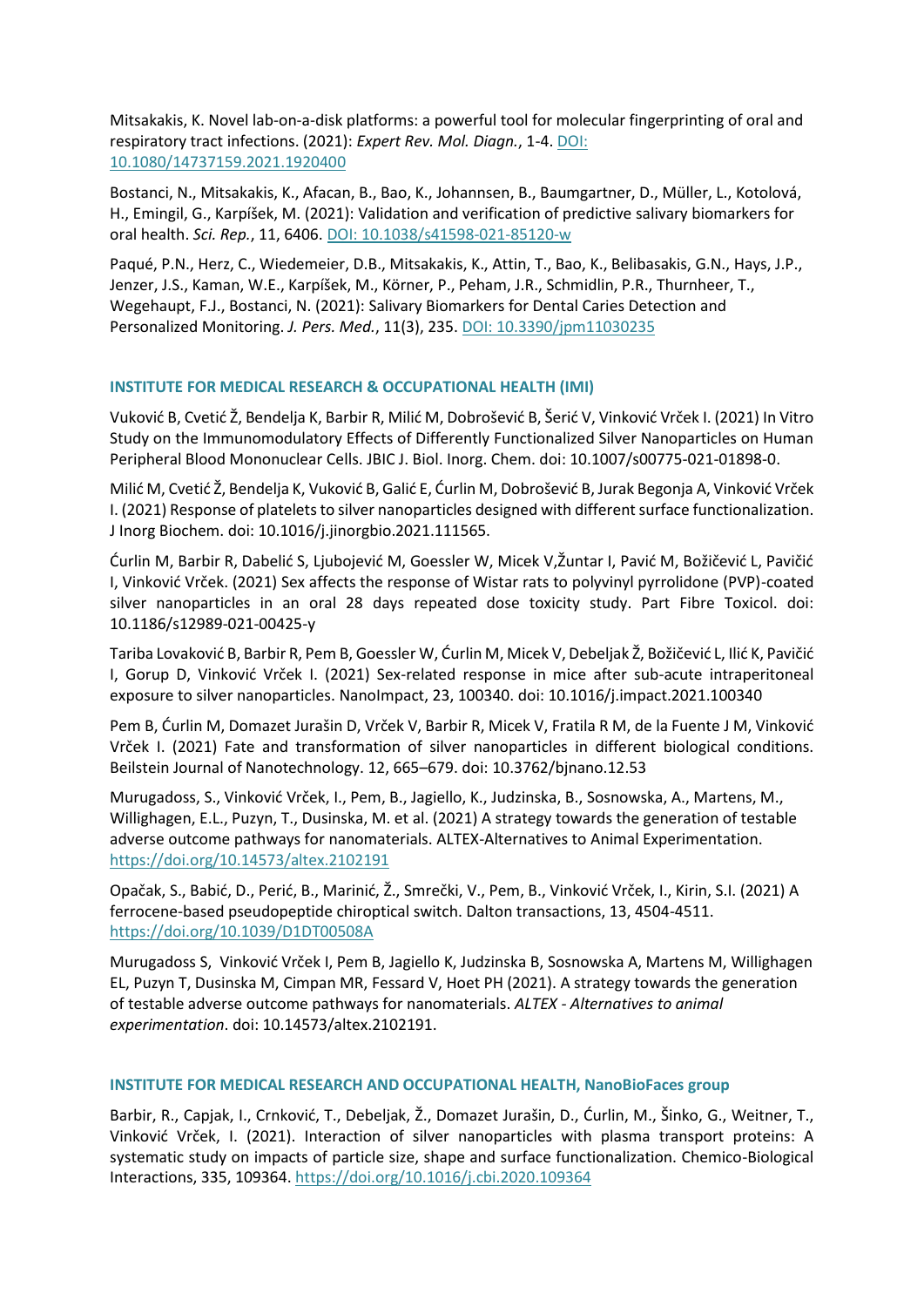Barbir, R., Pem, B., Kalčec, N., Kastner, S., Podlesnaia, K., Csáki, A., Fritzsche, W., Vinković Vrček, I. (2021). Application of Localized Surface Plasmon Resonance Spectroscopy to Investigate a Nano–Bio Interface. Langmuir, 37(5), 1991–2000.<https://doi.org/10.1021/acs.langmuir.0c03569>

Ilić, K., Hartl, S., Galić, E., Tetyczka, C., Pem, B., Barbir, R., Milić, M., Vinković Vrček, I., Roblegg, E., Pavičić, I. (2021). Interaction of Differently Coated Silver Nanoparticles with Skin and Oral Mucosal Cells. Journal of Pharmaceutical Sciences. in press,<https://doi.org/10.1016/j.xphs.2021.01.030>

Pem, B., Toma, M., Vrček, V., & Vinković Vrček, I. (2021). Combined NMR and Computational Study of Cysteine Oxidation during Nucleation of Metallic Clusters in Biological Systems. Inorganic Chemistry. in press[, https://doi.org/10.1021/acs.inorgchem.1c00321](https://doi.org/10.1021/acs.inorgchem.1c00321)

# **JOANNEUM RESEARCH**

Proksch, A., Smolka, M., Haase A., Nees D., Ruttloff, St.,Goetz, J., Wolf, Ch., Hierschlager B., Katzmayr, I., Sonnleitner, M., Stadlober, B., Hesse, J. Lab-on-a-foil devices with integrated retro-reflective structures for multiplexed DNA testing Pelin Toren. Accepted: 4 May 2021, *MRS Advances*. <https://doi.org/10.1557/s43580-021-00064-7>

# **JOANNEUM RESEARCH – HEALTH**

Birngruber T, Boulgaropoulos B, Sinner F. Dermal sampling techniques with focus on dermal Open Flow Microperfusion. In: Howard I Maibach ND, editor. Percutaneous absorption- Drugs-Cosmetics-Mechanism-Methodology. 5th ed. *CRC Press*; 2021.

Donsa K. Qualitätssicherung und Forschung mit Real World Daten. *Qualitas* [Internet]. 2021 Jul 17;20(3):14–5. Available from:<https://link.springer.com/10.1007/s43831-021-0030-2>

Fengler VH, Macheiner T, Goessler W, Ratzer M, Haybaeck J, Sargsyan K. Hepatic Response of Magnesium-Restricted Wild Type Mice. *Metabolites* [Internet]. 2021 Nov 6;11(11):762. Available from:<http://www.ncbi.nlm.nih.gov/pubmed/34822420>

Foessl I, Haudum CW, Vidakovic I, Prassl R, Franz J, Mautner SI, Kainz S, Hofmann E, Obermayer-Pietsch B, Birngruber T, Kotzbeck P. *miRNAs as Regulators of the Early Local Response to Burn Injuries. Int J Mol Sci* [Internet]. 2021 Aug 26;22(17):9209. Available from: <https://www.mdpi.com/1422-0067/22/17/9209>

Geidl-Flueck B, Hochuli M, Németh Á, Eberl A, Derron N, Köfeler HC, Tappy L, Berneis K, Spinas GA, Gerber PA. Fructose- and sucrose- but not glucose-sweetened beverages promote hepatic de novo lipogenesis: A randomized controlled trial. *J Hepatol* [Internet]. 2021 Mar; Available from: <https://linkinghub.elsevier.com/retrieve/pii/S0168827821001616>

Handler AM, Eirefelt S, Lambert M, Johansson F, Hollesen Schefe L, Østergaard Knudsen N, Bodenlenz M, Birngruber T, Sinner F, Huss Erikson A, Pommergaard Pedersen G, Janfelt C, Troensegaard Nielsen K. Characterizing Cutaneous Drug Delivery Using Open-Flow Microperfusion and Mass Spectrometry Imaging. Mol Pharm [Internet]. 2021 Jul 11; *acs.molpharmaceut*.1c00285. Available from:<https://pubs.acs.org/doi/10.1021/acs.molpharmaceut.1c00285>

Hochfellner DA, Rainer R, Ziko H, Aberer F, Simic A, Lichtenegger KM, Beck P, Donsa K, Pieber TR, Fruhwald FM, Rosenkranz AR, Kamolz L, Baumann PM, Mader JK, Plank J. Efficient and safe glycaemic control with basal‐bolus insulin therapy during fasting periods in hospitalized patients with type 2 diabetes using decision support technology: A post hoc analysis. *Diabetes, Obes Metab* [Internet]. 2021 Sep 22;23(9):2161–9. Available from:<https://onlinelibrary.wiley.com/doi/10.1111/dom.14458>

Hofmann E, Fink J, Eberl A, Prugger E-M, Kolb D, Luze H, Schwingenschuh S, Birngruber T, Magnes C, Mautner SI, Kamolz L-P, Kotzbeck P. A novel human ex vivo skin model to study early local responses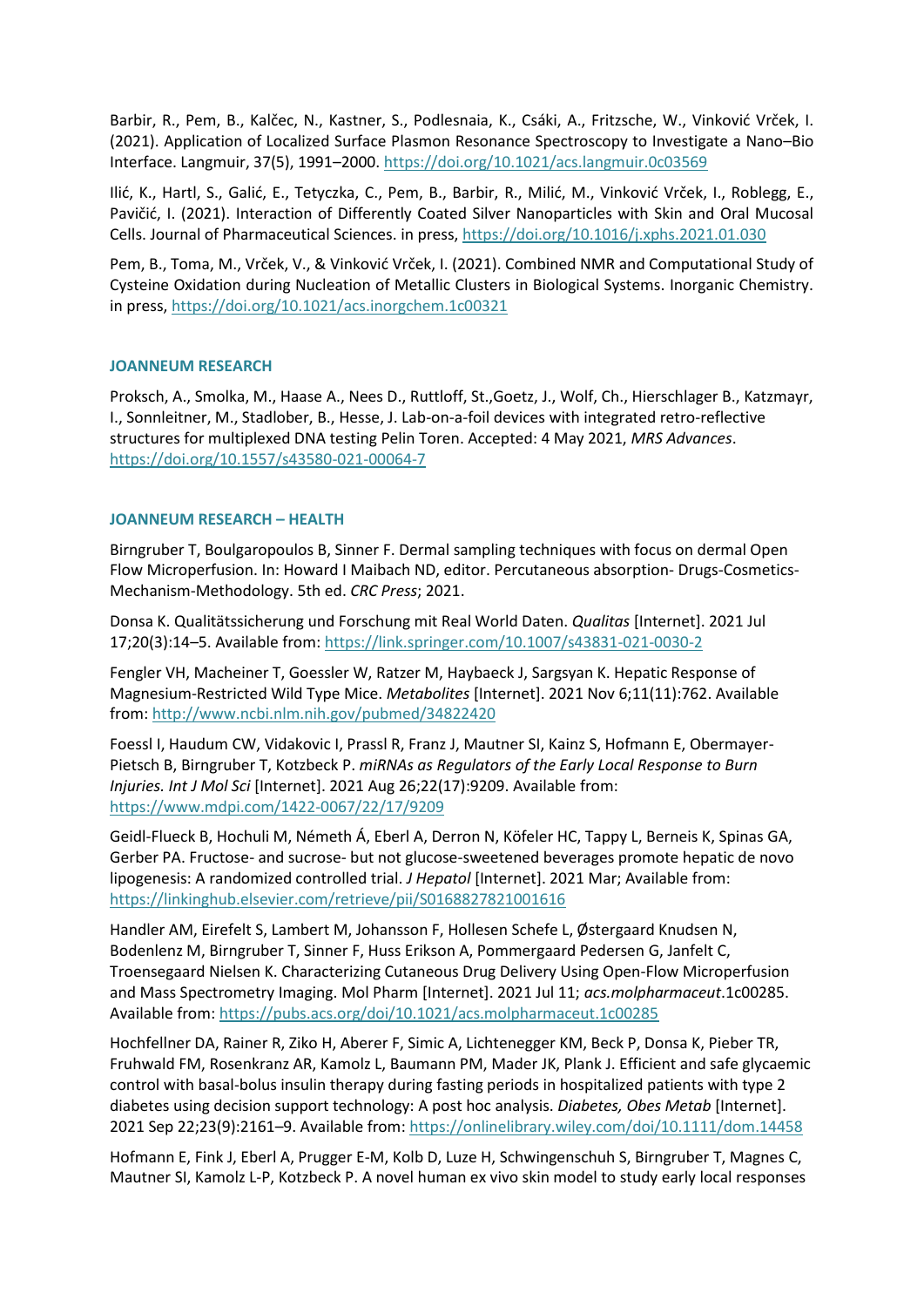to burn injuries. *Sci Rep* [Internet]. 2021 Dec 11;11(1):364. Available from: <http://www.ncbi.nlm.nih.gov/pubmed/33432026>

Kopanz J, Lichtenegger KM, Koenig C, Libiseller A, Mader JK, Donsa K, Truskaller T, Bauer N, Hahn B, Sendlhofer G, Beck P, Höll B, Sinner F, Feichtner F, Pieber TR. Electronic Diabetes Management System Replaces Paper Insulin Chart: Improved Quality in Diabetes Inpatient Care Processes Due to Digitalization. J Diabetes Sci Technol [Internet]. 2021 Mar 16;15(2):222–30. Available from: <http://journals.sagepub.com/doi/10.1177/1932296820957043>

Libiseller A, Lichtenegger KM, de Campo A, Wiesinger T, Cuder G, Donsa K, Höll B, Beck P, Plank J, Schippinger W, Pieber TR. Diabetes Management According to Health Status in Older Adults with Type 2 Diabetes Staying in Geriatric Care Facilities. J Diabetes Sci Technol [Internet]. 2021 May 13;15(3):615–21. Available from:<http://journals.sagepub.com/doi/10.1177/1932296820905827>

Lichtenegger KM, Aberer F, Tuca AC, Donsa K, Höll B, Schaupp L, Plank J, Beck P, Fruhwald FM, Kamolz L-P, Pieber TR, Mader JK. Safe and Sufficient Glycemic Control by Using a Digital Clinical Decision Support System for Patients With Type 2 Diabetes in a Routine Setting on General Hospital Wards. J Diabetes Sci Technol [Internet]. 2021 Mar 11;15(2):231–5. Available from: <http://journals.sagepub.com/doi/10.1177/1932296820955243>

Pleguezuelos-Villa M, Merino-Sanjuán M, Hernández MJ, Nácher A, Peris D, Hidalgo I, Soler L, Sallan M, Merino V. Relationship between rheological properties, in vitro release and in vivo equivalency of topical formulations of diclofenac. Int J Pharm [Internet]. 2019;572(November):118755. Available from:<https://doi.org/10.1016/j.ijpharm.2019.118755>

Regittnig W, Tschaikner M, Tuca A, Simic A, Feiel J, Schaller‐Ammann R, Licht AH, Jungklaus M, Pieber TR. Insulin induces a progressive increase in the resistance of subcutaneous tissue to fluid flow: Implications for insulin pump therapy. Diabetes, Obes Metab [Internet]. 2021 Nov 17; Available from: <https://onlinelibrary.wiley.com/doi/10.1111/dom.14594>

Repas J, Zügner E, Gole B, Bizjak M, Ptocnik U, Magnes C, Pavlin M. Metabolic profiling of attached and detached metformin and 2-deoxy-D-glucose treated breast cancer cells. Sci Rep [Internet]. 2021;1–19. Available from:<https://doi.org/10.1038/s41598-021-98642-0>

Schroeder S, Hofer SJ, Zimmermann A, Pechlaner R, Dammbrueck C, Pendl T, Marcello GM, Pogatschnigg V, Bergmann M, Müller M, Gschiel V, Ristic S, Tadic J, Iwata K, Richter G, Farzi A, Üçal M, Schäfer U, Poglitsch M, Royer P, Mekis R, Agreiter M, Tölle RC, Sótonyi P, Willeit J, Mairhofer B, Niederkofler H, Pallhuber I, Rungger G, Tilg H, Defrancesco M, Marksteiner J, Sinner F, Magnes C, Pieber TR, Holzer P, Kroemer G, Carmona-Gutierrez D, Scorrano L, Dengjel J, Madl T, Sedej S, Sigrist SJ, Rácz B, Kiechl S, Eisenberg T, Madeo F. Dietary spermidine improves cognitive function. Cell Rep [Internet]. 2021 Apr;35(2):108985. Available from:

<https://linkinghub.elsevier.com/retrieve/pii/S2211124721002990>

Simic A, Schøndorff PK, Stumpe T, Heschel M, Regittnig W, Pöttler T, Ninaus D, Augustin T, Groselj‐ Strele A, Pieber TR, Mader JK. Survival Assessment of the <scp>Extended-Wear</scp> Insulin Infusion Set featuring Lantern Technology in Adults with Type 1 Diabetes Mellitus by Glucose Clamp Technique. Diabetes, *Obes Metab* [Internet]. 2021 Feb 2;dom.14337. Available from: <https://onlinelibrary.wiley.com/doi/10.1111/dom.14337>

Tiffner KI, Kanfer I, Augustin T, Raml R, Raney SG, Sinner F. Comparative in Vitro Release Testing (IVRT) of Acyclovir Products. *Pharm Res* [Internet]. 2021 Oct;121186. Available from: <https://linkinghub.elsevier.com/retrieve/pii/S0378517321009923>

Tomin T, Bordag N, Zügner E, Al-Baghdadi A, Schinagl M, Birner-Gruenberger R, Schittmayer M. Blood Plasma Quality Control by Plasma Glutathione Status. *Antioxidants* [Internet]. 2021 May 27;10(6):864. Available from[: https://www.mdpi.com/2076-3921/10/6/864](https://www.mdpi.com/2076-3921/10/6/864)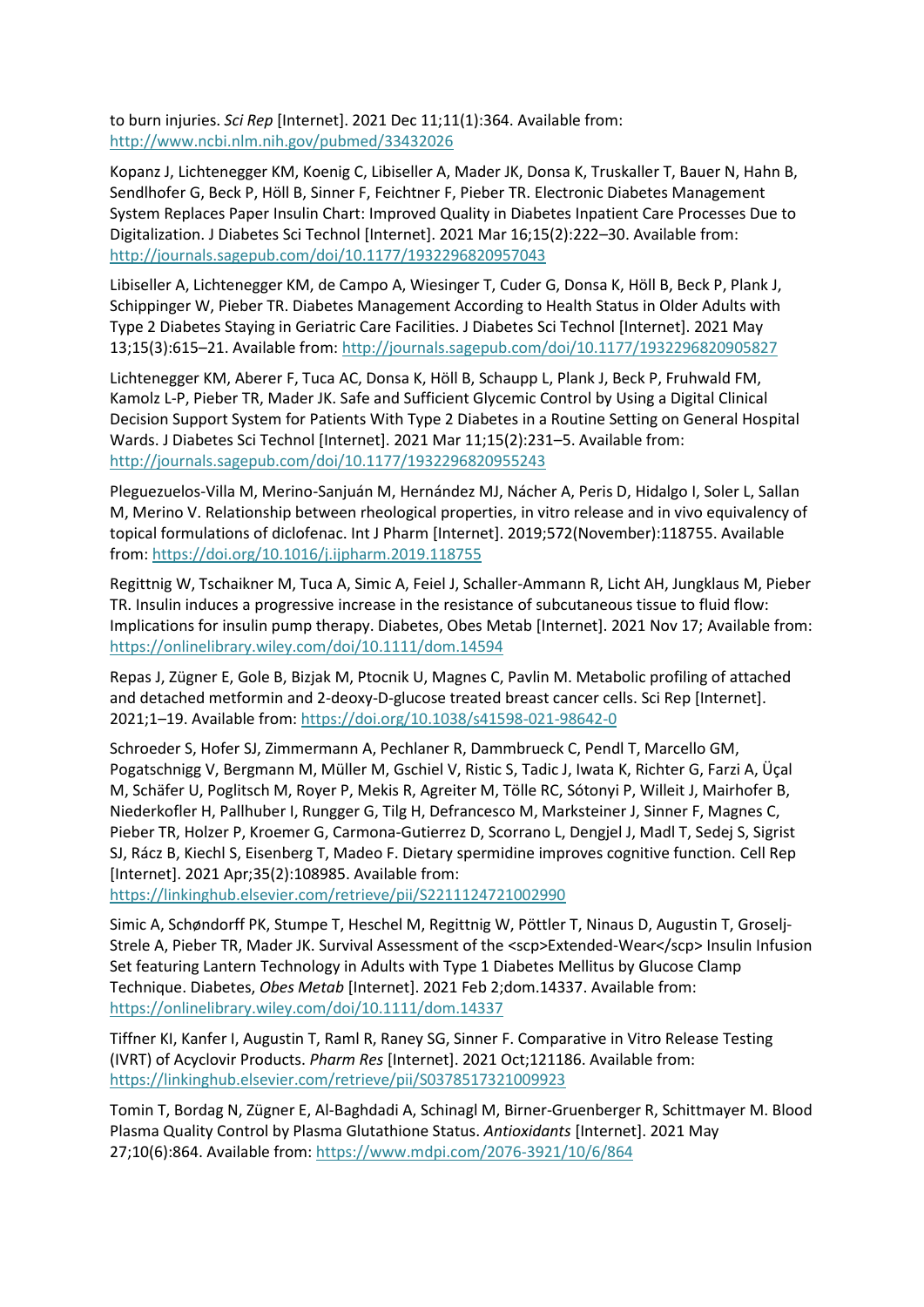Tsianakas A, Pieber TR, Baldwin H, Alikunju S, Gautam A, Shenoy S, Singh P, Sidgiddi S. Minocycline Extended-Release Comparison with Doxycycline for the Treatment of Rosacea: A Randomized, Headto-Head, *Clinical Trial. J Clin Aesthet Dermatol*. 2021;

Tuca A-C, Münch J, Schwappach DLB, Borenich A, Banfi C, Mautner S, Hoffmann M, Schwarz C, Kamolz L-P, Brunner G, Sendlhofer G. Implementation status of morbidity and mortality conferences in Austrian hospitals-A cross-sectional national survey study. Simmen H-P, editor. *PLoS One* [Internet]. 2021 Mar 17;16(3):e0248692. Available from: <https://dx.plos.org/10.1371/journal.pone.0248692>

# **KNOW-CENTER**

Lovrić, M., Malev, O., Klobučar, G., Kern, R., Liu, J. J., & Lučić, B. (2021). Predictive Capability of QSAR Models Based on the CompTox Zebrafish Embryo Assays: An Imbalanced Classification Problem. Molecules, 26(6), 1617.<https://doi.org/10.3390/molecules26061617>

Lovrić, M., Pavlović, K., Žuvela, P., Spataru, A., Lučić, B., Kern, R., & Wong, M. W. (2021). Machine learning in prediction of intrinsic aqueous solubility of drug‐like compounds: Generalization, complexity, or predictive ability? Journal of Chemometrics, e3349. <https://doi.org/10.1002/CEM.3349>

Lovrić, M., Banić, I., Lacić, E., Pavlović, K., Kern, R., & Turkalj, M. (2021). Predicting Treatment Outcomes Using Explainable Machine Learning in Children with Asthma. Children, 8(5), 376. <https://doi.org/10.3390/children8050376>

# **LIST**

Giralt, A., Iskandar, A., Martin, F., Moschini, E., Serchi, T., Kondylis, A., Marescotti, D., Leroy, P., Ortega-Torres, L., Majeed, S., Merg, C., Trivedi, K., Guedj, E., Frentzel, S., Ivanov, N.V., Peitsch, M.C., Gutleb, A.C., Hoeng, J. 2021. Comparison of the biological impact of aerosol of e-vapor device with MESH® technology and cigarette smoke on human bronchial and alveolar cultures. *Tox. Lett*., 337, 98-110. doi:10.1016/j.toxlet.2020.11.00

# **MyBiotech GmbH**

Lena Marie Spindler, Andreas Feuerhake, Simone Ladel, Cemre Günday, Johannes Flamm, Nazende Günday-Türeli, Emre Türeli, Günter E. M. Tovar, Katharina Schindowski and Carmen Gruber-Traub (2021), Nano-in-Micro-Particles Consisting of PLGA Nanoparticles Embedded in Chitosan Microparticles via Spray-Drying Enhances Their Uptake in the Olfactory Mucosa, Front. Pharmacol., 01 September 2021,<https://doi.org/10.3389/fphar.2021.732954>

Andreia Almeida, Nazende Günday-Türeli, Bruno Sarmento, (2021) A scale-up strategy for the synthesis of chitosan derivatives used in micellar nanomedicines, Int. J. Pharm., Volume 609, <https://doi.org/10.1016/j.ijpharm.2021.121151>

Lombardo, S. M.; Schneider, M.; Türeli, A. E.; Günday Türeli, N. (2020), Key for crossing the BBB with nanoparticles: the rational design, Beilstein J. Nanotechnol, 11, 866–883. doi:10.3762/bjnano.11.72

Rancan, F.; Jurisch, J.; Günday, C.; Türeli, E.; Blume-Peytavi, U.; Vogt, A.; Schaudinn, C.; Günday-Türeli, N., (2021), Screening of Surfactants for Improved Delivery of Antimicrobials and Poly-Lacticco-Glycolic Acid Particles in Wound Tissue, Pharmaceutics, 13(7), 1093; <https://doi.org/10.3390/pharmaceutics13071093>

# **NANOMOL**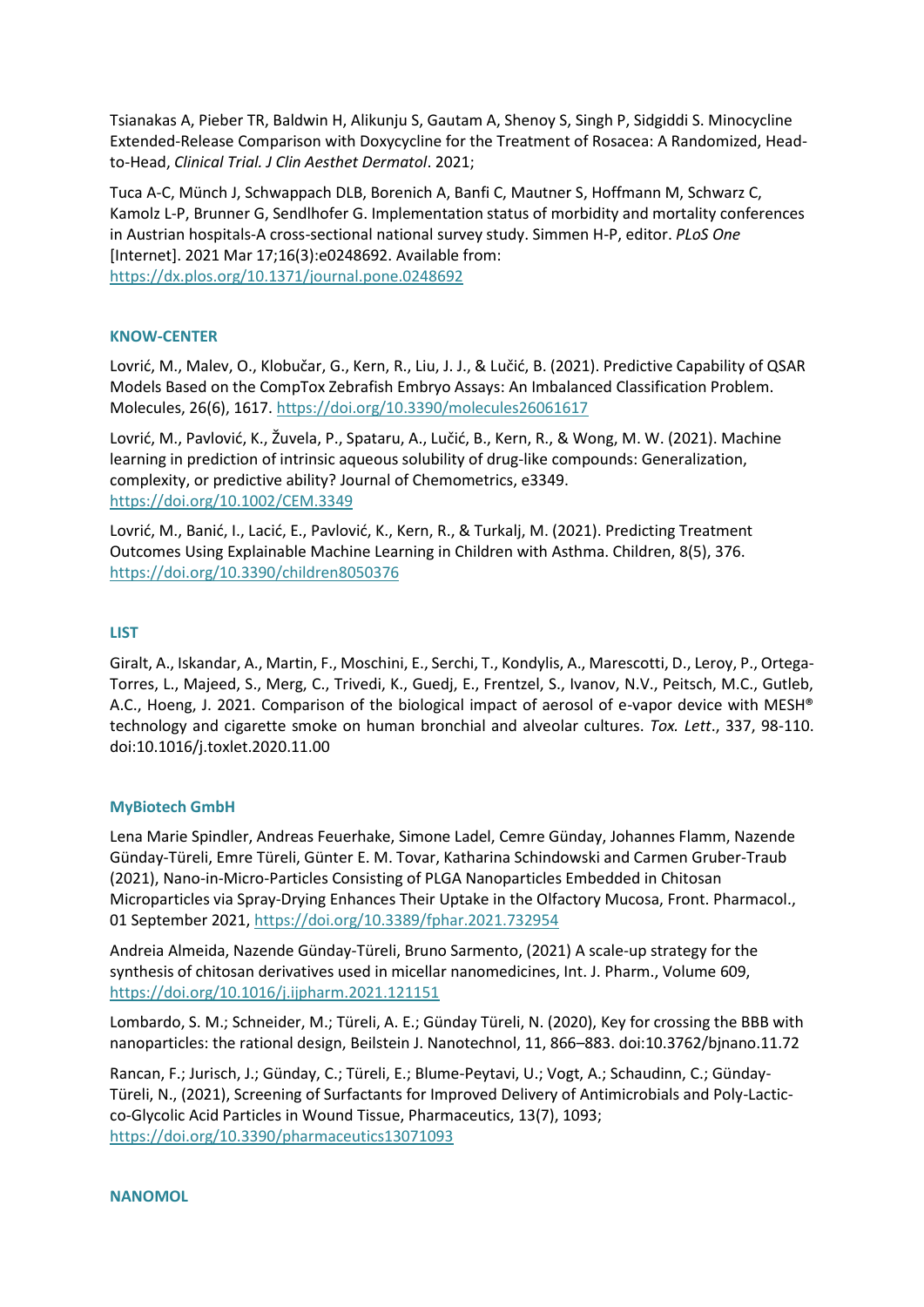Boloix, A., einer-Gracia, N., Köber, M., Repetto, J., Pascarella, R., Soriano, A., Masanas, M., Segovia, N., Vargas-Nadal, G., Merlo-Mas, J., Danino, D., Abutbul-Ionita, I., Foradada, L., Roma, J., Córdoba, A., Sala, S., Toledo, J. S., Gallego, S., Veciana, J., Albertazzi, L., Segura, M. F., Ventosa, N., Engineering pH-Sensitive Stable Nanovesicles for Delivery of MicroRNA Therapeutics. *Small* 2021, 2101959.<https://doi.org/10.1002/smll.202101959>

Lidia Ferrer-Tasies, Hector Santana, Ingrid Cabrera-Puig, Elisabet González-Mira, Lídia Ballell-Hosa, Carla Castellar-Álvarez, Alba Córdoba, Josep Merlo-Mas, Haydee Gerónimo, Glay Chinea, Viviana Falcón, Evelyn Moreno-Calvo, Jan Skov Pedersen, Jessica Romero, Claudia Navarro-Requena, Calixto Valdés, Miladys Limonta, Jorge Berlanga, Santiago Sala, Eduardo Martínez, Jaume Veciana, Nora Ventosa. Recombinant Human Epidermal Growth Factor/Quatsome Nanoconjugates: A Robust Topical Delivery System for Complex Wound Healing. Advanced Therapeutics. 2021.<https://doi.org/10.1002/adtp.202000260>

Josep Merlo-Mas, Judit Tomsen-Melero, José-Luis Corchero, Elisabet González-Mira, Albert Font, Jannik N. Pedersen, Natalia García-Aranda, Edgar Cristóbal-Lecina, Marta Alcaina-Hernando, Rosa Mendoza, Elena Garcia-Fruitós, Teresa Lizarraga, Susanne Resch, Christa Schimpel, Andreas Falk, Daniel Pulido, Miriam Royo, Simó Schwartz, Ibane Abasolo, Jan Skov Pedersen, Dganit Danino, Andreu Soldevila, Jaume Veciana, Santi Sala, Nora Ventosa, Alba Córdoba, Application of Quality by Design to the robust preparation of a liposomal GLA formulation by DELOS-susp method, *The Journal of Supercritical Fluids*, Volume 173, 2021, 105204, ISSN 0896-8446, [https://doi.org/10.1016/j.supflu.2021.105204.](https://doi.org/10.1016/j.supflu.2021.105204)

Josep Merlo-Mas, Judit Tomsen-Melero, José-Luis Corchero, Elisabet González-Mira, Albert Font, Jannik N. Pedersen, Natalia García-Aranda, Edgar Cristóbal-Lecina, Marta Alcaina-Hernando, Rosa Mendoza, Elena Garcia-Fruitós, Teresa Lizarraga, Susanne Resch, Christa Schimpel, Andreas Falk, Daniel Pulido, Miriam Royo, Simó Schwartz, Ibane Abasolo, Jan Skov Pedersen, Dganit Danino, Andreu Soldevila, Jaume Veciana, Santi Sala, Nora Ventosa, Alba Córdoba, Application of Quality by Design to the robust preparation of a liposomal GLA formulation by DELOS-susp method, The Journal of Supercritical Fluids, Volume 173,2021, 105204, ISSN 0896-8446, [https://doi.org/10.1016/j.supflu.2021.105204.](https://doi.org/10.1016/j.supflu.2021.105204)

Ferrer-Tasies L, Moreno-Calvo E, Cano-Sarabia M, Aguilella-Arzo M, Angelova A, Lesieur S, Ricart S, Faraudo J, Ventosa N, Veciana J. Quatsomes: vesicles formed by self-assembly of sterols and quaternary ammonium surfactants. Langmuir. 2013 Jun 4;29(22):6519-28. doi: 10.1021/la4003803. Epub 2013 May 21. PMID: 23647396. <https://doi.org/10.1002/smll.202101959>

# **NOVAMECHANICS – NanoSolveIT project**

#### **Recent publications from NanoSolveIT project**

(contact: Dr. Antreas Afantiti[s afantitis@novamechanics.com](https://dms.joanneum.at/lldefedav/nodes/17329714/mailto%3Aafantitis%40novamechanics.com) - [www.novamechanics.com](http://www.novamechanics.com/) - *This project has received funding from the EU's H2020 research and innovation programme under the grant agreement n°814572*.)

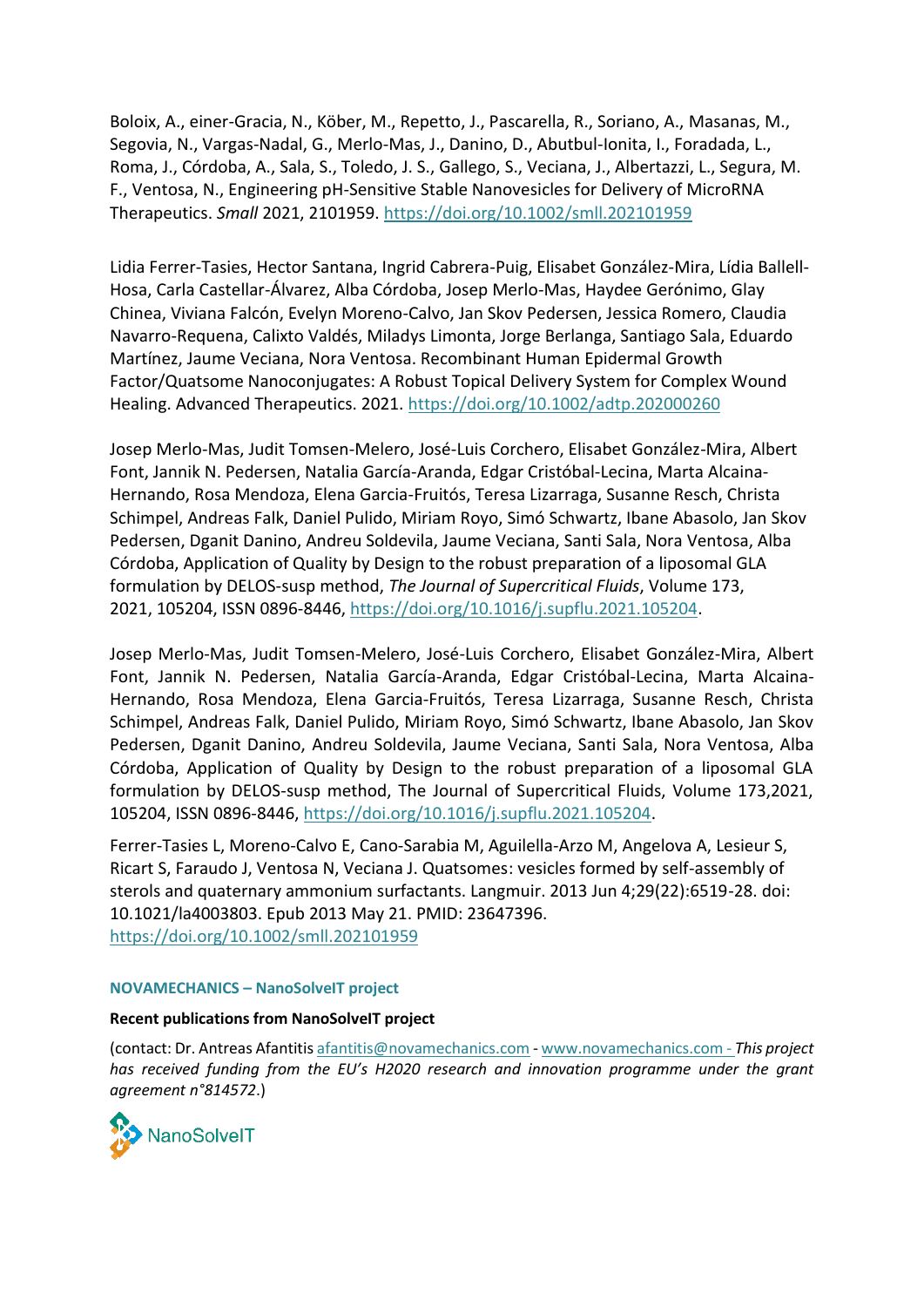Cheimarios, N., Harrison, S., Jensen, A.C.Ø., Karatzas, P., Tsoumanis, A., Doganis, P., Tsiros, P., Winkler, D.A., Lofts, S., Jensen, K.A., Sarimveis, H., Afantitis, A., Lynch, I., Melagraki, G., "NanoSolveIT integration of tools for assessment of human and environmental exposure to nanomaterials", accepted for publication (2021).

Lynch, I.; Afantitis, A.; Greco, D.; Dusinska, M.; Banares, M.A.; Melagraki, G. Editorial for the Special Issue From Nanoinformatics to Nanomaterials Risk Assessment and Governance. *Nanomaterials 2021, 11*, 121.<https://doi.org/10.3390/nano11010121>

Mouchlis, V.D.; Afantitis, A.; Serra, A.; Fratello, M.; Papadiamantis, A.G.; Aidinis, V.; Lynch, I.; Greco, D.; Melagraki, G. Advances in De Novo Drug Design: From Conventional to Machine Learning Methods. Int. J. Mol. Sci. 2021, 22, 1676.<https://doi.org/10.3390/ijms22041676>

Saarimäki, L.A., Federico, A., Lynch, I. et al. Manually curated transcriptomics data collection for toxicogenomic assessment of engineered nanomaterials. Sci Data 8, 49 (2021). <https://doi.org/10.1038/s41597-021-00808-y>

Ellis, L.-J..A.; Kissane, S.; Lynch, I. Maternal Responses and Adaptive Changes to Environmental Stress via Chronic Nanomaterial Exposure: Differences in Inter and Transgenerational Interclonal Broods of Daphnia magna. Int. J. Mol. Sci. 2021, 22, 15.<https://doi.org/10.3390/ijms22010015>

Varsou, D. D., & Sarimveis, H. (2021). Apellis: An online tool for read-across model development. Computational Toxicology, 17, 100146[. https://doi.org/10.1016/j.comtox.2020.100146](https://doi.org/10.1016/j.comtox.2020.100146)

Martens, M., Ammar, A., Riutta, A., Waagmeester, A., Slenter, D. N., Hanspers, K., ... & Kutmon, M. (2021). WikiPathways: connecting communities. Nucleic Acids Research, 49(D1), D613-D621. <https://doi.org/10.1093/nar/gkaa1024>

Papadiamantis, A.G.; Afantitis, A.; Tsoumanis, A.; Valsami-Jones, E.; Lynch, I.; Melagraki, G. Computational enrichment of physicochemical data for the development of a ζ-potential read-across predictive model with Isalos Analytics Platform. NanoImpact, Accepted for publication.

# **PMU – PARACELSUS MEDIZINISCHE PRIVATUNIVERSITÄT**

Atta, G., Schroedl, F., Kaser-Eichberger, A., Spitzer, G., Traweger, A., Heindl, L. M., & Tempfer, H. (2021). Scleraxis expressing scleral cells respond to inflammatory stimulation. *Histochem Cell Biol.* <https://doi.org/10.1007/s00418-021-01985-y>

Heindl, L. M., Trester, M., Guo, Y., Zwiener, F., Sadat, N., Pine, N. S., Pine, K. R., Traweger, A., & Rokohl, A. C. (2021). Anxiety and depression in patients wearing prosthetic eyes. *Graefes Arch Clin Exp Ophthalmol,* 259(2), 495-503[. https://doi.org/10.1007/s00417-020-04908-0](https://doi.org/10.1007/s00417-020-04908-0)

Wang, T., Wagner, A., Gehwolf, R., Yan, W., Passini, F. S., Thien, C., Weissenbacher, N., Lin, Z., Lehner, C., Teng, H., Wittner, C., Zheng, Q., Dai, J., Ni, M., Wang, A., Papadimitriou, J., Leys, T., Tuan, R. S., Senck, S., Snedeker, J. G., Tempfer, H., Jiang, Q., Zheng, M. H., & Traweger, A. (2021). Load-induced regulation of tendon homeostasis by SPARC, a genetic predisposition factor for tendon and ligament injuries. *Sci Transl Med,* 13(582)[. https://doi.org/10.1126/scitranslmed.abe5738](https://doi.org/10.1126/scitranslmed.abe5738)

# **PROFACTOR**

Muehlberger, M., Ruttloff, S., Nees, D., Moharana, A., Belegratis, M. R., Taus, P., … Fechtig, D. (2021). Nanoimprint Replication of Biomimetic, Multilevel Undercut Nanostructures. *Nanomaterials*, *11*(4), 1051. doi:10.3390/nano11041051

Taus, P., Prinz, A., Wanzenboeck, H. D., Schuller, P., Tsenov, A., Schinnerl, M., … Muehlberger, M. (2021). Mastering of NIL Stamps with Undercut T-Shaped Features from Single Layer to Multilayer Stamps. *Nanomaterials*, *11*(4), 956. doi:10.3390/nano11040956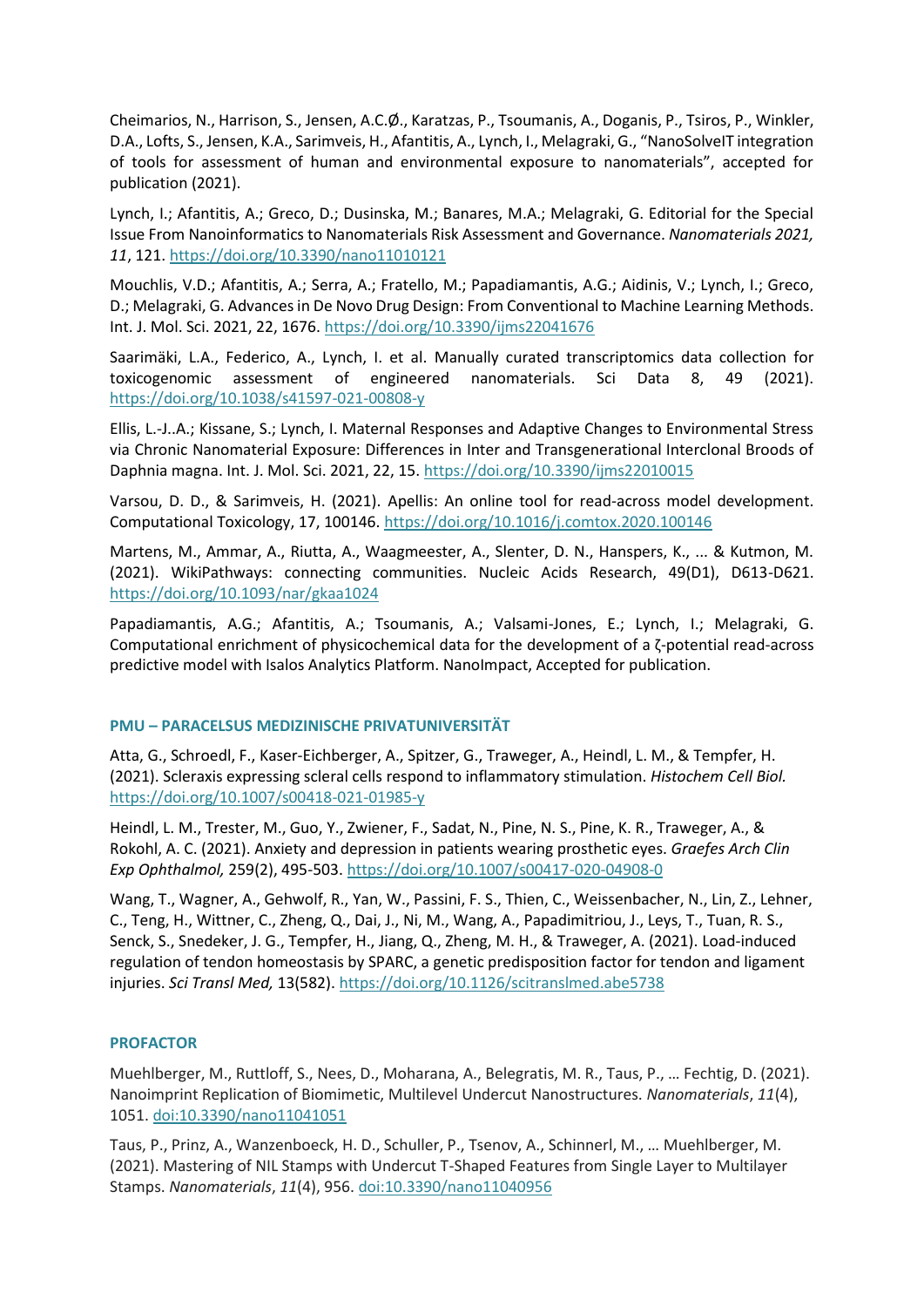Prinz, I., Haslinger, M. J., Mühlberger, M., Reiter, G., Prinz, A., Schmidt, M. M., Schaller, T., Bauer, M., Musso, M., & Bauer, G. (2021). Industrial view of plasmonic devices made by nanoimprint or injection molding. *Journal of Applied Physics*, *129*(13), 130902[. https://doi.org/10.1063/5.0039152](https://doi.org/10.1063/5.0039152)

Prajzler, V., Chlupaty, V., Kulha, P., Neruda, M., Kopp, S., & Mühlberger, M. (2021). Optical Polymer Waveguides Fabricated by Roll-to-Plate Nanoimprinting Technique. *Nanomaterials*, *11*(3), 724. doi:10.3390/nano11030724

Brueckl, H., Shoshi, A., Schrittwieser, S., Schmid, B., Schneeweiss, P., Mitteramskogler, T., Haslinger, M. J., Muehlberger, M., & Schotter, J. (2021). Nanoimprinted multifunctional nanoprobes for a homogeneous immunoassay in a top-down fabrication approach. *Scientific Reports*, *11*(1), 6039. <https://doi.org/10.1038/s41598-021-85524-8>

Guillén, E., Krause, M., Heras, I., Rincón-Llorente, G., & Escobar-Galindo, R. (2021). Tailoring Crystalline Structure of Titanium Oxide Films for Optical Applications Using Non-Biased Filtered Cathodic Vacuum Arc Deposition at Room Temperature. *Coatings*, *11*(2), 233. doi:10.3390/coatings11020233

# **Prospective Instrument**

Maigler, F., Ladel, S., Flamm, J., Gänger, S., Kurpiers, B., Kiderlen, S., Völk, R., Hamp, C., Hartung, S., Spiegel, S., Soleimanizadeh, A., Eberle, K., Hermann, R., Krainer, L., Pitzer, C. & Schindowski, K. (2021). Selective CNS Targeting and Distribution with a Refined Region-Specific Intranasal Delivery Technique via the Olfactory Mucosa. *Pharmaceutics*, *13*(11), 1904. <https://doi.org/10.3390/pharmaceutics13111904>

# **RCPE – Research Center for Pharmaceutical Engineering**

YuLiua, G.; JieXua, W.; Govender, N.; Wilkec, D. (2021): Simulation of rock fracture process based on GPU-accelerated discrete element method. *Powder Technology.*  <https://doi.org/10.1016/j.powtec.2020.09.009>

Vernet, G.; Salehi, M.; Lopatka, P.; Wilkinson, SM.; Bermingham, SK.; Munday, R.; O'Kearney-McMullan, K.; Leslie, K.; Hone, CA. (2021): Cu-Catalyzed Aerobic Oxidation of Diphenyl Sulfide to Diphenyl Sulfoxide within a Segmented Flow Regime: Modeling of a Consecutive Reaction Network and Reactor Characterization. *CEJ.* <https://doi.org/10.1016/j.cej.2021.129045>

S. Madlmeir, T. Forgber, M. Trogrlic, D. Jajcevic, A. Kape, L. Contreras, A. Carmody, P. Liu, C. Davies, A. Sarkar, J.G. Khinast (2021): Modeling the coating layer thickness in a pharmaceutical coating process. *European Journal of Pharmaceutical Sciences*.<https://doi.org/10.1016/j.ejps.2021.105770>

Bauer, H.; Matić, J.; Khinast, J. (2021): Characteristic Parameters and Process Maps for Fully-Filled Twin-Screw Extruder Elements. *CES*.<https://doi.org/10.1016/j.ces.2020.116202>

Stranzinger S; Markl D; Khinast JG; Paudel A (2021): Review of sensing technologies for measuring powder density variations during pharmaceutical solid dosage form manufacturing. *Trends in Analytical Chemistry*.<https://doi.org/10.1016/j.trac.2020.116147>

Zellnitz S; Stranzinger S; Pinto J; Lamesic D; Paudel A; (2021): Sperical agglomerates of lactose as potential carriers for inhalation. *European Journal of Pharmaceutics and Biopharmaceutics*. <https://doi.org/10.1016/j.ejpb.2020.12.015>

Schertel S; Zimmer A; Salar-Behzadi S (2021): Impact of material and surface properties of core material on the stability of hot melt coated particulate systems. *Pharmaceutics*. <https://doi.org/10.3390/pharmaceutics13030366>

Kushwah V; Saraf I; Yeoh T; Ardelean I; Weber H; Sarkar A; Chen R; Vogel T; Modhave D; Laggner P; Paudel A (2021): Interplay of Aging and Lot-to-Lot Variability on the Physical and Chemical Properties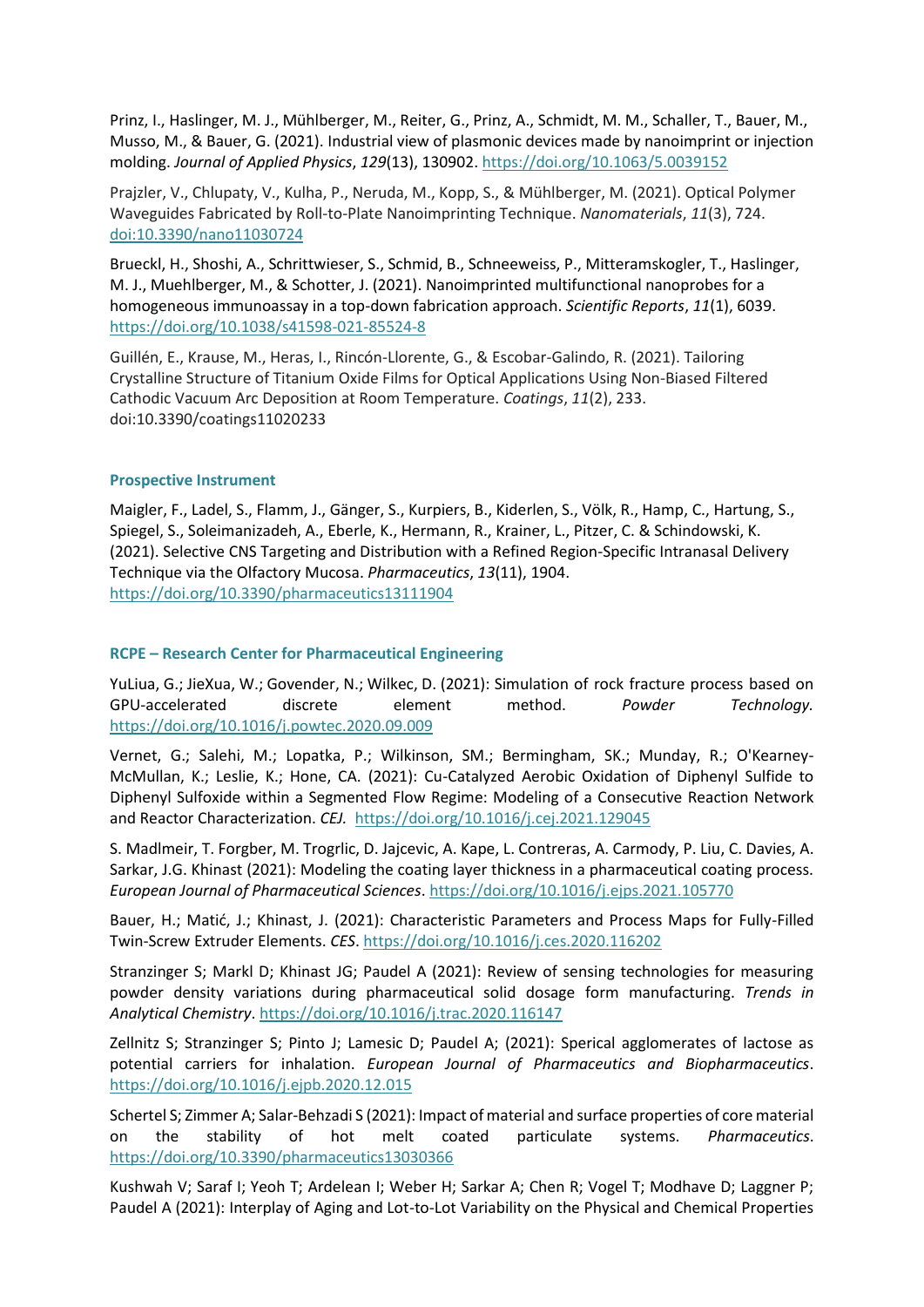of Excipients: A Case Study of Mono-and Diglycerides. *Molecular Pharmaceutics*. <https://doi.org/10.1021/acs.molpharmaceut.0c00847>

Pinto JT; Cahcola I; Pinto JF; Paudel A (2021): Understanding carrier performance in low-dose dry powder inhalation: an in-vitro-in-silico approach. *Pharmaceutics*. <https://doi.org/10.3390/pharmaceutics13030297>

Kushwah V; Arora S; Tamás Katona M; Modhave D; Fröhlich E; Paudel A (2021): On Absorption Modeling and Food Effect Prediction of Rivaroxaban, a BCS II Drug Orally Administered as an Immediate-Release Tablet. *Pharmaceutics*.<https://doi.org/10.3390/pharmaceutics13020283>

Sagmeister P; Lebl R; Castillo I; Rehrl J; Kruisz J; Sipek M; Horn M; Sacher S; Cantillo D; Williams JD; Kappe CO (2021): Advanced Real-Time Process Analytics for Multistep Synthesis in Continuous Flow. *Angewandte Chemie International Edition*. <https://doi.org/10.1002/anie.202016007>

Sommer F; Kappe CO; Cantillo D (2021): Electrochemically Enabled One‐Pot Multistep Synthesis of C19 Androgen Steroids. *Chemistry - A European Journal*. <https://doi.org/10.1002/chem.202100446>

Jud W; Kappe CO; Cantillo D (2021): One-Pot Multistep Electrochemical Strategy for the Modular Synthesis of Epoxides, Glycols and Aldehydes from Alkenes. *Electrochemical Science Advances*. <https://doi.org/10.1002/elsa.202100002>

Timo von Keutz, Jason D. Williams, C. Oliver Kappe (2021): Flash Chemistry Approach to Organometallic C-Glycosylation for the Synthesis of Remdesivir. *Organic Process Research and Development*. <https://doi.org/10.1021/acs.oprd.1c00024>

# **TECHNISCHE UNIVERSITÄT WIEN**

L. Zelaya-Lainez et al., Jaws of Platynereis dumerilii: Miniature Biogenic Structures with Hardness Properties Similar to Those of Crystalline Metals, JOM (2021)**.**  <https://link.springer.com/article/10.1007%2Fs11837-021-04702-1>

P. Grützmacher et al., Superior Wear-Resistance of Ti3C2Tx Multilayer Coatings, *ACS Nano*, 2021. <https://pubs.acs.org/doi/10.1021/acsnano.1c01555>

A. Niggas et al., Peeling graphite layer by layer reveals the charge exchange dynamics of ions inside a solid, *Communications Physics* (2021).<https://www.nature.com/articles/s42005-021-00686-1>

Y. Suchorski, J. Zeininger, S. Buhr, M. Raab, M. Stöger-Pollach, J. Bernardi, H. Grönbeck, View G. Rupprechter (2021). Resolving multifrequential oscillations and nanoscale interfacet communication in single-particle catalysis. Science 18 Jun 2021:Vol. 372, Issue 6548, pp. 1314-1318. [DOI:](http://doi.org/10.1126/science.abf8107) [10.1126/science.abf8107](http://doi.org/10.1126/science.abf8107)

J. Göhring et al., Temporal analysis of T-cell receptor-imposed forces via quantitative single molecule FRET measurements, Nature Communications 12, 2502 (2021), opens an external URL in a new window[. https://doi.org/10.1038/s41467-021-22775-z](https://doi.org/10.1038/s41467-021-22775-z)

C. Ellenberger et al., A Microfluidic Multisize Spheroid Array for Multiparametric Screening of Anticancer Drugs and Blood–Brain Barrier Transport Properties, Adv. Sci. 2021, 2004856., opens an external URL in a new window.<https://doi.org/10.1002/advs.202004856>

# **TECHISCHE UNIVERSITÄT WIEN & GRAZ UNIVERSITY OF TECHNOLOGY**

H.Zirath, S. Spitz, D. Roth, T. Schellhorn, M. Rothbauer, B. Müller, M. Walch, J. Kaur,A. Wörle, Y. Kohl, T. Mayr and P. Ertl. Bridging the academic–industrial gap: application of an oxygen and pH sensorintegrated lab-on-a-chip in nanotoxicology†. *Lab Chip*, 2021,21, 4237-4248, DOI: <https://doi.org/10.1039/D1LC00528F>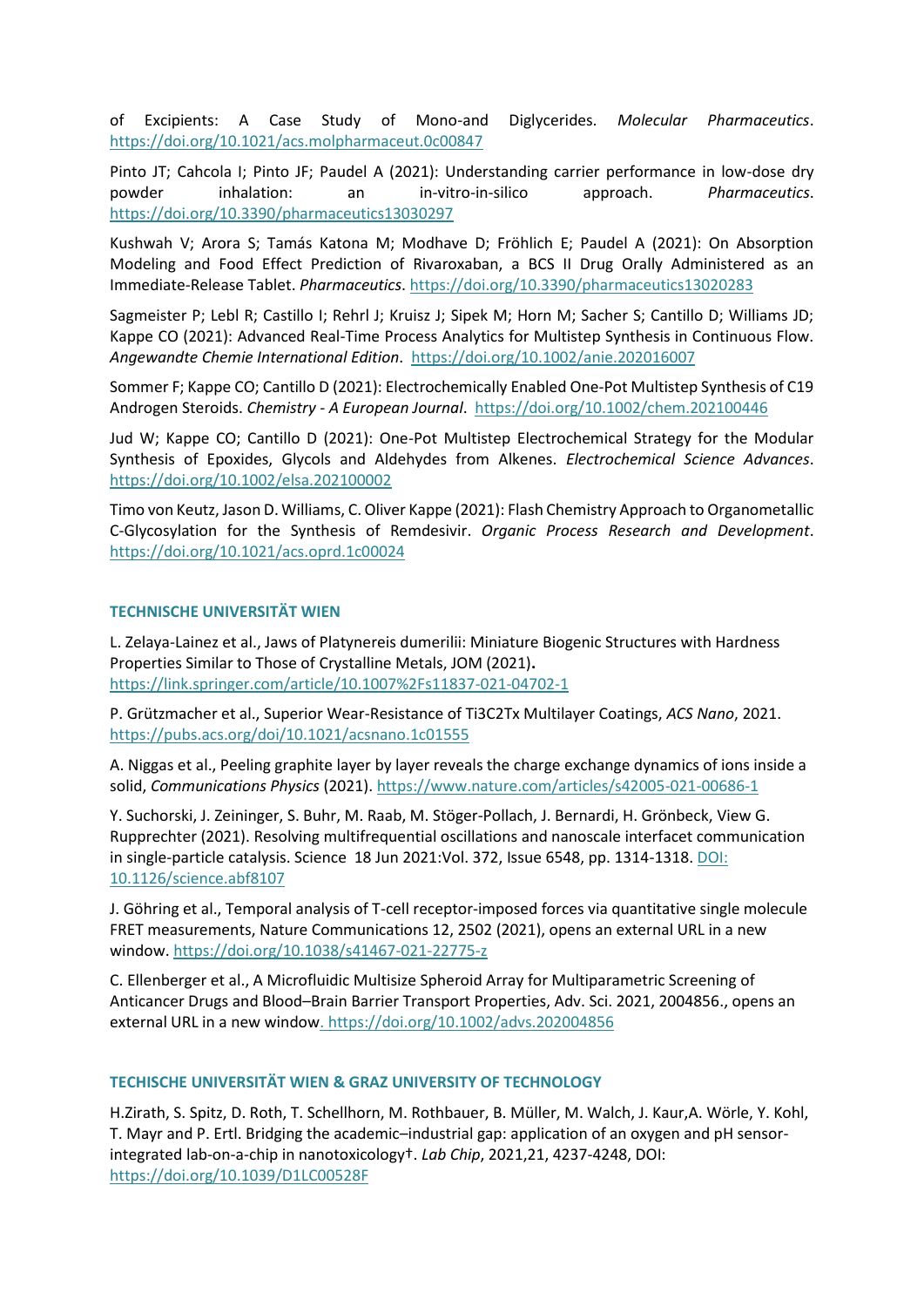#### **UMIT**

Jaufenthaler, A., Kornack, T., Lebedev, V., Limes, M.E., Körber, R., Liebl, M., Baumgarten, D. (2021): Pulsed optically pumped magnetometers: Addressing dead time and bandwidth for unshielded magnetorelaxometry of magnetic nanoparticles. *Sensors*, 21(4), 1212. doi: 10.3390/s21041212

**UNIVERSITY OF GRAZ, Institute of Pharmaceutical Sciences, Department of Pharmaceutical Technology and Biopharmacy**

Winter, Christina; Keimel, Roman; Gugatschka, Markus; Kolb, Dagmar; Leitinger, Gerd; Roblegg, Eva. Investigation of Changes in Saliva in Radiotherapy-therapy Induced Head Neck Cancer Patients. *International Journal of Environmental Research and Public Health*. 18,4. 2021. 1629. doi:10.3390/ijerph18041629

#### **UNIVERSITY OF GRAZ, Institute of Physics**

J. S. Eismann, M. Neugebauer, K. Mantel, P. Banzer, Absolute characterization of high numerical aperture microscope objectives utilizing a dipole scatterer, Light: Science and Applications 10, article number: 223 (2021); [https://doi.org/10.1038/s41377-021-00663-x;](https://doi.org/10.1038/s41377-021-00663-x) Highlighted on EurekAlert!

P. Banzer, Structured Light and Structured Matter — From Tall to Small, IEEE Photonics Society Newsletter, 35, 5, p. 5, (2021);

[https://www.photonicssociety.org/images/files/publications/Newsletter/Photo\\_Oct2021-web.pdf](https://www.photonicssociety.org/images/files/publications/Newsletter/Photo_Oct2021-web.pdf)

P. Wozniak and P. Banzer, Single nanoparticle real and k-space spectroscopy with structured light, New Journal of Physics 23, 103013 (2021);<https://doi.org/10.1088/1367-2630/ac2920>

J. S. Eismann, M. Neugebauer, K. Mantel, P. Banzer, Absolute characterization of high numerical aperture microscope objectives utilizing a dipole scatterer, Light: Science and Applicatins 10, article number: 223 (2021);<https://doi.org/10.1038/s41377-021-00663-x>

P. Banzer, Structured Light and Structured Matter — From Tall to Small, IEEE Photonics Society Newsletter, 35, 5, p. 5, (2021);

[https://www.photonicssociety.org/images/files/publications/Newsletter/Photo\\_Oct2021-web.pdf](https://www.photonicssociety.org/images/files/publications/Newsletter/Photo_Oct2021-web.pdf)

P. Wozniak and P. Banzer, Single nanoparticle real and k-space spectroscopy with structured light, New Journal of Physics 23, 103013 (2021);<https://doi.org/10.1088/1367-2630/ac2920>

S. Berg-Johansen, M. Neugebauer, A. Aiello, G. Leuchs, P. Banzer, and C. Marquardt, Microsphere kinematics from the polarization of tightly focused nonseparable light, Opt. Express 29, 12429-12439 (2021); <https://doi.org/10.1364/OE.419540>

K. M. Fürpaß, L. M. Peschel, J. A. Schachner, S. M. Borisov, H. Krenn, F. Belaj, and N. C. Mösch-Zanetti, Vapochromism and Magnetochemical Switching of a Nickel(II) Paddlewheel Complex by Reversible NH<sup>3</sup> Uptake and Release, Angew. Chem. Int. Ed., 60,13401–13404 (2021); <https://doi.org/10.1002/anie.202102149>

M. Stückler, L. Weissitsch, S. Wurster, H. Krenn, R. Pippan, A. Bachmaier, Sampling the Cu-Fe-Co phase diagram by severe plastic deformation for enhanced soft magnetic properties, J. Mat. Res. & Technology, 12, 1235-1242 (2021)[; https://doi.org/10.1016/j.jmrt.2021.03.073](https://doi.org/10.1016/j.jmrt.2021.03.073)

M. Gößler, S. Topolovec, H. Krenn, and R. Würschum, Nanoporous Pd<sub>1-x</sub>Co<sub>x</sub> for hydrogen-intercalation magneto-ionics, APL Mater., 9, 041101-8 (2021);<https://doi.org/10.1063/5.0039136>

G. Klinser, H. Krenn, and Roland Würschum, Operando Monitoring of Charging Processes in Battery Cathodes by Magnetometry and Positron Annihilation, Materials Science Forum, 1016, 1647-52 (2021); <http://doi.org/10.4028/www.scientific.net/msf.1016.1647>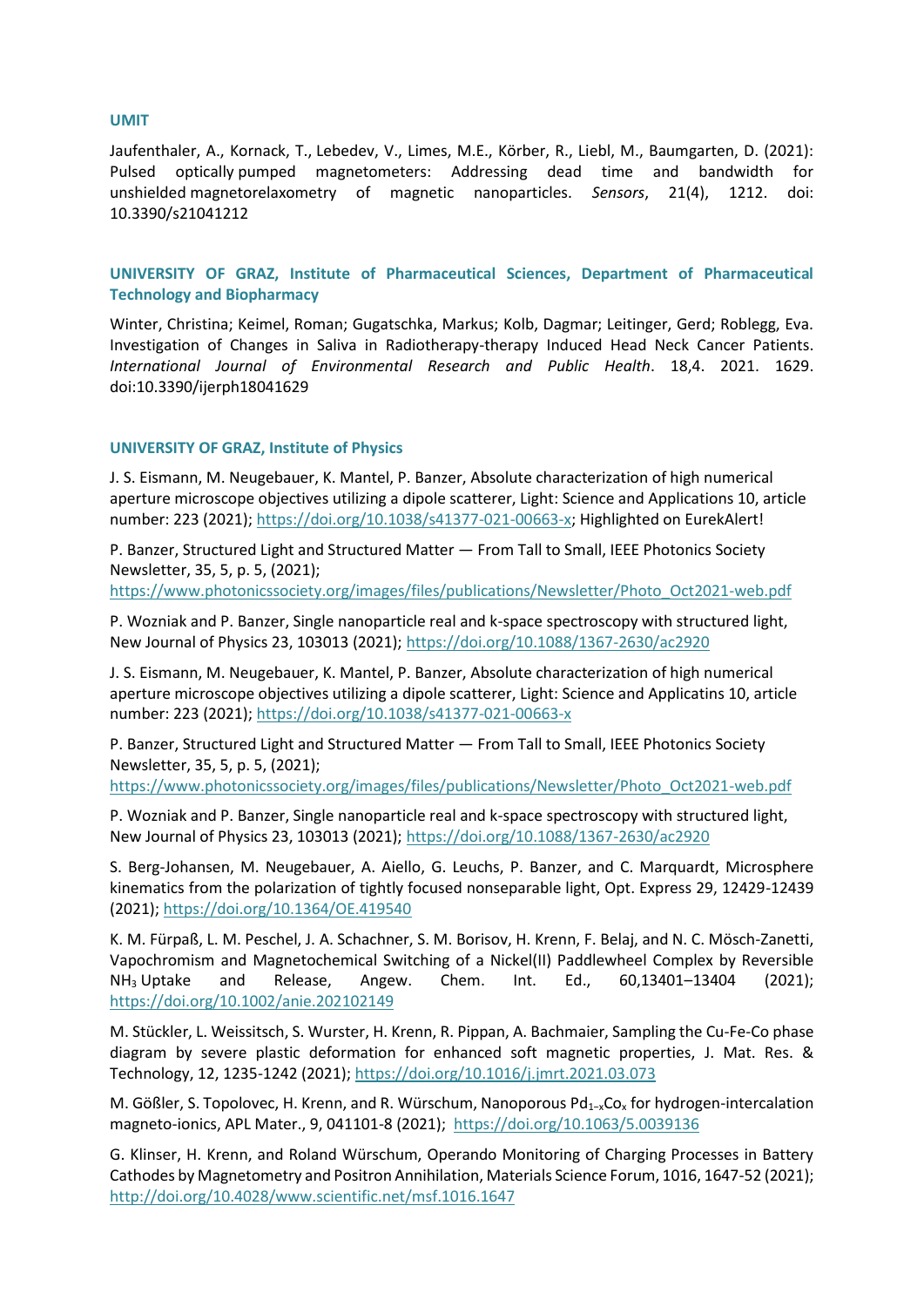M. Stückler, C. Teichert, A. Matkovi, H. Krenn, L. Weissitsch, S. Wurster, R. Pippan, A. Bachmaier, On the magnetic nanostructure of a Co-Cu alloy processed by high-pressure torsion, J. Sci: Adv. Mat. and Devices., 6. 33-41 (2021),<http://doi.org/10.1016/j.jsamd.2020.09.013>

Book Chapter: R. Nuster and G. Paltauf, Photoacoustic Imaging**, in** Imaging Modalities for Biological and Preclinical Research: A Compendium, Volume 2**,** Chapter 3, IOP Publishing (2021); <https://doi.org/10.1088/978-0-7503-3747-2ch3>

S. Nechayev, J. S. Eismann, R. Alaee, E. Karimi, R. W. Boyd, and P. Banzer, Kelvin's chirality of optical beams, *Physical Review A* 103, L031501 (2021); [https://doi.org/10.1103/PhysRevA.103.L031501;](https://doi.org/10.1103/PhysRevA.103.L031501) editor's suggestion

M. Chekhova and P. Banzer, Polarization of Light in Classical, Quantum, and Nonlinear Optics, In: De Gruyter Textbook, De Gruyter (2021), ISBN: 9783110668018; <https://www.degruyter.com/document/isbn/9783110668025/html>

# **UNIVERSITY OF SALZBURG, PLUS**

M. Himly, L. Johnson, R .Mills-Goodlet, I. Hasenkopf, S. Hofer, N. Hofstaetter, M. Geppert, A. DuschlIn. vitro immuno-nanotoxicological methods that take pre-existing conditions into account. *Toxicology Letters.* Volume 350, Supplement, September 2021. DOI: [https://doi.org/10.1016/S0378-](https://doi.org/10.1016/S0378-4274(21)00282-4) [4274\(21\)00282-4](https://doi.org/10.1016/S0378-4274(21)00282-4)

# **WOOD-KPLUS - Kompetenzzentrum Holz GmbH**

Tohno, M. et al. (2013): Weissella oryzae sp. nov., isolated from fermented rice grains. In: *International journal of systematic and evolutionary microbiology* 63 (Pt 4), S. 1417–1420. DOI: 10.1099/ijs.0.043612-0.

Fusco, V. et al. (2015): The genus Weissella. Taxonomy, ecology and biotechnological potential. In: *Frontiers in microbiology* 6, S. 155. DOI: 10.3389/fmicb.2015.00155.

S. Breitenbach, A. Lumetzberger, J. Duchoslav, C. Unterweger, D. Stifter, A. W. Hassel, C. Fürst, Viscose-based porous carbon fibers: Improving yield and porosity through optimization of the carbonization process by design of experiment, *J. Porous Mater.* (2021), <https://doi.org/10.1007/s10934-020-01026-4>

S. Breitenbach, N. Gavrilov, I. Pašti, C. Unterweger, J. Duchoslav, D. Stifter, A. W. Hassel, C. Fürst, Biomass-derived carbons as versatile materials for energy-related applications – capacitive properties vs. oxygen reduction reaction catalysis, *C***7** (2021) 55[, https://doi.org/10.3390/c7030055](https://doi.org/10.3390/c7030055)

I. M. Minisy, U. Acharya, S.Veigel, Z. Morávková, O. Taboubi, J. Hodan, S. Breitenbach, C. Unterweger, W. Gindl-Altmutter, P. Bober. Sponge-like polypyrrole–nanofibrillated cellulose aerogels: synthesis and application, j. Mater. Chem. C (2021)[, https://doi.org/10.1039/D1TC03006J](https://doi.org/10.1039/D1TC03006J)

Süss, R.; Kamm, B.; Arnezeder, D.; Zeilerbauer, L.; Paulik, C. Homogeneously catalyzed depolymerization of lignin from organosolv medium: Characterization, optimization, and minimization of coke formation. *Can J Chem Eng* (2021). DOI: 10.1002/cjce.24055.

Raphaela Süss, Birgit Kamm, David Arnezeder, Lukas Zeilerbauer, Christian Paulik, Homogeneously catalyzed depolymerization of lignin from organosolv medium; characterization, optimization and minimization of coke formation, *The Canadien Journal of Chemical Engineering*, 1.2.2021. Online published.<https://doi.org/10.1002/cjce.24055>

Christoph Derflinger, Birgit Kamm, Christian Paulik, Sustainable aerogels derived from biobased 2,5 difornylfuran and depolymerization products of lignin, *International Journal of Biobased Plastics*, 3(1) 2021, 29-39,<https://doi.org/10.1080/24759651.2021.1877025>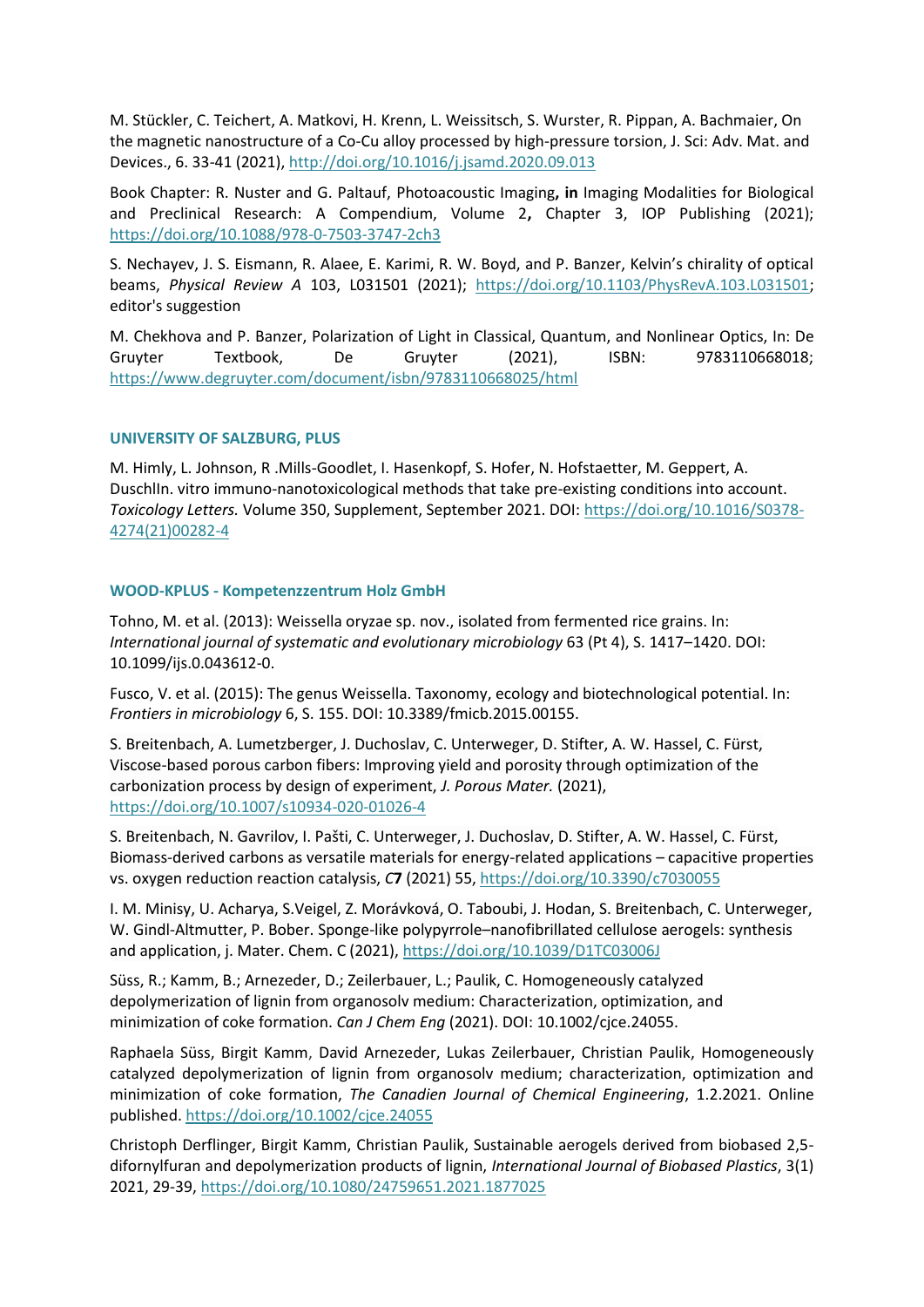Gottfried Aufischer, Birgit Kamm, Christian Paulik, Polycondensation of Kraft-Lignin towards valueadded biomaterials: carbon aerogels. *International Journal of Biobased Plastics*, 3(1) 2021, 19-28, <https://doi.org/10.1080/24759651.2021.1875616>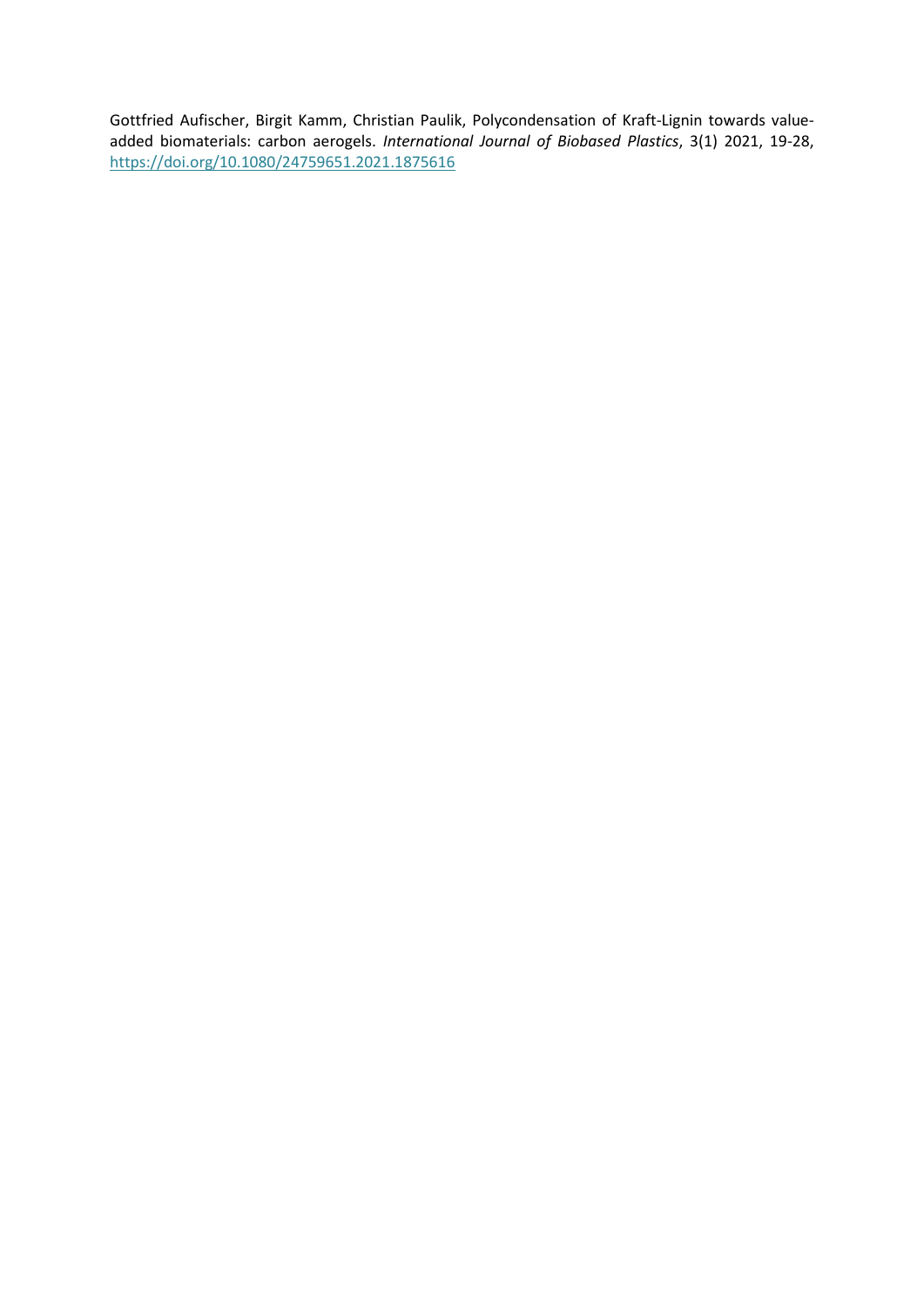#### <span id="page-20-0"></span>**Period 2020**

#### **Austrian Academy of Sciences**

Pavlicek, A., Part, F., Rose, G.E., Praetorius, A., Miernicki, M., Gazsó, A., Huber-Humer, M., 2020. A European nano-registry as a reliable database for quantitative risk assessment of nanomaterials? A comparison of national approaches. Nano Impact in press. <https://doi.org/10.1016/j.impact.2020.100276>

Greßler, S., Rose, G., Gazsó, A., Pavlicek, A., 2020. Titanium Dioxide as Food Additive. Nano Trust Dossiers 55en, 1–6.<https://doi.org/10.5772/intechopen.68883>

Gebeshuber, I. C., Rose, G., Pavlicek, A., & Gazsó, A. (2020). Bio-Inspirierte und Biomimetische Nanomaterialien, (*NanoTrust Dossier Nr. 053 - März 2020*) (p. 6). Wien. doi:/10.1553/ita-nt-05

Ortis, F., Rose, G., Gazsó, A., Greßler, S., & Pavlicek, A. (2020): Environment, Health und Safety Forschungsprojekte in Horizon 2020 (NanoTrust Dossier Nr. 053 - März 2020) (p. 6). Wien. doi:/10.1553/ita-nt-053

#### **Biomax Informatics AG**

Bauch, A., Pellet, J., Schleicher, T., Yu, X., Gelemanović, A., Cristella, C., Fraaij, P. L., Polasek, O., Auffray, C., Maier, D., Koopmans, M., & de Jong, M. D. (2020). Informing epidemic (research) responses in a timely fashion by knowledge management—A Zika virus use case. Biology Open. <https://doi.org/10.1242/bio.053934>

**Biomax Informatics AG, National Technical University of Athens, NovaMechanics, Paris Lodron University of Salzburg, University College Dublin**

Lynch, I., Afantitis, A., Exner, T., Himly, M., Lobaskin, V., Doganis, P., Maier, D., Sanabria, N., Papadiamantis, A. G., Rybinska-Fryca, A., Gromelski, M., Puzyn, T., Willighagen, E., Johnston, B. D., Gulumian, M., Matzke, M., Green Etxabe, A., Bossa, N., Serra, A., … Melagraki, G. (2020). Can an InChI for Nano Address the Need for a Simplified Representation of Complex Nanomaterials across Experimental and Nanoinformatics Studies? Nanomaterials, 10(12), 2493. <https://doi.org/10.3390/nano10122493>

#### **CIBER's Bioengineering, Biomaterials and Nanomedicine (CIBER-BBN)**

Rico, P., Rodrigo-Navarro, A., Sánchez Pérez, L. & Nauel Salmerón Sanchez. Borax induces osteogenesis by stimulating NaBC1 transporter via activation of BMP pathway. Commun Biol 3, 717 (2020). *<https://doi.org/10.1038/s42003-020-01449-4>*

Jemni-Damer, N., Guedan-Duran, A. et al. "First steps for the development of silk fibroin-based 3D biohybrid retina for age-related macular degeneration (AMD)", Journal of Neural Engineering, octubre 2020. DOI: *[10.1088/1741-2552/abb9c0.](https://iopscience.iop.org/article/10.1088/1741-2552/abb9c0)*

Shape perception via a high-channel-count neuroprosthesis in monkey visual cortex. Xing Chen, Feng Wang, Eduardo Fernandez, and Pieter R. Roelfsema *[DOI: 10.1126/science.abd7435](https://science.sciencemag.org/content/370/6521/1191)*

Davia Prischich, Alexandre M. J. Gomila, Santiago Milla-Navarro, Gemma Sangüesa, Rebeca Diez-Alarcia, Beatrice Preda, Carlo Matera, Montserrat Batlle, Laura Ramírez, Ernest Giralt, Jordi Hernando, Eduard Guasch, J. Javier Meana, Pedro de la Villa, Pau Gorostiza. *[Adrenergic modulation with](https://onlinelibrary.wiley.com/doi/epdf/10.1002/ange.202010553)  [photochromic ligands](https://onlinelibrary.wiley.com/doi/epdf/10.1002/ange.202010553)*. Angewandte Chemie, International Edition. 2020.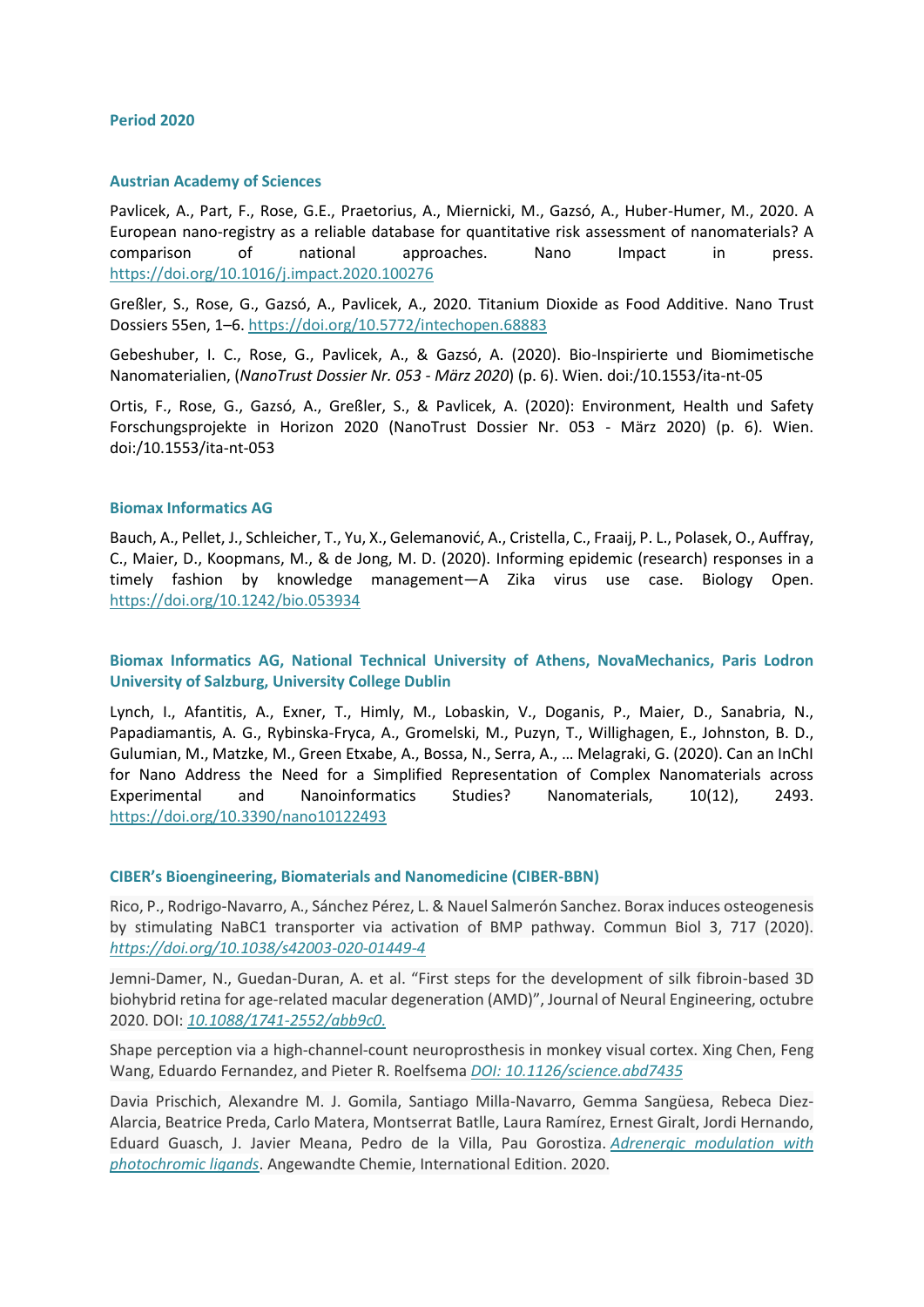Carrillo-Moreno, J., Pérez-Gandía, C., Sendra-Arranz, R. et al. *Long short-term memory neural network for glucose prediction. Neural Comput & Applic* (2020). <https://doi.org/10.1007/s00521-020-05248-0>

Emiliano Salvagni, Clara García, Àngels Manresa, Claudia Müller-Sánchez, Manuel Reina, Carlos Rodríguez-Abreu, Maria José García-Celma, Jordi Esquena. *Short and ultrashort antimicrobial peptides anchored onto soft commercial contact lenses inhibit bacterial adhesión*. <https://doi.org/10.1016/j.colsurfb.2020.111283>

David Adolfo Sampedro-Puente<sup>,</sup> Jesus Fernandez-Bes, Norbert Szentandrássy, Péter Nánási, Esther Pueyo. *Time Course of Low-Frequency Oscillatory Behavior in Human Ventricular repolarization Following Enhanced Sympathetic Activity and Relation to Arrhythmogenesis" published in the scientifiec journal*. Front. Physiol., 14 January 2020 | <https://doi.org/10.3389/fphys.2019.01547>

Falgàs A, Pallarès V, Serna N, Sánchez-García L, Sierra J, Gallardo A, Alba-Castellón L, Álamo P, Unzueta U, Villaverde A, Vázquez E, Mangues R, Casanova I. *Selective delivery of T22-PE24-H6 to CXCR4<sup>+</sup> diffuse large B-cell lymphoma cells leads to wide therapeutic index in a disseminated mouse model*. *Theranostics* 2020; 10(12):5169-5180. doi:10.7150/thno.43231. Available from <http://www.thno.org/v10p5169.htm>

Irene Galiana, Beatriz Lozano-Torres, Mónica Sancho, María Alfonso, Andrea Bernardos, Viviana Bisbal, Manuel Serrano, Ramón Martínez-Máñez, Mar Orzáez, Preclinical antitumor efficacy of senescenceinducing chemotherapy combined with a nanoSenolytic, Journal of Controlled Release, Volume 323 <https://doi.org/10.1016/j.jconrel.2020.04.045>

Elena Añón, Ana M. Costero, Pedro Amorós, Jamal El Haskouri, Ramón Martínez‐Mánez, Margarita Parra, Salvador Gil, Pablo Gaviña, M. Carmen Terencio, María Alfonso. Peptide-Capped. Mesoporous Nanoparticles: Toward a more Efficient Internalization of Alendronate. Chemistry Europe, March 2020. [https://doi.org/10.1002/slct.202000417.](https://doi.org/10.1002/slct.202000417)

Dye-Loaded Quatsomes Exhibiting FRET as [Nanoprobes](https://pubs.acs.org/doi/10.1021/acsami.0c03040) for Bioimaging, Judit Morla-Folch, Guillem Vargas-Nadal, Tinghan Zhao, Cristina Sissa, Antonio Ardizzone, Siarhei Kurhuzenkau, Mariana Köber, Mehrun Uddin, Anna Painelli, Jaume Veciana, Kevin D. Belfield, and Nora Ventosa, ACS Appl. Mater. Interfaces 2020, 12, 18, 20253–20262 DOI: [10.1021/acsami.0c03040](https://pubs.acs.org/doi/10.1021/acsami.0c03040)

Alejandro Alcaine, Beatriz Jauregui, David Soto-Iglesias, Juan Acosta, Diego Penela, Juan Fernandez-Armenta, Markus Linhart, David Andreu, Lluıs Mont, Pablo Laguna, Oscar Camara, Juan Pablo Martiınez and Antonio Berruezo, *Automatic Detection of Slow Conducting Channels during Substrate Ablation of Scar-Related Ventricular Arrhythmias*. Journal of Interventional Cardiology. Volume 2020. <https://doi.org/10.1155/2020/4386841>

D. Jimenez de Aberasturi, M. Henriksen-Lacey, L. Litti, J. Langer, L.M. Liz-Marzán. (2020) Using SERS Tags to Image the Three-Dimensional Structure of Complex Cell Models*. Adv. Funct. Mater.* DOI: [10.1002/adfm.201909655](https://doi.org/10.1002/adfm.201909655)

J. Plou, I. García, M. Charconnet, I. Astobiza, C. García-Astrain, C. Matricardi, A. Mihi, A. Carracedo, L.M. Liz-Marzán (2020) Multiplex SERS Detection of Metabolic Alterations in Tumor Extracellular Media*. Adv. Funct. Mater.* DOI: [10.1002/adfm.201910335](https://www.ciber-bbn.es/umbraco/10.1002/adfm.201910335)

Guerrón, N. E., Cobo, A., Serrano Olmedo, J. J., & Martín, C. (2020). *Sensitive interfaces for blind people in virtual visits inside unknown spaces*. International Journal of Human-Computer Studies, 133, 13– 25. DOI[: https://doi.org/10.1016/j.ijhcs.2019.08.004](https://doi.org/10.1016/j.ijhcs.2019.08.004)

# **Department of Obstetrics and Gynecology, Medical University of Graz**

Gruber, M.M., Hirschmugl, B., Berger, N., Holter, M., Radulovic, S., Leitinger, G., Liesinger, L., Bergold, A., Roblegg, E., Birner-Gruenberger, R., Bjelic-Radisic, V., Wadsack, C. (2020): Plasma proteins facilitates placental transfer of polystyrene particles. J Nanobiotechnol 18, 128 <https://doi.org/10.1186/s12951-020-00676-5>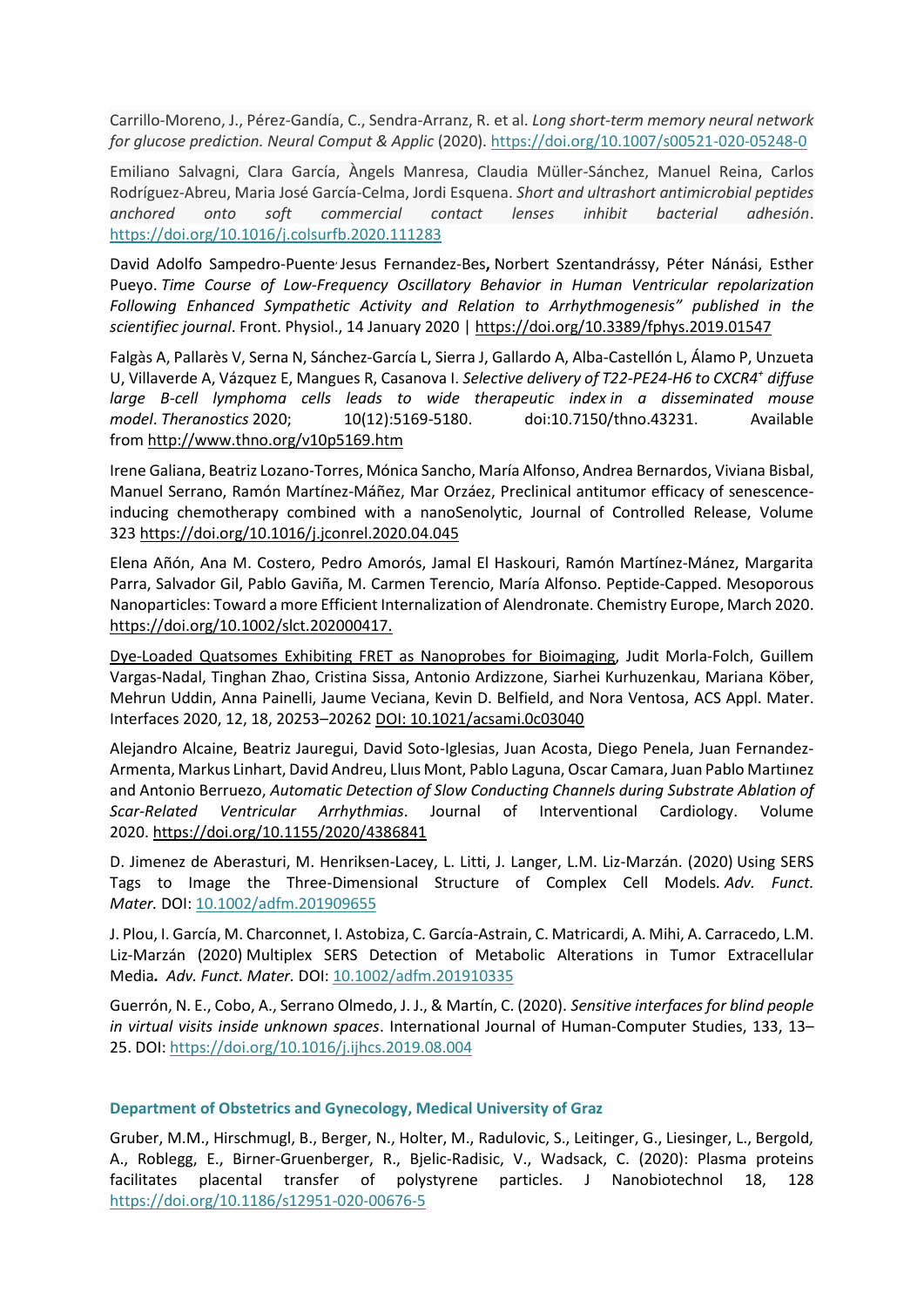#### **Donau Uni Krems**

Dorfer, S.; Strasser, K.; Schröckenfuchs, G.; Bonelli, M.; Bauer, W.; Kittler, H.; Cataisson, C.; Fischer, M.B.; Lichtenberger, B.M.; Handisurya, A. (2020). [Mus musculus papillomavirus 1 is a key](https://onlinelibrary.wiley.com/doi/epdf/10.1111/ajt.16358) driver of skin [cancer development upon immunosuppression.](https://onlinelibrary.wiley.com/doi/epdf/10.1111/ajt.16358) Am J Transplant, 21(2): 525-539

Haider, P.; Kral-Pointner, J.B.; Mayer, J.; Richter, M.; Kaun, C.; Brostjan, C.; Eilenberg, W.; Fischer, M.B.; Speidl, W.S.; Hengstenberg, C.; Huber, K.; Wojta, J.; Hohensinner, P. (2020). [Neutrophil extracellular](https://www.ahajournals.org/doi/epub/10.1161/ATVBAHA.120.314883)  [trap degradation by differently polarized macrophage subsets.](https://www.ahajournals.org/doi/epub/10.1161/ATVBAHA.120.314883) Arterioscler Thromb Vasc Biol, 40(9): 2265-2278

Harm, S.; Schildböck, C.; Hartmann, J. (2020). [Cytokine removal in extracorporeal blood purification:](https://www.karger.com/Article/Abstract/502680)  [An in vitro study.](https://www.karger.com/Article/Abstract/502680) Blood Purif, 49(1-2): 33-43

Hashemzadeh, H.; Allahverdi, A.; Sedghi, M.; Vaezi, Z.; Tohidi Moghadam, T.; Rothbauer, M.; Fischer, M.B.; Ertl, P.; Naderi-Manesh, H. (2020). [PDMS nano-modified scaffolds for improvement of stem cells](https://europepmc.org/backend/ptpmcrender.fcgi?accid=PMC7221996&blobtype=pdf)  [proliferation and differentiation in microfluidic platform.](https://europepmc.org/backend/ptpmcrender.fcgi?accid=PMC7221996&blobtype=pdf) Nanomaterials, 10: 668

Kielbassa, A.M.; Leimer, M.R.; Hartmann, J.; Harm, S.; Pasztorek, M.; Ulrich, I.B. (2020). [Ex vivo](https://journals.plos.org/plosone/article?id=10.1371/journal.pone.0228249)  [investigation on internal tunnel approach/internal resin infiltration and external nanosilver-modified](https://journals.plos.org/plosone/article?id=10.1371/journal.pone.0228249)  [resin infiltration of proximal caries exceeding into dentin.](https://journals.plos.org/plosone/article?id=10.1371/journal.pone.0228249) PLoS ONE, 15(1): e0228249

Lauková, L.; Konecná, B.; Janovicová, L.; Vlková, B.; Celec, P. (2020). [Deoxyribonucleases and their](https://www.mdpi.com/2218-273X/10/7/1036)  [applications in biomedicine.](https://www.mdpi.com/2218-273X/10/7/1036) Biomolecules, 10(7): 1036

Lauková, L.; Weiss, R.; Semak, V.; Weber, V. (2020). [Desialylation of platelet surface glycans enhances](https://journals.sagepub.com/doi/10.1177/0391398820968849?url_ver=Z39.88-2003&rfr_id=ori:rid:crossref.org&rfr_dat=cr_pub%20%200pubmed)  [platelet adhesion to adsorbent polymers for lipoprotein apheresis.](https://journals.sagepub.com/doi/10.1177/0391398820968849?url_ver=Z39.88-2003&rfr_id=ori:rid:crossref.org&rfr_dat=cr_pub%20%200pubmed) Int J Artif Organs, Nov 3: 1-7

Otahal, A.; Kramer, K.; Kuten-Pella, O.; Weiss, R.; Stotter, C.; Lacza, Z.; Weber, V.; Nehrer, S.; De Luna, A. (2020). [Characterization and chondroprotective effects of extracellular vesicles from plasma-](https://www.frontiersin.org/articles/10.3389/fbioe.2020.584050/full) and [serum-based autologous blood-derived products for osteoarthritis therapy.](https://www.frontiersin.org/articles/10.3389/fbioe.2020.584050/full) Front Bioeng Biotechnol, Sep 25: 584050

Rüger B.M.; Buchacher, T.; Dauber, E.M.; Pasztorek, M.; Uhrin, P.; Fischer, M.B.; Breuss, J.M.; Leitner, G.C. (2020). [De novo vessel formation through cross-talk of blood-derived cells and mesenchymal](https://www.ncbi.nlm.nih.gov/pmc/articles/PMC7718010/)  [stromal cells in the absence of pre-existing vascular structures.](https://www.ncbi.nlm.nih.gov/pmc/articles/PMC7718010/) Front Bioeng Biotechnol, 8: 602210

Tripisciano, C.; Weiss, R.; Karuthedom George, S.; Fischer, M.B.; Weber, V. (2020). [Extracellular vesicles](https://www.frontiersin.org/articles/10.3389/fcell.2020.00298/full)  [derived from platelets, red blood cells, and monocyte-like cells differ regarding their ability to induce](https://www.frontiersin.org/articles/10.3389/fcell.2020.00298/full)  [factor XII-dependent thrombin generation.](https://www.frontiersin.org/articles/10.3389/fcell.2020.00298/full) Front Cell Dev Biol, 8: 298

Weiss, V.U.; Balantic, K.; Pittenauer, E.; Tripisciano, C.; Friedbacher, G.; Weber, V.; Marchetti-Deschmann, M.; Allmaier, G. (2020). [Nano electrospray differential mobility analysis based size](https://www.sciencedirect.com/science/article/pii/S0731708519316395)[selection of liposomes and very-low density lipoprotein particles for offline hyphenation to MALDI](https://www.sciencedirect.com/science/article/pii/S0731708519316395)  [mass spectrometry.](https://www.sciencedirect.com/science/article/pii/S0731708519316395) J Pharm Biomed Anal, 179: 112998

Wisgrill, L.; Lamm, C.; Hell, L.; Thaler, J.; Berger, A.; Weiss, R.; Weber, V.; Rinoesl, H.; Hiesmayr, M.J.; Spittler, A.; Bernardi, M. (2020). [Influence of hemoadsorption during cardiopulmonary bypass on](https://translational-medicine.biomedcentral.com/articles/10.1186/s12967-020-02369-x)  [blood vesicle count and function.](https://translational-medicine.biomedcentral.com/articles/10.1186/s12967-020-02369-x) J Transl Med, 18(1): 202

# **Miscellaneous scientific publications**

Weber, V.; Eichhorn, T.; Fendl, B.; Weiss, R.; Spittler, A. (2020). [Extrazelluläre Vesikel.](https://www.aerztezeitung.at/archiv/oeaez-2020/oeaez-17-10092020/originalarbeit-extrazellulaere-vesikel.html) Österreichische Ärztezeitung, 17: Sep 10

De Luna, A.; Otahal, A.; Nehrer, S. (2020). [Mesenchymal Stromal Cell-Derived Extracellular Vesicles -](https://pubmed.ncbi.nlm.nih.gov/33363147/) [Silver Linings for Cartilage Regeneration?](https://pubmed.ncbi.nlm.nih.gov/33363147/) Frontiers in Cell and Developmental Biology, 8:593386: 10.3389/fcell.2020.593386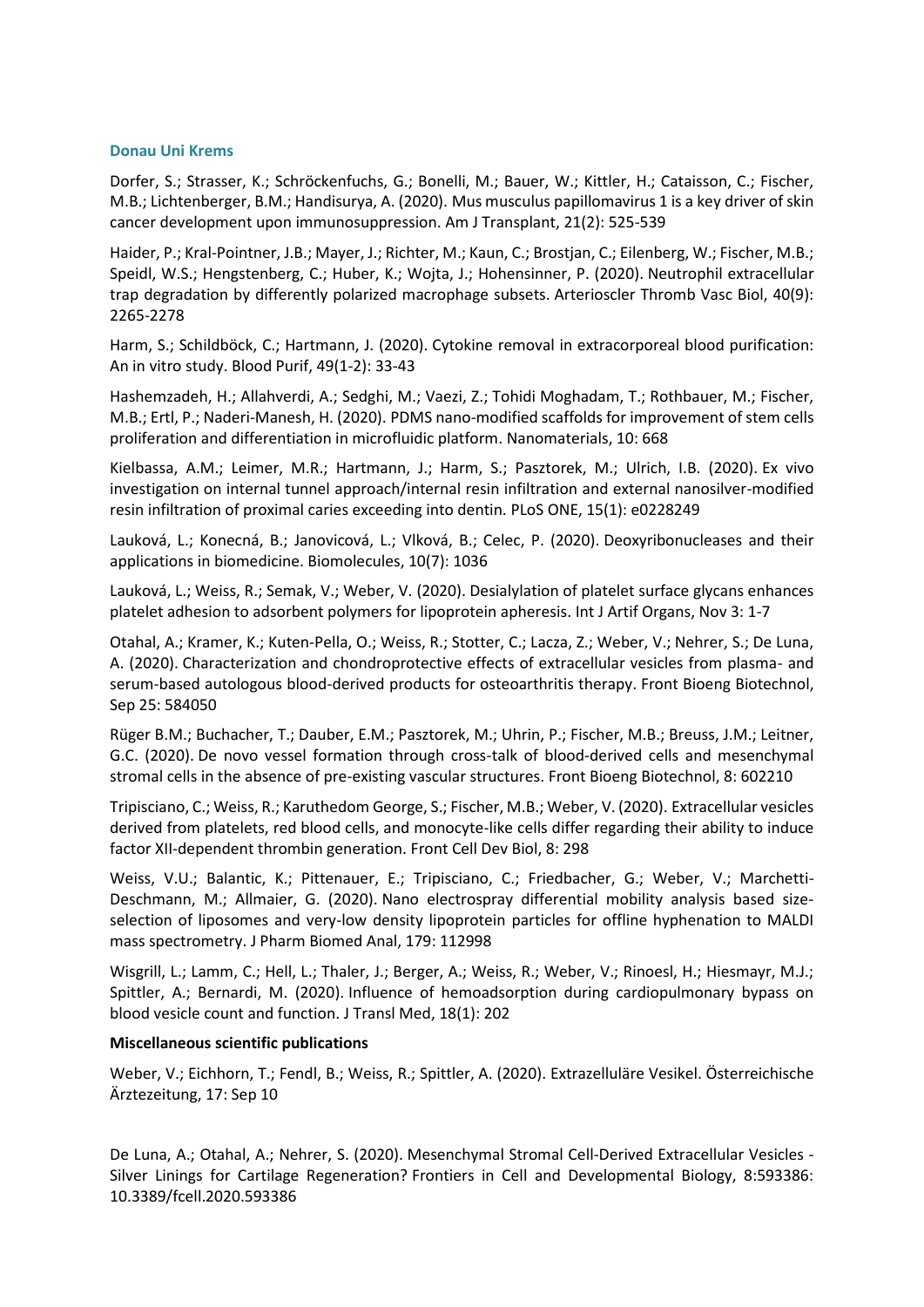Filardo, G.; Andriolo, L.; Angele, P.; Berruto, M.; Brittberg, M.; Condello, V.; Chubinskaya, S.; de Girolamo, L.; Di Martino, A.; Di Matteo, B.; Gille, J.; Gobbi, A.; Lattermann, C.; Nakamura, N.; Nehrer, S.; Peretti, GM.; Shabshin, N.; Verdonk, P.; Zaslav, K.; Kon, E. (2020). [Scaffolds for Knee Chondral and](https://journals.sagepub.com/doi/10.1177/1947603519894729)  [Osteochondral Defects: Indications for Different Clini-cal Scenarios. A Consensus Statement.](https://journals.sagepub.com/doi/10.1177/1947603519894729) Cartilage, 15: 10.1177/1947603519894729.

Kon, E.; Engebretsen, L.; Verdonk, P.; Nehrer, S.; Filardo, G. (2020). [Autologous Protein Solution](https://journals.sagepub.com/doi/10.1177/0363546520944891?url_ver=Z39.88-2003&rfr_id=ori:rid:crossref.org&rfr_dat=cr_pub%20%200pubmed)  [Injections for the Treatment of Knee Osteoarthritis: 3-Year Results.](https://journals.sagepub.com/doi/10.1177/0363546520944891?url_ver=Z39.88-2003&rfr_id=ori:rid:crossref.org&rfr_dat=cr_pub%20%200pubmed) Am J Sports Med, 48(11): 2703- 2710

Otahal, A.; Kramer, K.; Kuten-Pella, O.; Weiss, R.; Stotter, C.; Lacza, Z.; Weber, V.; Nehrer, S.; De Luna, A. (2020). [Characterization and chondroprotective effects of extracellular vesicles from plasma-](https://www.frontiersin.org/articles/10.3389/fbioe.2020.584050/full) and [serum-based autologous blood-derived products for osteoarthritis therapy.](https://www.frontiersin.org/articles/10.3389/fbioe.2020.584050/full) Front Bioeng Biotechnol, Sep 25: 584050

Paixao, T.; DiFranco, M.D.; Ljuhar, R.; Ljuhar, D.; Goetz, C.; Bertalan, Z.; Dimai, H.P.; Nehrer, S. (2020). [A](https://www.sciencedirect.com/science/article/pii/S106345842030981X?via%3Dihub)  [Novel Quantitative Metric for Joint Space Width: Data From the Osteoarthritis Initia-tive](https://www.sciencedirect.com/science/article/pii/S106345842030981X?via%3Dihub)  [\(OAI\).](https://www.sciencedirect.com/science/article/pii/S106345842030981X?via%3Dihub) Osteoarthritis Cartilage, Volume 28/ Issue 8: 1063-4584

Schinhan, M.; Toegel, S.; Weinmann, D.; Schneider, E.; Chiari, C.; Gruber, M.; Nehrer, S.; Windhager, R. (2020). [Biological Regeneration of Articular Cartilage in an Early Stage of Compartmentalized](https://journals.sagepub.com/doi/10.1177/0363546520906411?url_ver=Z39.88-2003&rfr_id=ori%3Arid%3Acrossref.org&rfr_dat=cr_pub++0pubmed&)  [Osteoarthritis: 12-Month Results.](https://journals.sagepub.com/doi/10.1177/0363546520906411?url_ver=Z39.88-2003&rfr_id=ori%3Arid%3Acrossref.org&rfr_dat=cr_pub++0pubmed&) The American Journal of Sports Medicine, 48(6): 1338-1346

Stotter, C.; Bauer, C.; Simlinger, B.; Ripoll, MR.; Franek, F.; Klestil, T.; Nehrer, S. (2020). [Biotribological](https://pubmed.ncbi.nlm.nih.gov/32478748/)  [testing and analysis of articular cartilage sliding against metal for implants.](https://pubmed.ncbi.nlm.nih.gov/32478748/) Journal of Visualized Experiments, Issue 159: ka

Stotter, C.; Klestil, T.; Chemelli, A.; Naderi, V.; Nehrer, S.; Reuter, P. (2020). [Antero-central Portal in](https://journals.sagepub.com/doi/full/10.1177/1071100720931095)  [Ankle Arthroskopy.](https://journals.sagepub.com/doi/full/10.1177/1071100720931095) Foot & Ankle International, 41/9: 1133–1142

# **Original articles in miscellaneous scientific journals**

Tischer, T.; Bode, G.; Buhs, M.; Marquass, B.; Nehrer, S.; Vogt, S.; Zinser, W.; Angele, P.; Spahn, G.; Welsch, GH.; Niemeyer, P.; Madry, H. (2020). [Platelet-rich plasma \(PRP\) as therapy for cartilage,](https://www.ncbi.nlm.nih.gov/pmc/articles/PMC7471237/)  tendon and muscle damage - [German working group position statement.](https://www.ncbi.nlm.nih.gov/pmc/articles/PMC7471237/) J Exp Orthop., (2020) 7:64: 10.1186/s40634-020-00282-2., springer

#### **Hahn-Schickard**

Hin, S., Baumgartner, D., Specht, M., Lüddecke, J., Arjmand, E.M., Johannsen, B., Schiedel, L., Rombach, M., Paust, N., von Stetten, F., Zengerle, R., Wipf, N., Müller, P., Mavridis, K., Vontas, J., Mitsakakis, K. (2020): VectorDisk: a Microfluidic Platform Integrating Mosquito Vector Markers for Evidence Based Control Applications. *Processes*, 8(12), 1677. DOI: 10.3390/pr8121677.

Paqué, P.N., Herz, C., Jenzer, J.S., Wiedemeier, D.B., Attin, T., Bostanci, N., Belibasakis, G., Bao, K., Körner, P., Fritz, T., Prinz, J., Schmidlin, P.R., Thurnheer, T., Wegehaupt, F.J., Mitsakakis, K., Peham, J.R. (2020): Microbial analysis of saliva to identify oral diseases using a point-of-care compatible qPCR assay. *J. Clin. Med.*, 9(9), 2945. DOI: 10.3390/jcm9092945.

Johannsen, B., Mark, D., Boillat-Blanco, N., Fresco, A., Baumgartner, D., Zengerle, R., Mitsakakis, K. (2020): Rapid diagnosis of respiratory tract infections using a point-of-care platform incorporating a clinical decision support algorithm. *Stud. in Health Technol. Inform.*, 273, 234-239. DOI: 10.3233/SHTI200646.

Rombach, M., Hin, S., Specht, M., Johannsen, B., Lüddecke, J., Paust, N., Zengerle, R., Roux, L., Sutcliffe, T., Peham, J.R., Herz, C., Panning, M., Donoso Mantke, O., Mitsakakis, K. (2020): RespiDisk: a Point-of-Care platform for fully automated detection of respiratory tract infection pathogens in clinical samples. *Analyst*, 145, 7040-7047. DOI: 10.1039/d0an01226b.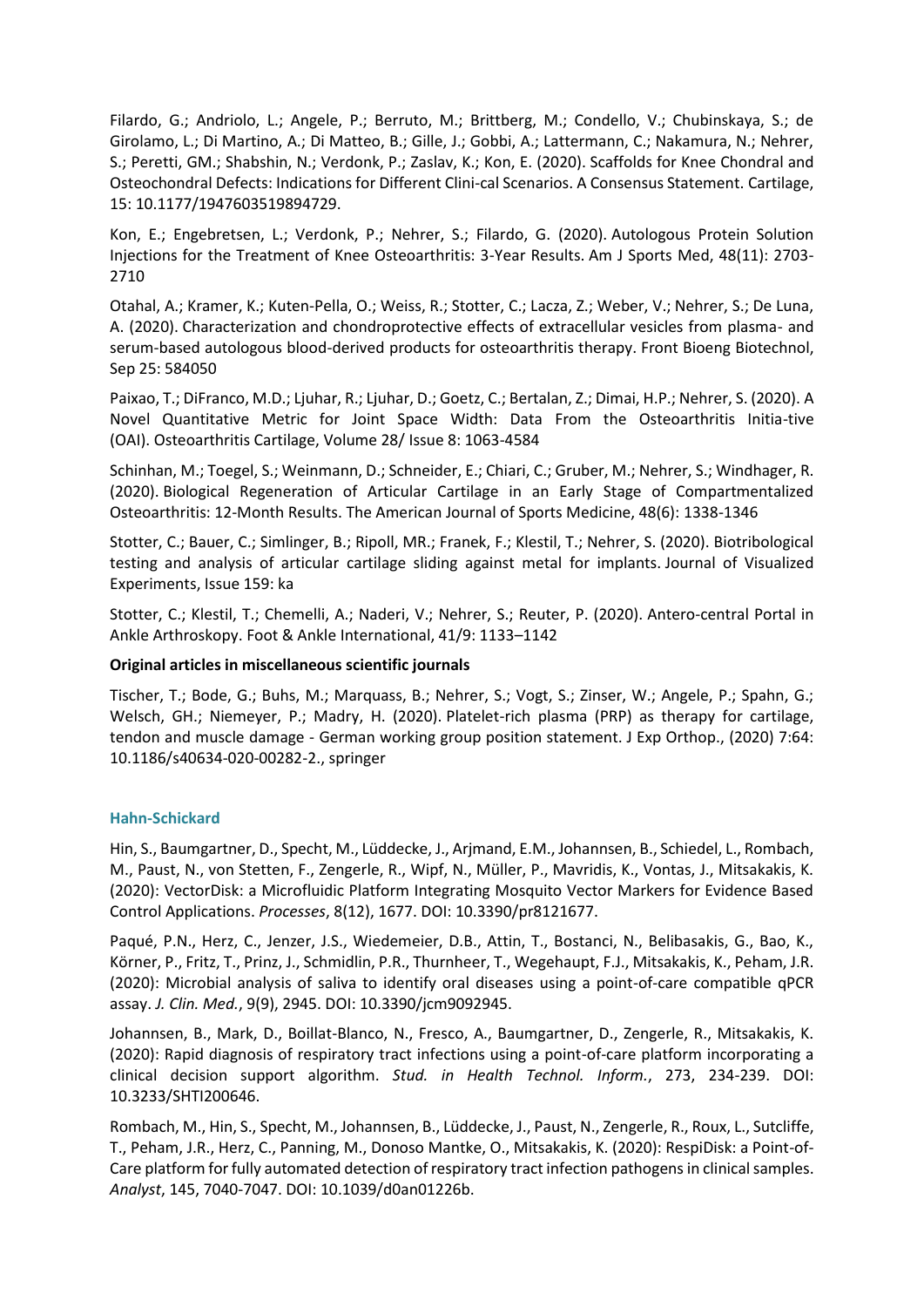Belibasakis, G.N., Lund, B.K., Krüger Weiner, C., Johannsen, B., Baumgartner, D., Manoil, D., Hultin, M., Mitsakakis, K. (2020): Healthcare challenges and future solutions in dental practice: assessing oral antibiotic resistances by contemporary Point-Of-Care approaches. *Antibiotics*, 9, 810. DOI:10.3390/antibiotics9110810.

Rombach, K., Hin, S., Specht, M., Johannsen, B., Lüddecke, J., Paust, N., Zengerle, R., Roux, L., Sutcliffe, T., Peham, J.R., Herz, C., Panning, M., Donoso Mantke, O., Mitsakakis, K. (2020): RespiDisk: a Point-of-Care platform for fully automated detection of respiratory tract infection pathogens in clinical samples. Analyst, DOI: 10.1039/d0an01226b.

# **ICCRAM, University of Burgos**

Laguna-Teno, F., Suarez-Diez, M., Antonio Tamayo-Ramosm J. (11 August 2020). Commonalities and Differences in the Transcriptional Response of the Model Fungus Saccharomyces cerevisiae to Different Commercial Graphene Oxide Materils. Front. Microbiol., https://doi.org/10.3389/fmicb.2020.01943

#### **Luxembourg Institute of Science and Technology (LIST)**

Mehennaoui, K., Cambier, S., Serchi, T., Chauviere, A., Guérold, F., Gutleb, A.C., Giamberini, L. 2021. Sub-chronic effects of AgNPs and AuNPs on Gammarus fossarum (Crustacea Amphipoda): from molecular to behavioural responses. *Ecotox. Environ. Saf*., 210, 111775. doi: 10.1016/j.ecoenv.2020.111775

Karimi, S., Tabatabaei, S.N., Kharrazi, S., Novin, M.G., Ebrahimzadeh-Bideskam, Gutleb, A.C., Shams, Z. (2020): PEGylated iron oxide nanoparticles spare ovarian tissue *in-vitro*: a safety study. Helyion, 6, e04862. doi:10.1016/j.heliyon.2020. e04862

Nelissen, I., Haase, A., Anguissola, S., Rocks, L., Jacobs, A., Willems, H., Riebeling, C., Luch, A., Piret, J.- P., Toussaint, O., Trouiller, B., Lacroix, G., Gutleb, A.C., Contal, S., Diabaté, S., Weiss, C., Lozano, T., Fernandez, A.G., Dusinska, M., Huk, A., Stone, V., Kanase, N., Nocuń, M., Stepnik, M., Meschini, S., Ammendolia, M.G., Lewinski, N., Riediker, M., Venturini, M., Benetti, F., Topinka, J., Brzicova, T., Milani, S., Rädler, J., Salvati, A., Dawson, K. (2020): Introducing best practice in nanosafety by training: An inter-laboratory comparison study of nanoparticle-induced cytotoxicity. NanoMaterials, 10, 1430. doi:10.3390/nano10081430

Ogunsuyi, O., Ogunsuyi, O., Akanni, O., Alabi, O., Alimba, C., Adaramoye, O., Cambier, S., Eswara, S., Gutleb, A.C., Bakare, A. (2020): Alteration of sperm parameters and reproductive hormones in Swiss mice via oxidative stress after co-exposure to titanium dioxide and zinc oxide particles. Androl., e13758. doi:10.1111/and.13758

Skuland, T., Låg, M., Gutleb, A.C., Brinchmann, B., Serchi, T., Øvrevik, J., Holme, J.A., Refsnes, M. (2020). Pro-inflammatory effects of crystalline- and nano-sized non-crystalline silica particles in a 3D alveolar model. Part. Fibre Toxicol., 17:13. doi:10.1186/s12989-020-00345-3

Polet, M., Cambier, S., Ziebel, J., Gutleb, A.C., Schneider, Y.-J. 2020. Silver nanoparticles induce a polarized secretion of interleukin-8 in differentiated Caco-2 cells. Toxicol. Lett. 325, 14-24. doi:10.1016/j.toxlet.2020.02.004

Laloux, L., Kastrati, D., Cambier, S., Gutleb, A.C., Schneider, Y.-J. (2020). The food matrix and the gastrointestinal fluids alter the features of silver nanoparticles. SMALL, 1907687. doi:10.1002/smll.201907687.

#### **NOVAMECHANICS**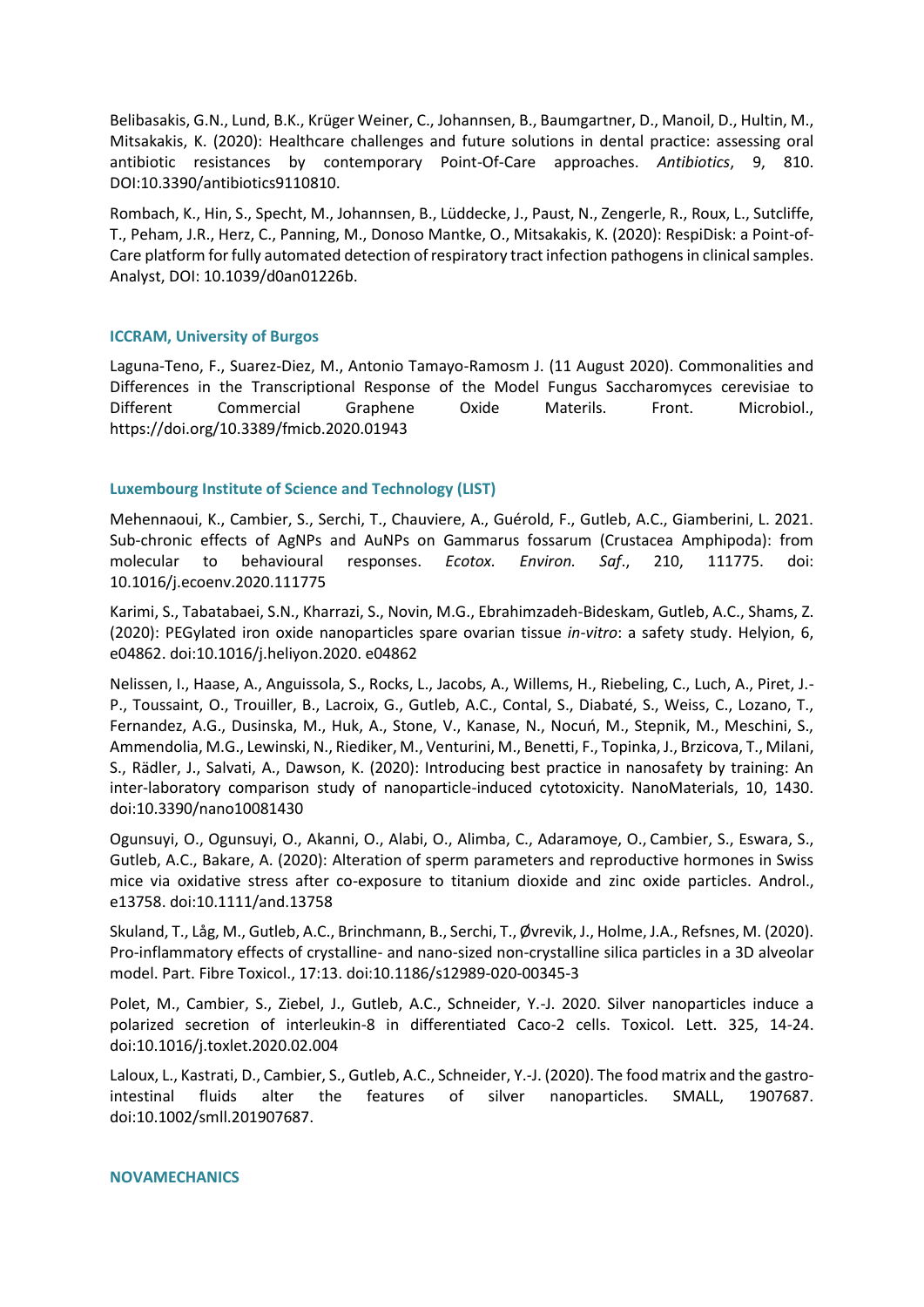Kohl, Y.; Rundén-Pran, E.; Mariussen, E.; Hesler, M.; El Yamani, N.; Longhin, E.M.; Dusinska, M. Genotoxicity of Nanomaterials: Advanced In Vitro Models and High Throughput Methods for Human Hazard Assessment—A Review. Nanomaterials 2020, 10, 1911. <https://doi.org/10.3390/nano10101911>

Alsharif, S.A.; Power, D.; Rouse, I.; Lobaskin, V. In Silico Prediction of Protein Adsorption Energy on Titanium Dioxide and Gold Nanoparticles. Nanomaterials 2020, 10, 1967. <https://doi.org/10.3390/nano10101967>

Rybińska-Fryca, A.; Mikolajczyk, A.; Puzyn, T. (2020). Structure–activity prediction networks (SAPNets): a step beyond Nano-QSAR for effective implementation of the safe-by-design concept. Nanoscale, 12(40), 20669-20676[. https://doi.org/10.1039/D0NR05220E](https://doi.org/10.1039/D0NR05220E)

Ammar, A.; Bonaretti, S.; Winckers, L.; Quik, J.; Bakker, M.; Maier, D.; Lynch, I.; van Rijn, J.; Willighagen, E. A Semi-Automated Workflow for FAIR Maturity Indicators in the Life Sciences. Nanomaterials 2020, 10, 2068.<https://doi.org/10.3390/nano10102068>

Papadiamantis, A.G.; Jänes, J.; Voyiatzis, E.; Sikk, L.; Burk, J.; Burk, P.; Tsoumanis, A.; Ha, M.K.; Yoon, T.H.; Valsami-Jones, E.; Lynch, I.; Melagraki, G.; Tämm, K.; Afantitis, A. Predicting Cytotoxicity of Metal Oxide Nanoparticles Using Isalos Analytics Platform. Nanomaterials 2020, 10, 2017. <https://doi.org/10.3390/nano10102017>

Papadiamantis, A.G.; Klaessig, F.C.; Exner, T.E.; Hofer, S.; Hofstaetter, N.; Himly, M.; Williams, M.A.; Doganis, P.; Hoover, M.D.; Afantitis, A.; Melagraki, G.; Nolan, T.S.; Rumble, J.; Maier, D.; Lynch, I. Metadata Stewardship in Nanosafety Research: Community-Driven Organisation of Metadata Schemas to Support FAIR Nanoscience Data. Nanomaterials 2020, 10, 2033. <https://doi.org/10.3390/nano10102033>

Saarimäki, L. A., Kinaret, P. A., Scala, G., del Giudice, G., Federico, A., Serra, A., & Greco, D. (2020). Toxicogenomics analysis of dynamic dose-response in macrophages highlights molecular alterations relevant for multi-walled carbon nanotube-induced lung fibrosis. NanoImpact, 100274. <https://doi.org/10.1016/j.impact.2020.100274>

Varsou D., Afantitis A., Tsoumanis A., Papadiamantis A., Valsami‐Jones E., Lynch I., Melagraki G., (2020- 03-16). Zeta‐Potential Read‐Across Model Utilizing Nanodescriptors Extracted via the NanoXtract Image Analysis Tool Available on the Enalos Nanoinformatics Cloud Platform. *Wiley Online Library*. [https://onlinelibrary.wiley.com/doi/full/10.1002/smll.201906588.](https://onlinelibrary.wiley.com/doi/full/10.1002/smll.201906588) DOI: 10.1002/smll.201906588

Afantitis, A., Melagraki, G., Isigonis, P., Tsoumanis, A., Varsou, D. D., Valsami-Jones, E., ... & Lynch, I. (2020). NanoSolveIT Project: Driving Nanoinformatics research to develop innovative and integrated tools for in silico nanosafety assessment. *Computational and Structural Biotechnology Journal.* ISSN 2001-0370, [https://doi.org/10.1016/j.csbj.2020.02.023.](https://doi.org/10.1016/j.csbj.2020.02.023)

Varsou D.D., Afantitis, A., Tsoumanis, A., Papadiamantis, A., Valsami-Jones, E., Lynch, I., Melagraki, G. (2020) Zeta-Potential Read-Across Model Utilizing Nanodescriptors Extracted via the NanoXtract Image Analysis Tool Available on the Enalos Nanoinformatics Cloud Platform. *Small*. DOI: 10.1002/smll.201906588.

# **Paris Lodron University of Salzburg (PLUS)**

Himly M., Geppert M., Hofer S., Hofstätter N., Horejs‐Höck J., Duschl A., (2020-04-02). When Would Immunologists Consider a Nanomaterial to be Safe? Recommendations for Planning Studies on Nanosafety.

[https://onlinelibrary.wiley.com/doi/full/10.1002/smll.201907483.](https://onlinelibrary.wiley.com/doi/full/10.1002/smll.201907483) *Wiley Online Library*. DOI: 10.1002/smll.201907483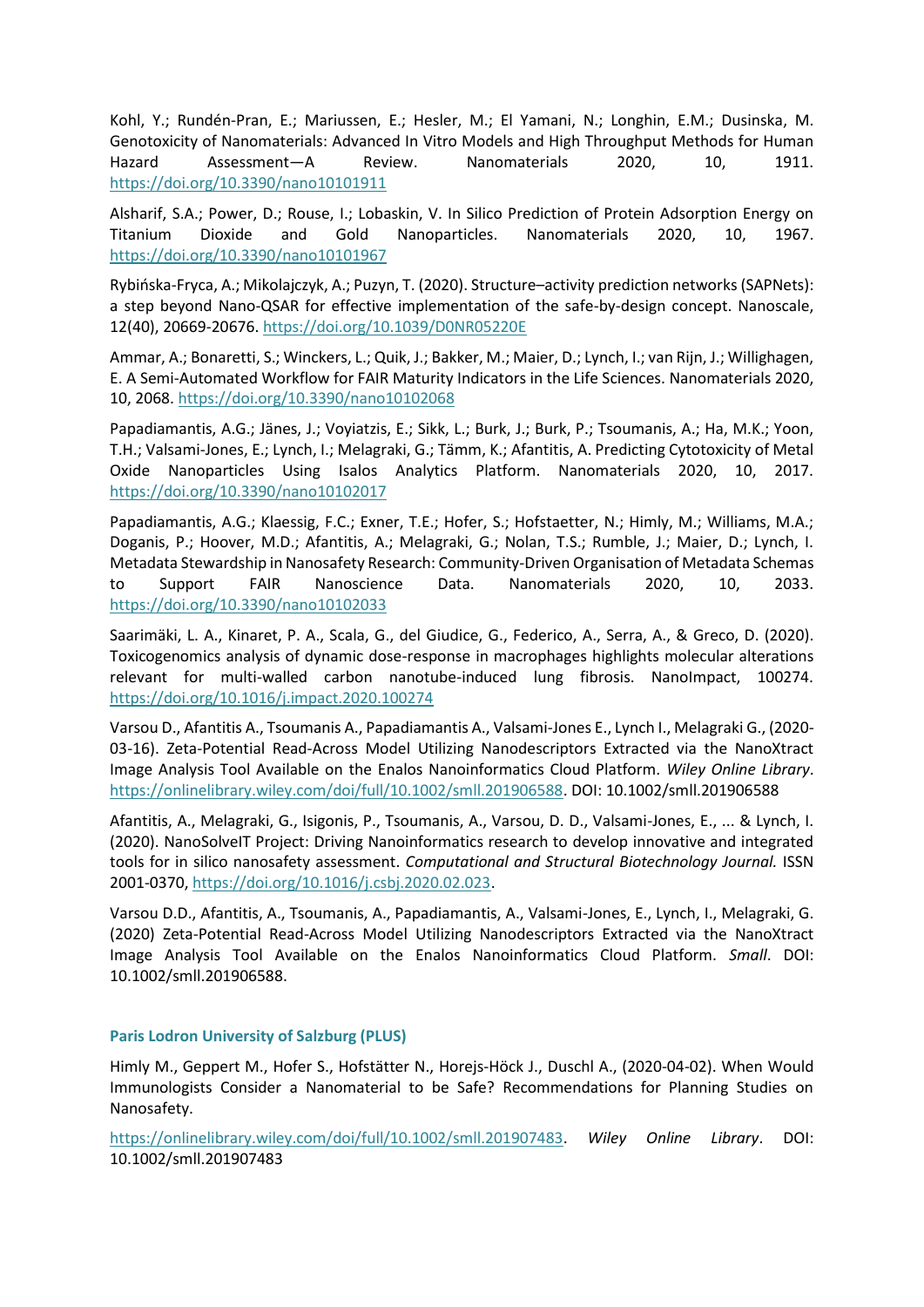## **PROFACTOR**

Haslinger, M. J., Sivun, D., Pöhl, H., Munkhbat, B., Mühlberger, M., Klar, T. A., … Hrelescu, C. (2020). Plasmon-Assisted Direction- and Polarization-Sensitive Organic Thin-Film Detector. *Nanomaterials*, *10*(9), 1866. doi:10.3390/nano10091866

Haslinger, M. J., Mitteramskogler, T., Kopp, S., Leichtfried, H., Messerschmidt, M., Thesen, M. W., & Mühlberger, M. (2020). Development of a soft UV-NIL step&repeat and lift-off process chain for high speed metal nanomesh fabrication. *Nanotechnology*, *31*(34), 345301. [https://doi.org/10.1088/1361-](https://doi.org/10.1088/1361-6528/ab9130) [6528/ab9130](https://doi.org/10.1088/1361-6528/ab9130)

Moharana, A. R., Außerhuber, H. M., Mitteramskogler, T., Haslinger, M. J., & Mühlberger, M. M. (2020). Multilayer Nanoimprinting to Create Hierarchical Stamp Masters for Nanoimprinting of Optical Microand Nanostructures. *Coatings*, *10*(3), 301. doi:10.3390/coatings10030301

# **RECENDT**

Qin, J., Zhang, M., Guan, Y., Li, C., Ma, X., Rankl, C., & Tang, J. (2020). Investigation of the interaction between MeCP2 methyl-CpG binding domain and methylated DNA by single molecule force spectroscopy. Analytica Chimica Acta, 1124, 52–59[. https://doi.org/10.1016/j.aca.2020.05.029](https://doi.org/10.1016/j.aca.2020.05.029)

Zorin, I., Su, R., Heise, B., Lendl, B. and Brandstetter, M. (2020). Correlative infrared optical coherence tomography and hyperspectral chemical imaging, J. Opt. Soc. Am. A 37, B19-B26, https://www.osapublishing.org/josaa/abstract.cfm?uri=josaa-37-9-B19 Zorin I, Kilgus J,

Duswald K, Lendl B, Heise B, Brandstetter M. (2020). Sensitivity-Enhanced Fourier Transform Mid-Infrared Spectroscopy Using a Supercontinuum Laser Source. Appl Spectrosc.; 74(4):485-493. doi:10.1177/0003702819893364

Zimmerleiter, R., Kager, J., Nikzad-Langerodi, R., Berezhinskiy, V., Westad, F., Herwig, C., & Brandstetter, M. (2020). Probeless non-invasive near-infrared spectroscopic bioprocess monitoring using microspectrometer technology. *Analytical and Bioanalytical Chemistry*, 412(9), 2103–2109. <https://doi.org/10.1007/s00216-019-02227-w>

#### **RCPE – Research Center Pharmaceutical Engineering**

Matic, J.; Alva, C.; Witschnigg, A.; Eder, S. (2020): Towards Predicting the Product Quality in Hot-Melt Extrusion: Small Scale Extrusion. *International Journal of Pharmaceutics X*. <https://doi.org/10.1016/j.ijpx.2020.100062>

Koutsamanis, I.; Spoerk, M.; Arbeiter, F.; Eder, S.; Roblegg, E. (2020): Development of porous polyurethane implants manufactured via hot-melt extrusion. *Polymers*. <https://doi.org/10.3390/polym12122950>

Saraf I; Kushwah V; Weber H; Modhave D; Yeoh T; Paudel A (2020): Quantitative Chemical Profiling of Commercial Glyceride Excipients via 1H NMR Spectroscopy. *AAPS PharmSciTech*. <https://doi.org/10.1208/s12249-020-01883-x>

Sacher S, Peter A, Khinast J (2020): Feasability of In-line Monitoring of Critical Coating Quality Attributes via OCT: Thickness, Variability, Film Homogeneity and Roughness. *International Journal of Pharmaceutics*.<https://doi.org/10.1016/j.ijpx.2020.100067>

Wolfgang M, Weißensteiner M, Clarke P, Hsiao WK, Khinast J (2020): Deep Convolutional Neural Networks: Outperforming Established Algorithms in the Evaluation of Industrial Optical Coherence Tomography (OCT) Images of Pharmaceutical Coatings. *International Journal of Pharmaceutics*. <https://doi.org/10.1016/j.ijpx.2020.100058>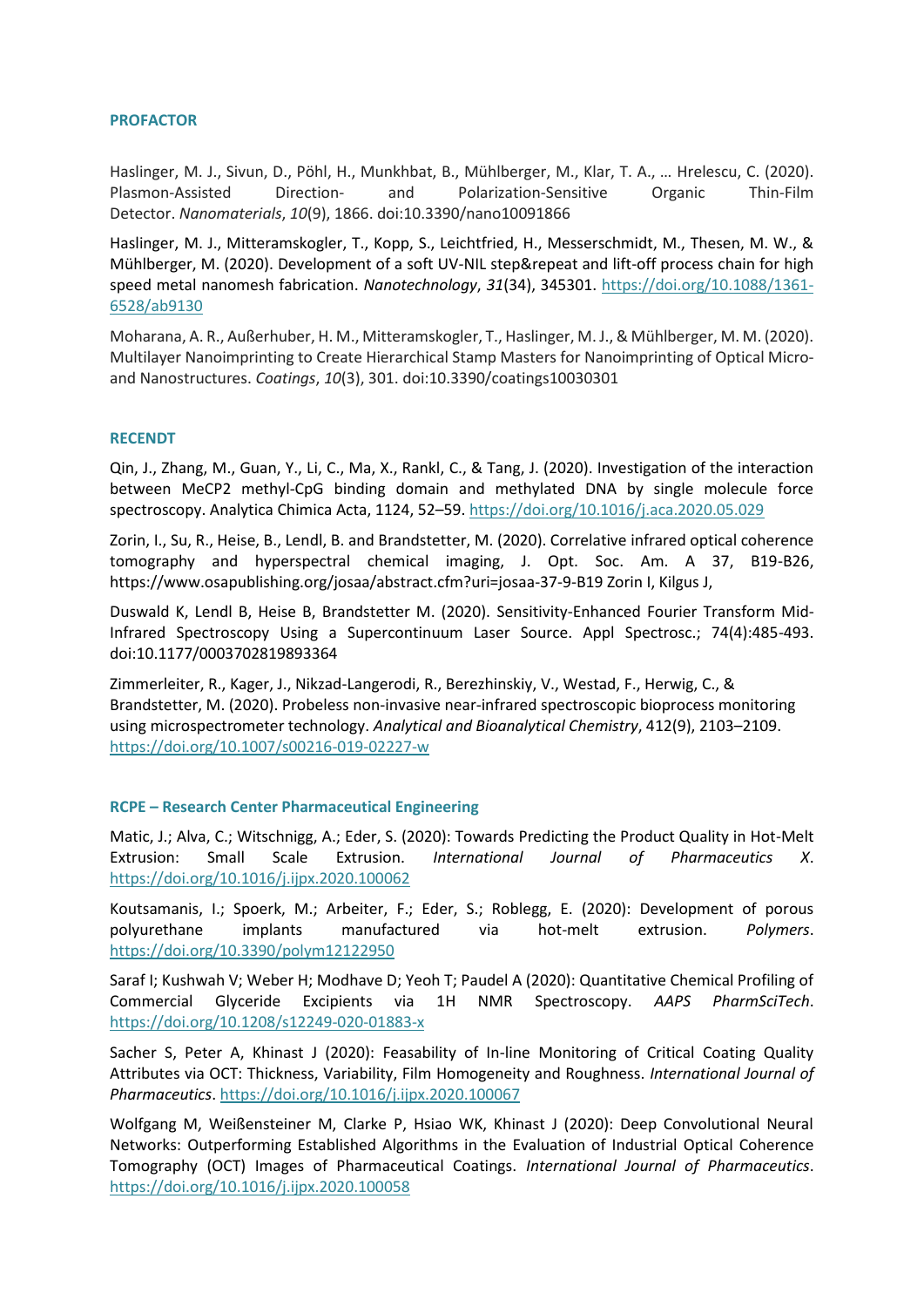Beretta M, Hörmann T, Hainz P, Hsiao W-K, Paudel A (2020): Investigation into powder tribo-charging of pharmaceuticals. Part I: process-induced charge via twin-screw feeding. *International Journal of Pharmaceutics*.<https://doi.org/10.1016/j.ijpharm.2020.120014>

Beretta M, Hörmann T, Hainz P, Hsiao W-K, Paudel A (2020): Investigation into powder tribo-charging of pharmaceuticals. Part II: sensitivity to relativ humidity. *International Journal of Pharmaceutics*. <https://doi.org/10.1016/j.ijpharm.2020.120015>

Sacher S, Heindl N,Urich AJ, Kruisz J, Khinast J (2020): A solution for low-dose feeding in continuous pharmaceutical processes. *International Journal of Pharmaceutics*. <https://doi.org/10.1016/j.ijpharm.2020.119969>

Musci P; von Keutz T; Belaj F; Degennaro F; Cantillo D; Kappe CO; Luisi R (2020): Flow Technology for Telescoped Generation, Lithiation and Electrophilic (C3) Functionalization of Highly Strained 1- Azabicyclo[1.1.0]butanes. *Angewandte Chemie International Edition*. <https://doi.org/10.1002/anie.202014881>

# **UMIT – Institute of Electrical and Biomedical Engineering**

Gonella, V.C., Hanser, F., Vorwerk, J., Odenbach, S., Baumgarten, D. (2021): Influence of local particle concentration gradient forces on the flow-mediated mass transport in a numerical model of magnetic drug targeting, *Journal of Magnetism and Magnetic Materials*, 525, 167490. doi: 10.1016/j.jmmm.2020.167490

Jaufenthaler, A., Schultze, V., Scholtes, T., Schmidt, C.B., Handler, M., Stolz, R., Baumgarten, D. (2020): OPM magnetorelaxometry in the presence of a DC bias field, *EPJ Quantum Technology,* 7(12). doi: 10.1140/epjqt/s40507-020-00087-3

Schier, P., Liebl, M., Steinhoff, U., ... Baumgarten, D. (2020): Optimizing Excitation Coil Currents for Advanced Magnetorelaxometry Imaging. Journal of Mathematical Imaging and Vision, 62, 238-252. doi: 10.1007/s10851-019-00934-8

Jaufenthaler, A., Schier, P., Middelmann, T., … Baumgarten, D. (2020): Quantitative 2D Magnetorelaxometry Imaging of Magnetic Nanoparticles using Optically Pumped Magnetometers. Sensors, 20(3), 753-764. doi: 10.3390/s20030753

Schier, P., Barton, C., Spassov, S., ... Steinhoff, U. (2020): European research on magnetic nanoparticles for biomedical applications: standardisation aspects. Current Trends in Biomedical Engineering and Bioimages Analysis, 316-326. doi: 10.1007/978-3-030-29885-2\_291

# **University of Graz**

Paltauf, G., Nuster, R., Frenz, M. (2020): Progress in biomedical photoacoustic imaging instrumentation toward clinical application editors-pick, *Journal of Applied Physics 128, 180907.* <https://doi.org/10.1063/5.0028190>

Bag, A., Neugebauer, M., Mick, U. (2020): *et al.* Towards fully integrated photonic displacement sensors. *Nat Commun* **11,** 2915[. https://doi.org/10.1038/s41467-020-16739-y](https://doi.org/10.1038/s41467-020-16739-y)

Grosche, S., Hünermann, R., Sarau, G., Christiansen, S., Boyd, R., Leuchs, G., Banzer, P. (2020): Towards polarization-based excitation tailoring for extended Raman spectroscopy, Vol. 28, No7, *Optics Express 28*, 10239-10252[. https://doi.org/10.1364/OE.388943](https://doi.org/10.1364/OE.388943)

Berg-Johansen, S., Neugebauer, M., Aiello, A., Leuchs, G., Banzer P., Marquardt, Ch. (2020): Microsphere kinematics from the polarization of tightly focused nonseparable light, *Physics Optics*, 2010.16387,<https://arxiv.org/abs/2010.16387>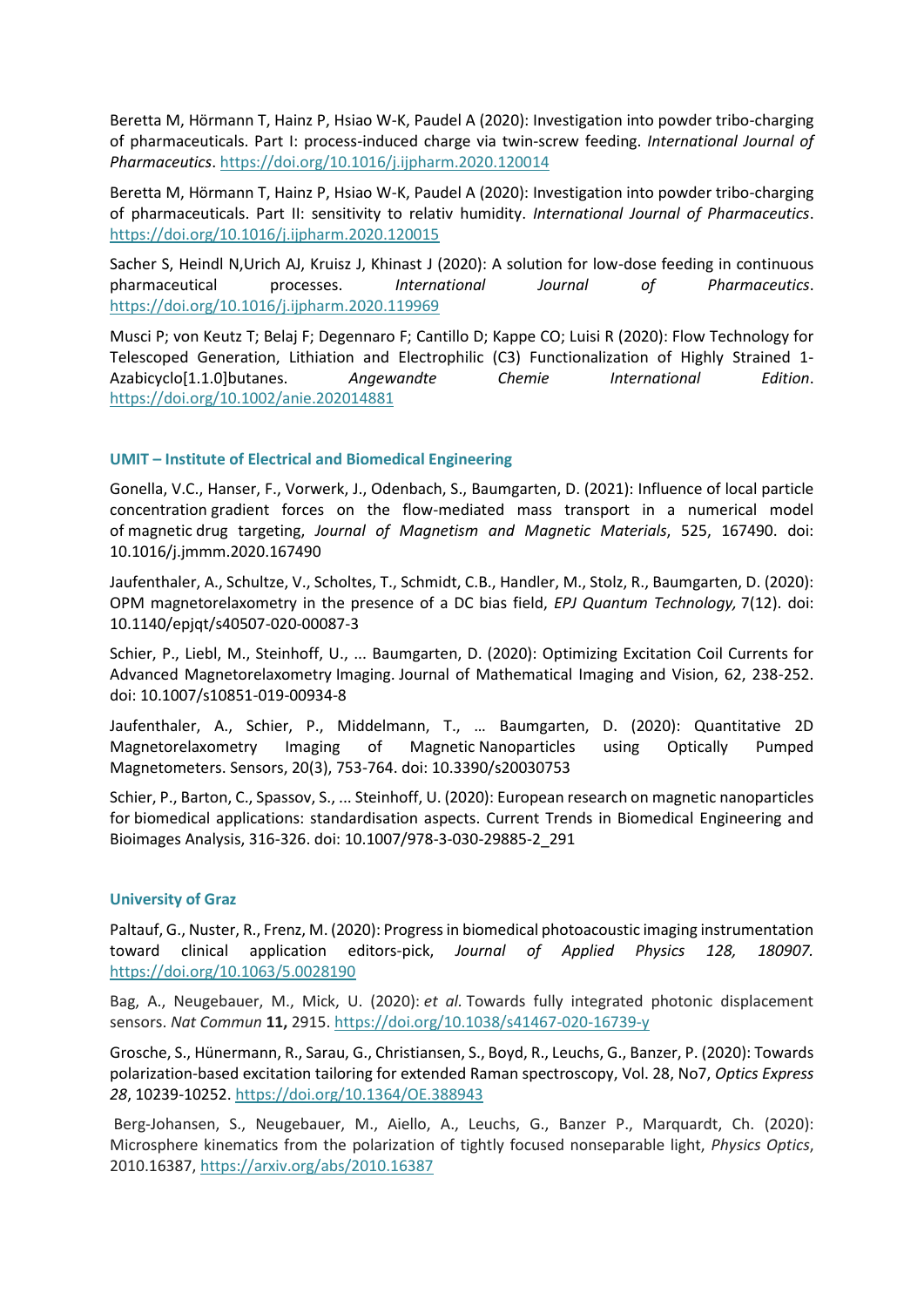Krug, M., Haidar, I., Ragheb, I., Krenn, J. R., Hohenau, A., Kapetanovic, V., Bugnet, M., Radtke, G., Botton, G. A., Levi, G., Boubekeur-Lecaque, L., Felidj, N. (2020) Core-shell nanocuboid dimers with nanometric gaps. J. Phys. Chem. C 124, 18690-18697.<https://dx.doi.org/10.1021/acs.jpcc.0c03830>

Tretnak, V., Hohenester, U., Krenn, J. R., Hohenau, A. (2020) The role of particle size in the dispersion engineering of plasmonic arrays. J. Phys. Chem. C 124, 2104-2112. <https://dx.doi.org/10.1021/acs.jpcc.9b10235>

Nagy, B. J., Papa, Z., Peter, L., Prietl, C., Krenn, J. R., Dombi, P. (2020) Near-field-induced femtosecond breakdown of plasmonic nanoparticles. Plasmonics 15, 335-340[. https://doi.org/10.1007/s11468-019-](https://doi.org/10.1007/s11468-019-01043-3) [01043-3](https://doi.org/10.1007/s11468-019-01043-3)

# **UNIVERSITY OF GRAZ, Institute of Pharmaceutical Sciences, Department of Pharmaceutical Technology and Biopharmacy**

Koutsamanis J, Spoerk M, Arbeiter F, Eder S, Roblegg E. Development of Porous Polyurethane Implants Manufactured via Hot-Melt Extrusion. *Polymers*. 12,12. 2020. 1-22. doi:10.3390/polym12122950

Michael M. Gruber, Birgit Hirschmugl, Natascha Berger, Magdalena Holter, Snježana Radulović, Gerd Leitinger, Laura Liesinger, Andrea Berghold, Eva Roblegg, Ruth Birner-Gruenberger, Vesna Bjelic-Radisic & Christian Wadsack. Plasma proteins facilitates placental transfer of polystyrene particles. *Journal of Nanobiotechnology*. 18,128. 2020. 1-14. doi:10.1186/s12951-020-00676-5

Koutsamanis, Ioannis; Paudel, Amrit; Nickisch, Klaus; Eggenreich, Karin; Roblegg, Eva; Eder, Simone. Controlled-Release from High-Loaded Reservoir-Type Systems-A Case Study of Ethylene-Vinyl Acetate and Progesterone. *Pharmaceutics*. 12,2. 2020. doi:10.3390/pharmaceutics12020103

Lin G.C., Leitgeb T., Vladetic A., Friedl H.P., Rhodes N., Rossi A., Roblegg E., Neuhaus W. Optimization of an oral mucosa in vitro model based on cell line TR146. *Tissue Barriers*. 8,2. 2020. e1748459-1 e1748459-22. doi:10.1080/21688370.2020.1748459

Emerik Galić, Krunoslav Ilić, Sonja Hartl, Carolin Tetyczka, Kaja Kasemets, Imbi Kurvet, Mirta Milić, Rinea Barbir, Barbara Pem, Ina Erceg, Maja Dutour Sikirić, Ivan Pavičić, Eva Roblegg, Anne Kahru, Ivana Vinković Vrček. Impact of surface functionalization on the toxicity and antimicrobial effects of selenium nanoparticles considering different routes of entry. *Food and Chemical Toxicology*. 144. 2020. 111621. doi:10.1016/j.fct.2020.111621

Winter, Christina, Hartl, Sonja, Kolb, Dagmar, Leitinger, Gerd, Roblegg, Eva. Investigations to Evaluate Gastric Mucoadhesion of an Organic Product to Ameliorate Gastritis. *Pharmaceutics*. 12,4. 2020. 331. doi:10.3390/pharmaceutics12040331

Pham, Duy Toan; Tetyczka, Carolin; Hartl, Sonja; Absenger-Novak, Markus; Fröhlich, Eleonore; Tiyaboonchai,Waree; Roblegg, Eva. Comprehensive investigations of fibroin and poly(ethylenimine) functionalized fibroin nanoparticles for ulcerative colitis treatment. *Journal of Drug Delivery Science and Technology*. 57. 2020. 101484. doi:10.1016/j.jddst.2019.101484

# **UNIVERSITY OF GRAZ, Institute of Physics**

J. S. Eismann, L. H. Nicholls, D. J. Roth, M. A. Alonso, P. Banzer, F. J. Rodríguez-Fortuño, A. V. Zayats, F. Nori, and K. Y. Bliokh, Transverse spinning of unpolarized light, Nature Photonics (2020); [https://doi.org/10.1038/s41566-020-00733-3;](https://doi.org/10.1038/s41566-020-00733-3) Highlighted in Nature Photonics News and Views and Physics World

T. Bauer, S. N. Khonina, I. Golub, G. Leuchs, P. Banzer, Ultrafast spinning twisted ribbons of confined electric fields, Optica 7(10), 1228-1231 (2020);<https://doi.org/10.1364/OPTICA.392772>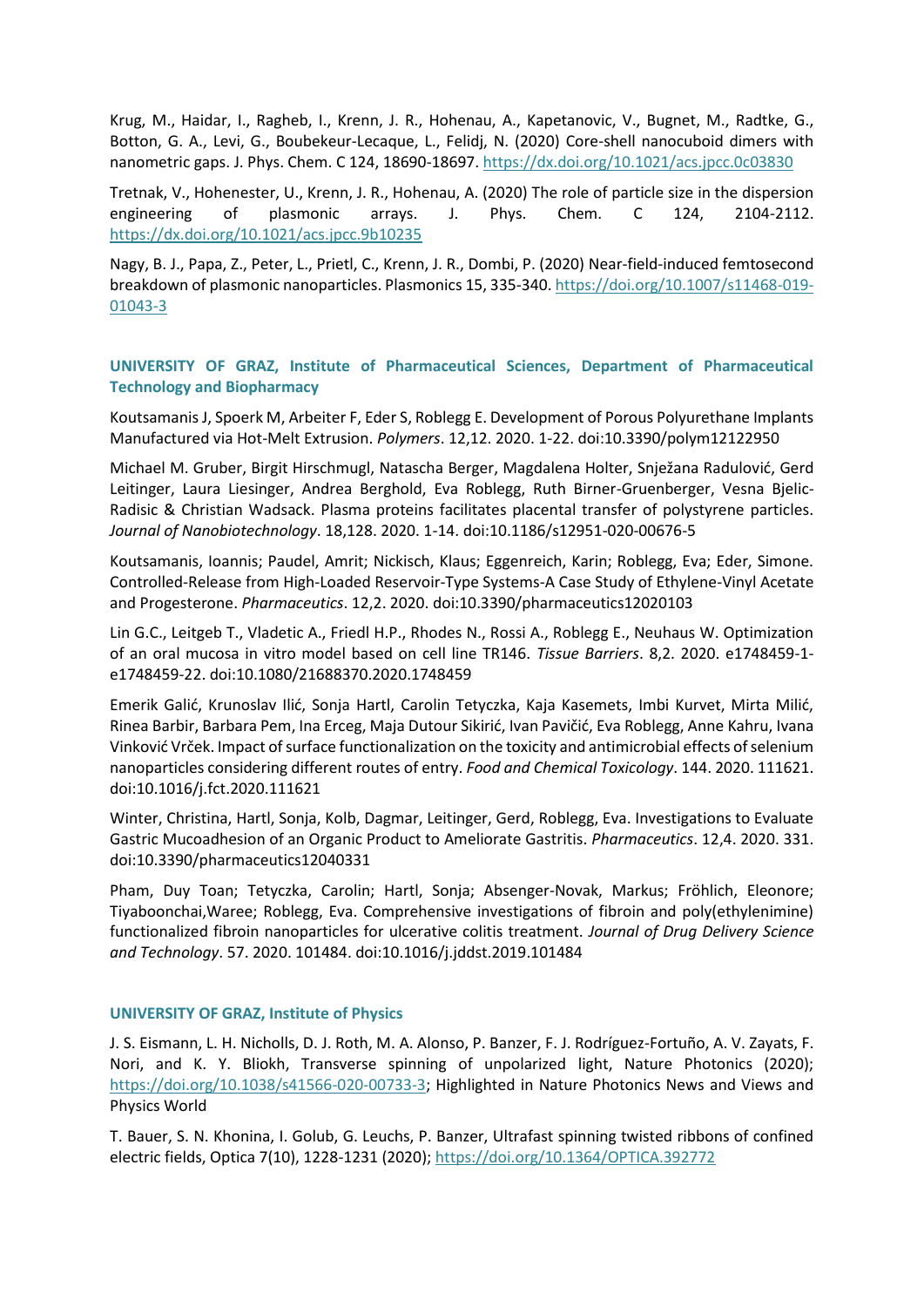Schmidt, F.-P., Losquin, A., Horák, M., Hohenester, U., Stöger-Pollach, M., Krenn, J. R. (2021) The fundamental limit of plasmonic cathodoluminescence. Nano Letters 21, 590-596. <https://doi.org/10.1021/acs.nanolett.0c04084>

# <span id="page-29-0"></span>**Period 2019**

# **Austrian Academy of Sciences (ÖAW), Institute of Technology Assessment (ITA)**

Greßler, S., Prenner, S., Kurz, A., Resch S., Pavlicek, A., Part, F. (2019): Polymer-Nanokomposite: Additive, Eigenschaften, Anwendungen, Umweltaspekte No. 052 – November 2019. Wien: Institut für Technikfolgen-Abschätzung (ITA).

Pavlicek, A., Rose, G., & Gazsó, A. (2019): Nano-registries: Country-specific Solutions for Nanoregulation No. 051en – June 2019. Wien: Institut für Technikfolgen-Abschätzung (ITA). <https://doi.org/10.1553/ita-nt-051en>

Rose, G., Pavlicek, A., & Gazsó, A. (2019): Safe-by-Design – [The Early Integration of Safety Aspects in](http://epub.oeaw.ac.at/ita/nanotrust-dossiers/dossier050en.pdf)  [Innovation Processes.](http://epub.oeaw.ac.at/ita/nanotrust-dossiers/dossier050en.pdf) NanoTrust dossier No. 050en – May 2019. Wien: Institut für Technikfolgen-Abschätzung (ITA)[. https://doi.org/10.1553/ita-nt-050en](https://doi.org/10.1553/ita-nt-050en)

# **CIBER-BBN**

Castillo-Escario, Y., Ferrer-Lluis, I., Montserrat, J. M., Jané, R., (2019). Entropy analysis of acoustic signals recorded with a smartphone for detecting apneas and hypopneas: A comparison with a commercial system for home sleep apnea diagnosis. *IEEE Access 7*, 128224-128241 DOI: [10.1109/ACCESS.2019.2939749](https://doi.org/10.1109/ACCESS.2019.2939749)

Mireia Pesarrodona, Toni Jauset, Zamira V. Díaz‐Riascos, Alejandro Sánchez‐Chardi, Marie‐Eve Beaulieu, Joaquín Seras‐Franzoso, Laura Sánchez‐García, Ricardo Baltà‐Foix, Sandra Mancilla, Yolanda Fernández, Úrsula Rinas, Simó Schwartz Jr, Laura Soucek, Antonio Villaverde, Ibane Abasolo, Esther Vázquez (2019). Targeting Antitumoral Proteins to Breast Cancer by Local Administration of Functional Inclusion Bodies. *Advanced Science*[. https://doi.org/10.1002/advs.201900849](https://doi.org/10.1002/advs.201900849)

Falgàs, Pallarès, Unzueta, Céspedes, Arroyo-Solera, Moreno, Gallardo, Mangues, Sierra, Villaverde, Vázquez, Mangues (2019): A CXCR4-targeted nanocarrier achieves highly selective tumor uptake in diffuse large B-cell lymphoma mouse models. Casanova. *Haematologica*. <https://www.ncbi.nlm.nih.gov/pubmed/31248974>

Sandra Pusil, María Eugenia López, Pablo Cuesta, Ricardo Bruña, Ernesto Pereda y Fernando Maestú (2019): "Hypersynchronisation in mild cognitive impairment: the 'X' model". *Brain*. [DOI:](https://academic.oup.com/brain/advance-article-abstract/doi/10.1093/brain/awz320/5601465?redirectedFrom=fulltext)  [10.1093/brain/awz320.](https://academic.oup.com/brain/advance-article-abstract/doi/10.1093/brain/awz320/5601465?redirectedFrom=fulltext)

María Virtudes Céspedes, Olivia Cano-Garrido, Patricia Álamo, Rita Sala, Alberto Gallardo, Naroa Serna, Aída Falgàs, Eric Voltà-Durán, Isolda Casanova, Alejandro Sáncher-Chardi, Hèctor López-Laguna, Laura Sánchez-García, Julieta M. Sánchez, Ugutz Unzueta, Esther Vázquez, Ramón Mangues, Antonio Villaverde (2019) Engineering Secretory Amiloids for Remote and Highly Selective Destruction of Metastatic Foci. DOI[:https://doi.org/10.1002/adma.201907348](https://doi.org/10.1002/adma.201907348)

Kyndiah A. Leonardi F, Tarantino C, Cramer T, Millan-Solsona R, Garreta E, Montserrat N, Mas-Torrent M, Gomila G. (2019). Bioelectronic Recordings of Cardiomyocytes with Accumulation Mode Electrolite Gated Organic Field Effect Transistors. Biosens Bioelectron. Nov. 6:111844. DOI: [doi:](https://doi.org/10.1016/j.bios.2019.111844)  [10.1016/j.bios.2019.111844](https://doi.org/10.1016/j.bios.2019.111844)

Hayk Mnatsakanyan, Roser Sabater i Serra, Manuel Salmeron-Sanchez and Patricia Rico (2019). Zinc Maintains Embryonic Stem Cell Pluripotency and Multilineage Differentiation Potential via AKT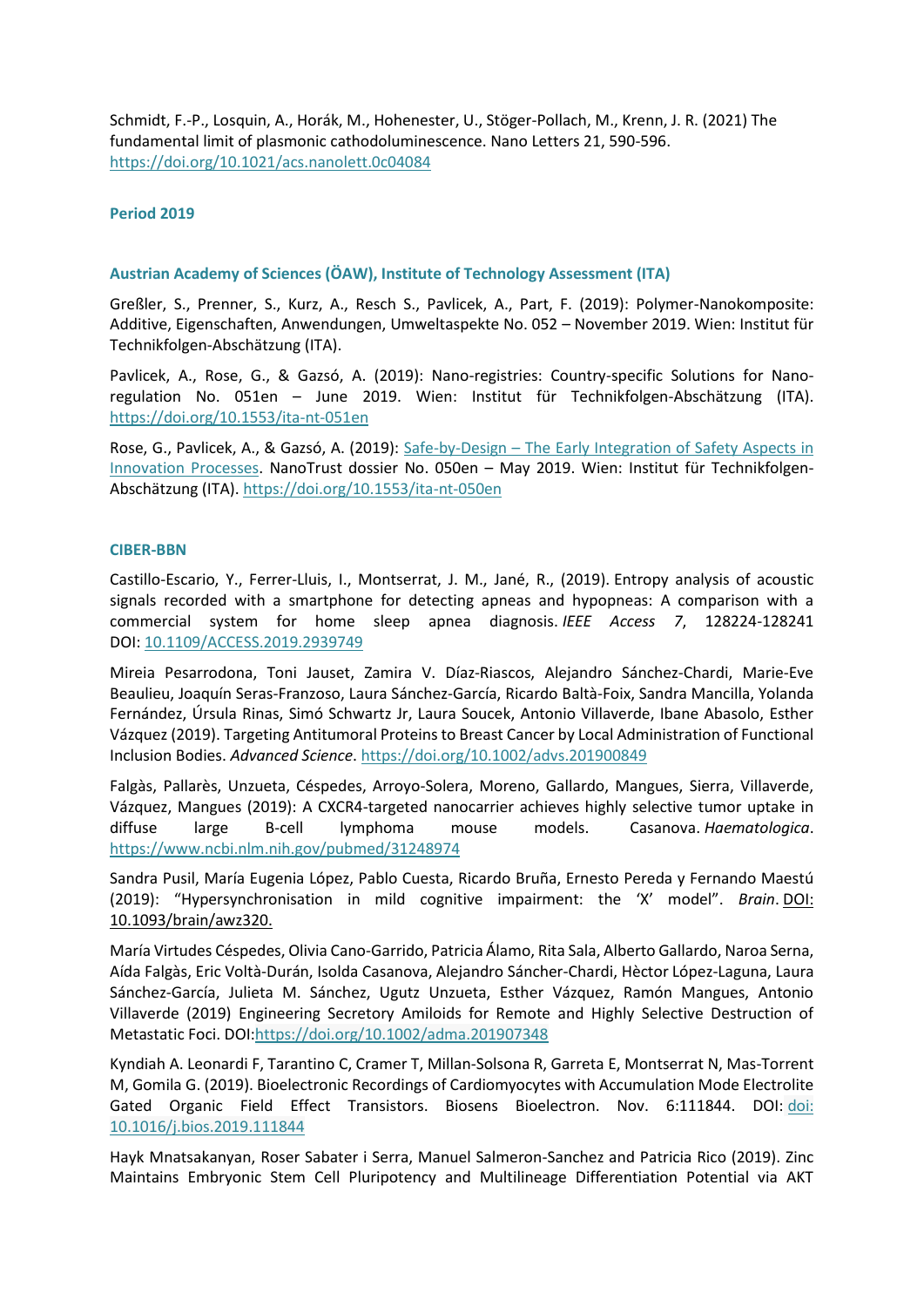Activation. *Frontiers in Cell and Developmental Biology, vol 7, 2019*. DOI <https://doi.org/10.3389/fcell.2019.00180>

#### **Danube University Krems**

Almeria, C.; Weiss, R.; Roy, M.; Tripisciano, C.; Kasper, C.; Weber, V.; Egger, D. (2019). [Hypoxia](https://www.frontiersin.org/articles/10.3389/fbioe.2019.00292/full)  [conditioned mesenchymal stem cell-derived extracellular vesicles induce increased vascular tube](https://www.frontiersin.org/articles/10.3389/fbioe.2019.00292/full)  [formation in vitro.](https://www.frontiersin.org/articles/10.3389/fbioe.2019.00292/full) Front Bioeng Biotechnol, Oct 23: 292

Bianchini, R.; Roth-Walter, F.; Ohradanova-Repic, A.; Flicker, S.; Hufnagl, K.; Fischer, M.B.; Stockinger, H.; Jensen-Jarolim, E. (2019). [IgG4 drives M2a macrophages to a regulatory M2b-like phenotype:](https://onlinelibrary.wiley.com/doi/full/10.1111/all.13635)  [potential implication in immune tolerance .](https://onlinelibrary.wiley.com/doi/full/10.1111/all.13635) Allergy, 74(3): 483-494

Cavallari, C.; Dellepiane, S.; Fonsato, V.; Medica, D.; Marengo, M.; Migliori, M.; Quercia, A.D.; Pitino, A.; Formica, M.; Panichi, V.; Maffei, S.; Biancone, L.; Gatti, E.; Tetta, C.; Camussi, G.; Cantaluppi, V. (2019). [Online hemodiafiltration inhibits inflammation-related endothelial dysfunction and vascular](https://www.jimmunol.org/content/jimmunol/202/8/2372.full.pdf)  [calcification of uremic patients modulating miR-223 expression in plasma extracellular vesicles.](https://www.jimmunol.org/content/jimmunol/202/8/2372.full.pdf) J Immunol, 202(8): 2372-2382

Fendl, B.; Weiss, R.; Eichhorn, T.; Spittler, A.; Fischer, M.B.; Weber V. (2019). [Storage of human whole](https://www.sciencedirect.com/science/article/pii/S0006291X19314883?via%3Dihub)  [blood, but not isolated monocytes, preserves the distribution of monocyte subsets.](https://www.sciencedirect.com/science/article/pii/S0006291X19314883?via%3Dihub) Biochem Biophys Res Commun, 517(4): 709-714

Harm, S.; Lohner, K.; Fichtinger, U.; Schildböck, C.; Zottl, J.; Hartmann, J. (2019). [Blood compatibility](https://www.mdpi.com/1422-0067/20/21/5426)  [an important but often forgotten aspect of the characterization of antimicrobial peptides for clinical](https://www.mdpi.com/1422-0067/20/21/5426)  [application.](https://www.mdpi.com/1422-0067/20/21/5426) Int J Mol Sci, 20(21): 5426

Hashemzadeh, H.; Allahverdi, A.; Ghorbani, M.; Soleymani, H.; Kocsis, Á.; Fischer; M.B.; Ertl, P.; Naderi-Manesh; H. (2019). [Gold nanowires/fibrin nanostructure as microfluidics platforms for enhancing stem](https://www.mdpi.com/2072-666X/11/1/50)  [cell differentiation: Bio-AFM Study.](https://www.mdpi.com/2072-666X/11/1/50) Micromachines, 11(1): 50

Janovicová, L.; Konecná, B.; Vokálová, L.; Lauková L.; Vlková, B.; Celec, P. (2019). Sex, age, and [bodyweight as determinants of extracellular DNA in the plasma of mice: a cross-sectional study.](https://www.ncbi.nlm.nih.gov/pmc/articles/PMC6747214/) Int J Mol Sci, 20(17): 4163

Lauková, L.; Bertolo, E.M.J.; Zelinková, M.; Borbélyová, V.; Conka, J.; Kovalcíková, A.G.; Domonkos, E.; Vlková, B.; Celec, P. (2019). [Early dynamics of plasma DNA in a mouse model of sepsis.](https://journals.lww.com/shockjournal/Fulltext/2019/08000/Early_Dynamics_of_Plasma_Dna_in_a_Mouse_Model_of.16.aspx) Shock, 52(2): 257-263

Pasztorek, M.; Rossmanith, E.; Mayr, C.; Hauser, F.; Jacak, J.; Ebner, A.; Weber, V.; Fischer M.B. (2019). [Influence of platelet lysate on 2D and 3D amniotic mesenchymal stem cell cultures.](https://www.frontiersin.org/articles/10.3389/fbioe.2019.00338/full) Front Bioeng Biotechnol, 7: 338

Pilecky, M.; Schildberger, A.; Knabl, L.; Orth-Höller, D.; Weber, V. (2019). [Influence of antibiotic](https://bmcmicrobiol.biomedcentral.com/articles/10.1186/s12866-019-1559-7)  [treatment on the detection of S. aureus in whole blood following pathogen enrichment.](https://bmcmicrobiol.biomedcentral.com/articles/10.1186/s12866-019-1559-7) BMC Microbiology, 19(1): 180

Pilecky, M.; Schildberger, A.; Orth-Höller, D.; Weber, V. (2019). [Pathogen enrichment from](https://reader.elsevier.com/reader/sd/pii/S0732889318303754?token=22BF31638147E8ABF628110524156D7AB4D919C2D03CA37EEFEFF73FE938C845415B0F3B20F434D0DAADA778EB3B2B02)  [whole blood for diagnostic and therapeutic applications: Prospects and limitations.](https://reader.elsevier.com/reader/sd/pii/S0732889318303754?token=22BF31638147E8ABF628110524156D7AB4D919C2D03CA37EEFEFF73FE938C845415B0F3B20F434D0DAADA778EB3B2B02) Diagn Microbiol Infect Dis, 94(1): 7-14

Thaler, B.; Baik, N.; Hohensinner, P.J.; Baumgartner, J.; Panzenböck, A.; Stojkovic, S.; Demyanets, S.; Huk, I.; Rega-Kaun, G.; Kaun, C.; Prager, M.; Fischer, M.B.; Huber, K.; Speidl, W.S.; Parmer, R.J.; Miles, L.A.; Wojta, J. (2019). [Differential expression of Plg-RKT and its](http://www.bloodjournal.org/content/134/6/561)  [effects on migration of proinflammatory monocyte and macrophage subsets.](http://www.bloodjournal.org/content/134/6/561) Blood, 134(6): 561-567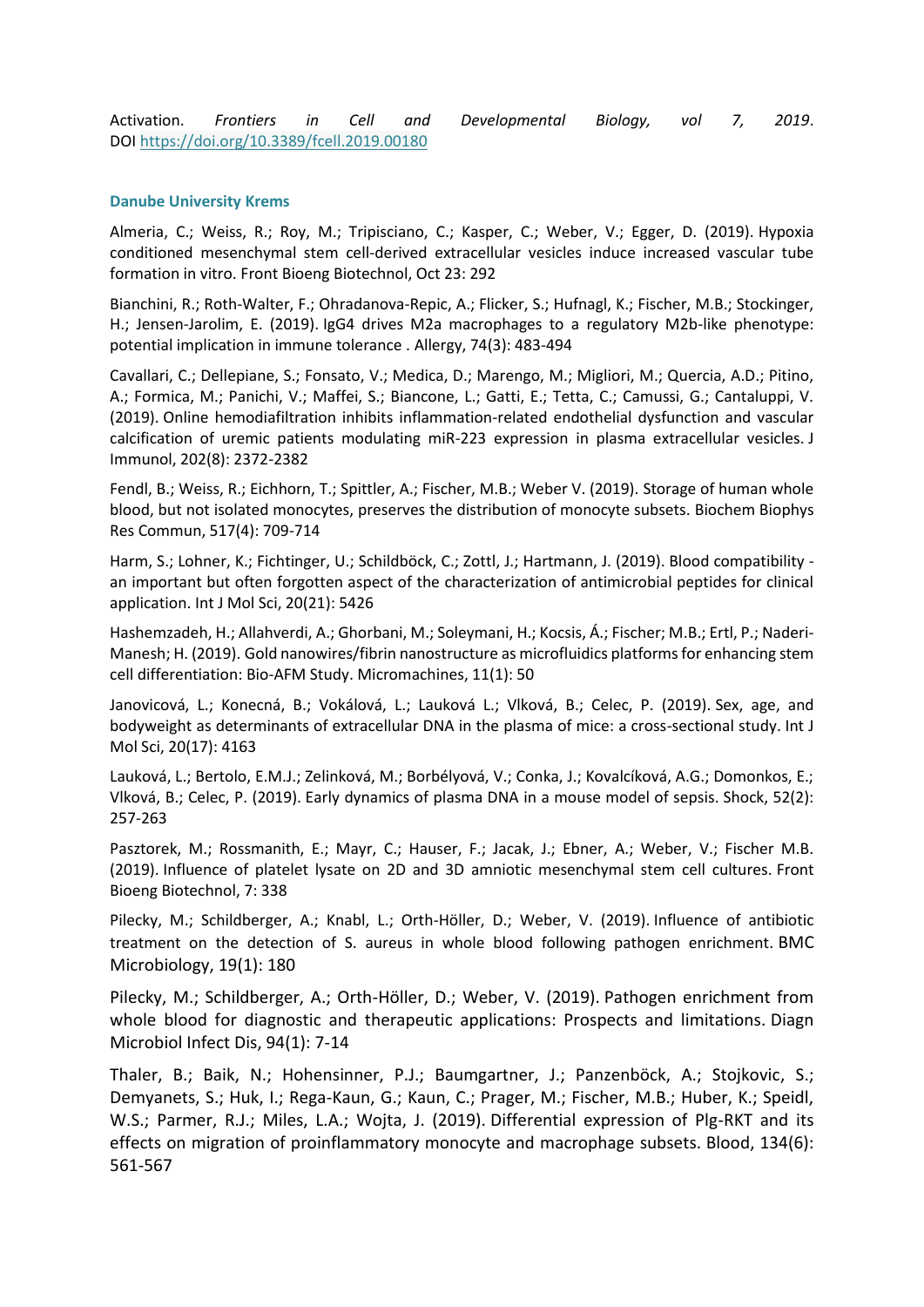Thaler, B.; Hohensinner, P.J.; Baumgartner, J.; Haider, P.; Krychtiuk, K.A.; Schörgenhofer, C.; Jilma, B.; Hell, L.; Fischer, M.B.; Huber, K.; Hengstenberg, C.; Speidl, W.S.; Wojta, J. (2019). [Protease-activated receptors 1 and 3 are differentially expressed on human monocyte](https://www.thieme-connect.com/products/ejournals/html/10.1055/s-0039-1692219)  [subsets and are upregulated by lipopolysaccharide ex vivo and in vivo.](https://www.thieme-connect.com/products/ejournals/html/10.1055/s-0039-1692219) Thromb Haemost, 119(9): 1394-1402

Walzer, S.M.; Toegel, S.; Chiari, C.; Farr, S.; Rinner, B.; Weinberg, A.M.; Weinmann, D.; Fischer, M.B.; Windhager, R. (2019). [A 3-dimensional in vitro model of zonally organized extracellular](https://journals.sagepub.com/doi/full/10.1177/1947603519865320?url_ver=Z39.88-2003&rfr_id=ori:rid:crossref.org&rfr_dat=cr_pub%3dpubmed)  [matrix.](https://journals.sagepub.com/doi/full/10.1177/1947603519865320?url_ver=Z39.88-2003&rfr_id=ori:rid:crossref.org&rfr_dat=cr_pub%3dpubmed) Cartilage, Aug 2: 1947603519865320

Bauer, C.; Göcerler, H.; Niculescu-Morzsa, E.; Jeyakumar, V.; Stotter, C.; Tóth, I.; Klestil, T.; Franek, F.; Nehrer, S. (2019). [Effect of osteochondral graft orientation in a biotribological test](https://onlinelibrary.wiley.com/doi/epdf/10.1002/jor.24236)  [system.](https://onlinelibrary.wiley.com/doi/epdf/10.1002/jor.24236) Journal of Orthopaedic Research, Mar, 37(3): 10.1002/jor.24236

Bauer, C.; Stotter, C.; Jeyakumar, V.; Niculescu-Morzsa, E.; Simlinger, B.; Rodriguez Ripoll, M.; Klestil, T.; Franek, F.; Nehrer, S. (2019). [Concentration-Dependent Effects of Cobalt and](https://journals.sagepub.com/doi/pdf/10.1177/1947603519889389)  [Chromium Ions on Osteoarthritic Chondrocytes.](https://journals.sagepub.com/doi/pdf/10.1177/1947603519889389) Cartilage, Epub ahead of print: 10.1177/1947603519889389

Dimai, HP.; Ljuhar, R.; Ljuhar, D.; Norman, B.; Nehrer, S.; Kurth, A.; Fahrleitner-Pammer, A. (2019). [Assessing the effects of long-term osteoporosis treatment by using conventional spine](https://www.ncbi.nlm.nih.gov/pmc/articles/PMC6525665/)  radiographs: results from a pilot study in [a sub-cohort of a large randomized controlled](https://www.ncbi.nlm.nih.gov/pmc/articles/PMC6525665/)  [trial.](https://www.ncbi.nlm.nih.gov/pmc/articles/PMC6525665/) Skeletal Radiol., 48(7): 1023-1032

Göcerler, H.; Pfeil, B.; Franek, F.; Bauer, C.; Niculescu-Morzsa, E.; Nehrer, S. (2019). [The](https://www.emerald.com/insight/content/doi/10.1108/ILT-02-2019-0064/full/pdf?title=the-dominance-of-water-on-lubrication-properties-of-articular-joints)  [dominance of water on lubrication properties of articular joints.](https://www.emerald.com/insight/content/doi/10.1108/ILT-02-2019-0064/full/pdf?title=the-dominance-of-water-on-lubrication-properties-of-articular-joints) Industrial Lubrication and Tribology, Epub ahead of print: 10.1108/ILT-02-2019-0064

Horsak, B.; Schwab, C.; Baca, A.; Greber-Platzer, S.; Kreissl, A.; Nehrer, S.; Keilani, M.; Crevenna, R.; Kranzl, A.; Wondrasch, B. (2019). [Effects of a lower extremity exercise program](https://www.sciencedirect.com/science/article/pii/S0966636218313341?via%3Dihub)  [on gait biomechanics and clinical out-comes in children and adolescents with obesity: A](https://www.sciencedirect.com/science/article/pii/S0966636218313341?via%3Dihub)  [randomized controlled trial.](https://www.sciencedirect.com/science/article/pii/S0966636218313341?via%3Dihub) Gait Posture, 70: 122-1297 doi: 10.1016/j.gaitpost.2019.02.032

Horváthy, D.B.; Schandl, K.; Schwarz, C.M.; Renner, K.; Hornyák, I.; Szabó, B.T.; Niculescu-Morzsa, E.; Nehrer, S.; Dobó-Nagy, C.; Doros, A.; Lacza, Z. (2019). [Serum albumin-coated bone](https://onlinelibrary.wiley.com/doi/epdf/10.1002/term.2803)  [allograft \(BoneAlbumin\) results in faster bone formation and mechanically stronger bone in](https://onlinelibrary.wiley.com/doi/epdf/10.1002/term.2803)  [aging rats.](https://onlinelibrary.wiley.com/doi/epdf/10.1002/term.2803) Journal of Tissue Engineering and Regenerative Medicine, Mar;13(3): 10.1002/term.2803

Jeyakumar, V.; Niculescu-Morzsa, E.; Bauer, C.; Lacza, Z.; Nehrer, S. (2019). [Redifferentiation](https://www.mdpi.com/1422-0067/20/2/316)  [of Articular Chondrocytes by Hyperacute Serum and Platelet Rich Plasma in Collagen Type I](https://www.mdpi.com/1422-0067/20/2/316)  [Hydrogels.](https://www.mdpi.com/1422-0067/20/2/316) International Journal of Molecular Sciences, Jan 14;20(2): 10.3390/ijms20020316

Kardos, D.; Marschall, B.; Simon, M.; Hornyák, I.; Hinsenkamp, A.; Kuten, O.; Gyevnár, Z.; Erdélyi, G.; Bárdos, T.; Paukovits, TM.; Magos, K.; Béres, G.; Szenthe, K.; Bánáti, F.; Szathmary, S.; Nehrer, S.; Lacza, Z. (2019). [Investigation of Cytokine Changes in Osteoarthritic Knee Joint](https://www.ncbi.nlm.nih.gov/pmc/articles/PMC6721638/)  [Tissues in Response to Hyperacute Serum Treatment.](https://www.ncbi.nlm.nih.gov/pmc/articles/PMC6721638/) Cells, 3;8(8): doi: 10.3390/cells8080824

Kardos, D.; Simon, M.; Vácz, G.; Hinsenkamp, A.; Holczer, T.; Cseh, D.; Sárközi, A.; Szenthe, K.; Bánáti, F.; Szathmary, S.; Nehrer, S.; Kuten, O.; Masteling, M.; Lacza, Z.; Hornyák, I. (2019). [The](https://www.ncbi.nlm.nih.gov/pmc/articles/PMC6386965/)  [Composition of Hyperacute Serum and Platelet-Rich Plasma Is Markedly Different despite the](https://www.ncbi.nlm.nih.gov/pmc/articles/PMC6386965/)  [Similar Production Method.](https://www.ncbi.nlm.nih.gov/pmc/articles/PMC6386965/) Int J Mol Sci., 20(3). pii: E721: doi: 10.3390/ijms20030721

Nehrer, S.; Ljuhar, R.; Steindl, P.; Simon, R.; Maurer, D.; Ljuhar, D.; Bertalan, Z.; Dimai, HP.; Goetz, C.; Paixao, T. (2019). [Automated Knee Osteoarthritis Assessment Increases Physicians'](https://journals.sagepub.com/doi/abs/10.1177/1947603519888793?rfr_dat=cr_pub%3Dpubmed&url_ver=Z39.88-2003&rfr_id=ori%3Arid%3Acrossref.org&journalCode=cara)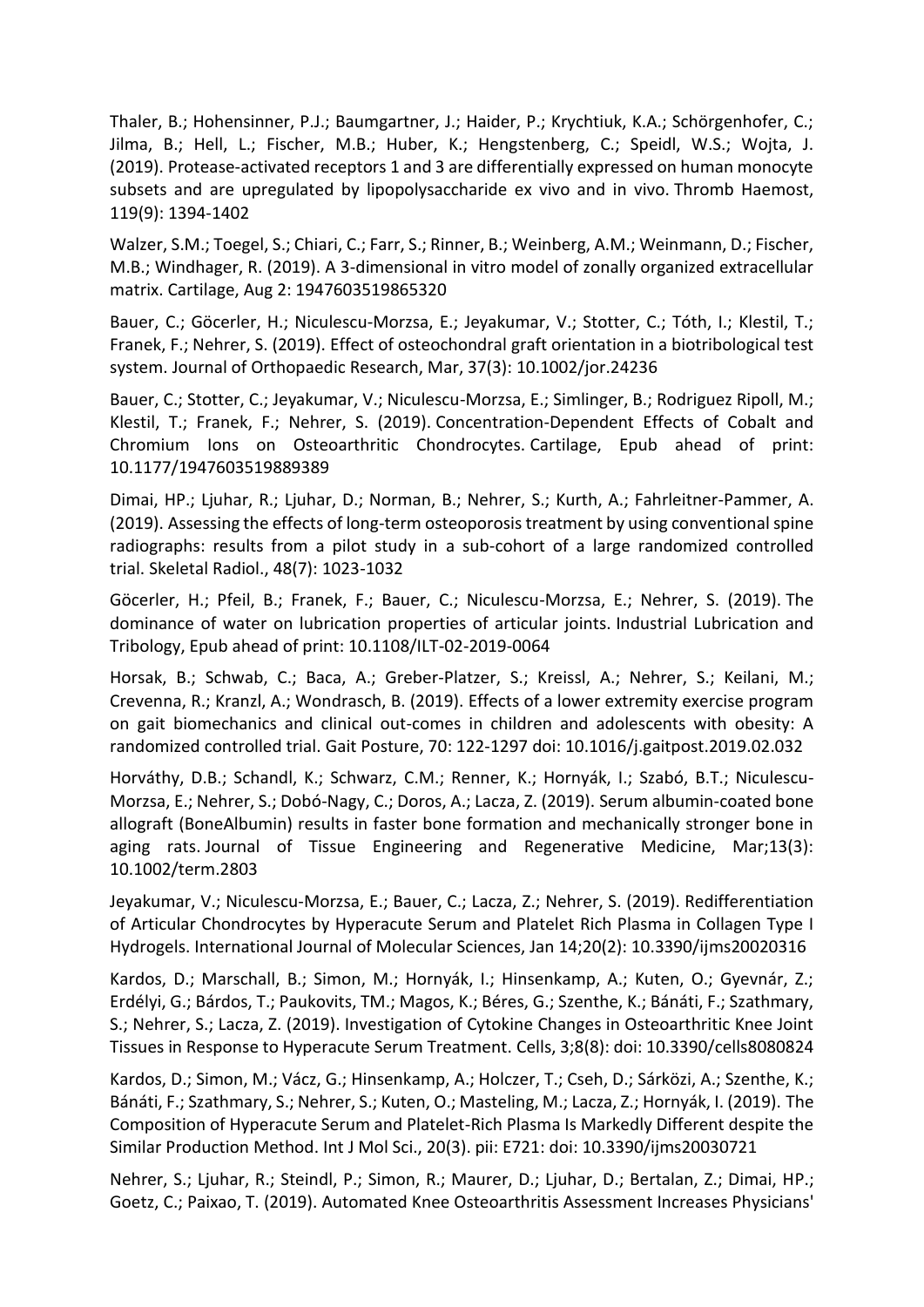[Agreement Rate and Accuracy: Data from the Osteoarthritis Initiative.](https://journals.sagepub.com/doi/abs/10.1177/1947603519888793?rfr_dat=cr_pub%3Dpubmed&url_ver=Z39.88-2003&rfr_id=ori%3Arid%3Acrossref.org&journalCode=cara) Cartilage, 24: doi: 10.1177/1947603519888793

Stojanovic, B.; Bauer, C.; Stotter, C.; Klestil, T.; Nehrer, S.; Franek, F.; Rodriguez Ripoll, M. (2019). [Tribocorrosion of a CoCrMo alloy sliding against articular cartilage and impact of metal](https://www.sciencedirect.com/science/article/pii/S174270611930426X?via%3Dihub)  [ion release on chondrocytes.](https://www.sciencedirect.com/science/article/pii/S174270611930426X?via%3Dihub) Acta biomaterialia, Volume 94: 597-609

Stotter, C.; Stojanovic, B.; Bauer, C.; Rodriguez Ripoll, M.; Franek, F.; Klestil, T.; Nehrer, S. (2019). [Effects of Loading Conditions on Articular Cartilage in a Metal-on-Cartilage](https://onlinelibrary.wiley.com/doi/epdf/10.1002/jor.24426)  [Pairing.](https://onlinelibrary.wiley.com/doi/epdf/10.1002/jor.24426) Journal of Orthopaedic Research, Epub ahead of print: 10.1002/jor.24426

# **Miscellaneous scientific publications**

Weinberg, AM.; Klestil, T. (2019). [Supracondyläre Humerusfraktur: ein Update.](https://www.oegout.at/wp-content/uploads/2019/04/jatros-2019-02.pdf) Jatros Orthopädie & Traumatologie Rheumatologie, 2: 40-42

# **Department of Water-Atmoshpere-Environment, Institute of Waste Management, University of Natural Resources**

Florian Part, Christoph Zaba, Oliver Bixner, Christian Zafiu, Sabine Lenz, Lukas Martetschläger, Stephan Hann, Marion Huber-Humer, and Eva-Kathrin Ehmoser, 2019. Mobility and fate of ligand stabilised semiconductor nanoparticles in landfill leachates. Currently under review in: *Journal of Hazardous Materials*.

A. Jandric, F. Part , N. Fink, V. Cocco, F. Mouillarda, M. Huber-Humer, S. Salhofer, and C. Zafiu, 2019.

Investigation of the heterogeneity of bromine in plastic components as an indicator for brominated flame retardants in waste electrical and electronic equipment with regard to recyclability. Currently under review in: *Journal of Hazardous Materials*. [Schneider, F; Part, F;](https://forschung.boku.ac.at/fis/suchen.publikationen_uni_autoren?sprache_in=de&menue_id_in=102&id_in=&publikation_id_in=125804)  [Gobel, C; Langen, N; Gerhards, C; Kraus, GF; Ritter, G](https://forschung.boku.ac.at/fis/suchen.publikationen_uni_autoren?sprache_in=de&menue_id_in=102&id_in=&publikation_id_in=125804)

[A methodological approach for the on-site quantification of food losses in primary production:](https://forschung.boku.ac.at/fis/suchen.publikationen_uni_autoren?sprache_in=de&menue_id_in=102&id_in=&publikation_id_in=125804)  [Austrian and German case studies using the example of potato harvest.](https://forschung.boku.ac.at/fis/suchen.publikationen_uni_autoren?sprache_in=de&menue_id_in=102&id_in=&publikation_id_in=125804) *WASTE MANAGE*. [2019; 86: 106-113.](https://forschung.boku.ac.at/fis/suchen.publikationen_uni_autoren?sprache_in=de&menue_id_in=102&id_in=&publikation_id_in=125804)

# **HAHN SCHICKARD**

Johannsen, B., Müller, L., Baumgartner, D., Karkossa, L., Früh, S.M., Bostanci, N., Karpíšek, M., Zengerle, R., Paust, N., Mitsakakis, K. (2019): Automated Pre-Analytic Processing of Whole Saliva Using Magnet-Beating for Point-of-Care Protein Biomarker Analysis. *Micromachines*, 10(12), 833. doi:10.3390/mi10120833.

Hays, J.P., Mitsakakis, K., Luz, S., van Belkum, A., Becker, K., van den Bruel, A., Harbarth, S., Rex, J.H., Simonsen, G.S., Werner, G., Di Gregori, V., Ludke, G., van Staa, T., Moran-Gilad, J., Bachmann, T.T., on behalf of the JPIAMR AMR-RDT consortium. (2019): The successful uptake and sustainability of rapid infectious disease and antimicrobial resistance point-of-care testing requires a complex "mix-and-match' implementation package. *European Journal of Clinical Microbiology & Infectious Diseases*, 38(6), 1015-1022. doi: 10.1007/s10096-019-03492-4.

van Belkum, A., Bachmann, T.T., Ludke, G., Lisby, J.G., Kahlmeter, G., Mohess, A., Becker, K., Hays, J.P., Woodford, N., Mitsakakis, K., Moran-Gilad, J., Vila, J., Peter, H., Rex, J.H., Dunne, W.M., & the JPIAMR AMR-RDT Working Group on Antimicrobial Resistance and Rapid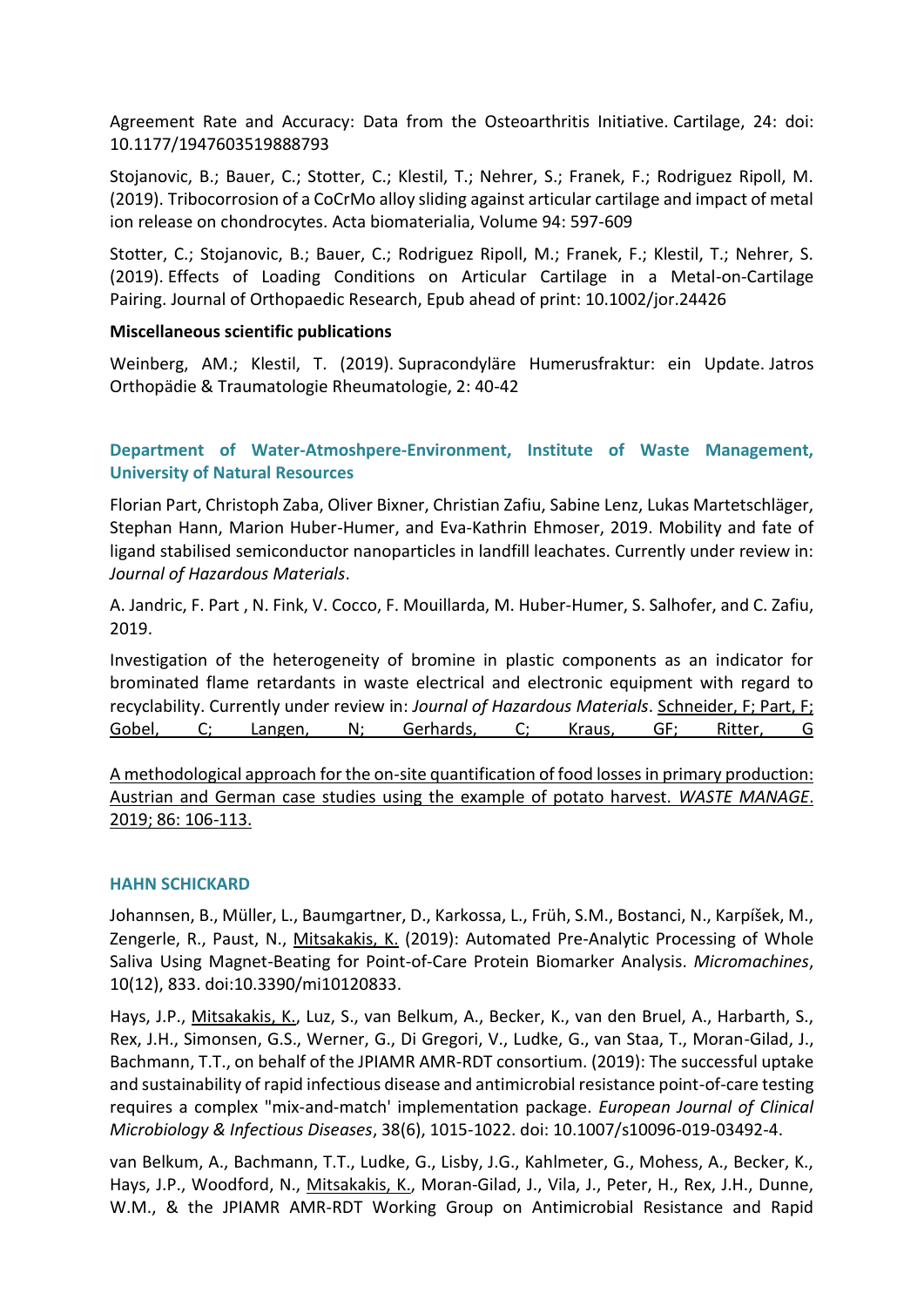Diagnostic Testing. (2019): Developmental roadmap for antimicrobial susceptibility testing systems. *Nature Reviews Microbiology*, 17(1), 51-62. doi: 10.1038/s41579-018-0098-9.

# **Institute of Technology Assessment (ITA), Austrian Academy of Sciences (ÖAW)**

Greßler, S., Prenner, S., Kurz, A., Resch S., Pavlicek, A., Part, F. (2019): Polymer-Nanokomposite: Additive, Eigenschaften, Anwendungen, Umweltaspekte No. 052 – November 2019. Wien: Institut für Technikfolgen-Abschätzung (ITA).

Pavlicek, A., Rose, G., & Gazsó, A. (2019): Nano-registries: Country-specific Solutions for Nanoregulation No. 051en – June 2019. Wien: Institut für Technikfolgen-Abschätzung (ITA). <https://doi.org/10.1553/ita-nt-051en>

Rose, G., Pavlicek, A., & Gazsó, A. (2019): Safe-by-Design – The Early Integration of Safety Aspects in Innovation Processes. NanoTrust dossier No. 050en – May 2019. Wien: Institut für Technikfolgen-Abschätzung (ITA).<https://doi.org/10.1553/ita-nt-050en>

<http://epub.oeaw.ac.at/ita/nanotrust-dossiers/dossier050en.pdf>

# **Institute of Tendon & Bone Regeneration, Paracelsus Medical University**

Costea, L., Meszaros, A., Bauer, H., Bauer, H. C., Traweger, A., Wilhelm, I., . . . Krizbai, I. A. (2019). The Blood-Brain Barrier and Its Intercellular Junctions in Age-Related Brain Disorders. *Int J Mol Sc*i, 20(21). doi: 10.3390/ijms20215472

Gehwolf, R., Schwemberger, B., Jessen, M., Korntner, S., Wagner, A., Lehner, C., . . . Traweger, A. (2019). Global Responses of Il-1beta-Primed 3D Tendon Constructs to Treatment with Pulsed Electromagnetic Fields. *Cells*, 8(5). doi: 10.3390/cells8050399

Gehwolf, R., Spitzer, G., Wagner, A., Lehner, C., Weissenbacher, N., Tempfer, H., & Traweger, A. (2019). 3D-Embedded Cell Cultures to Study Tendon Biology. *Methods in molecular biology*, 2045, 155-165. doi: 10.1007/7651\_2019\_208

Lehner, C., Spitzer, G., Gehwolf, R., Wagner, A., Weissenbacher, N., Deininger, C., . . . Traweger, A. (2019). Tenophages: a novel macrophage-like tendon cell population expressing CX3CL1 and CX3CR1. *Dis Model Mech*. doi: 10.1242/dmm.041384

Plachel, F., Heuberer, P., Gehwolf, R., Frank, J., Tempfer, H., Lehner, C., . . . Traweger, A. (2019). MicroRNA Profiling Reveals Distinct Signatures in Degenerative Rotator Cuff Pathologies. *Journal of orthopaedic research: official publication of the Orthopaedic Research Society*. doi: 10.1002/jor.24473

Plachel, F., Korn, G., Traweger, A., Ortmaier, R., Resch, H., & Moroder, P. (2019). Long-term results after arthroscopic treatment of symptomatic Ellman grade 2 PASTA lesions. *J Shoulder Elbow Surg*, 28(7), 1356-1362. doi: 10.1016/j.jse.2018.12.002

Plachel, F., Moroder, P., Gehwolf, R., Tempfer, H., Wagner, A., Auffarth, A., . . . Traweger, A. (2019). Risk Factors for Rotator Cuff Disease: An Experimental Study on Intact Human Subscapularis Tendons. *Journal of orthopaedic research: official publication of the Orthopaedic Research Society*. doi: 10.1002/jor.24385

Plachel, F., Traweger, A., Vasvary, I., Schanda, J. E., Resch, H., & Moroder, P. (2019). Long-term results after arthroscopic transosseous rotator cuff repair. *J Shoulder Elbow Surg*, 28(4), 706- 714. doi: 10.1016/j.jse.2018.09.003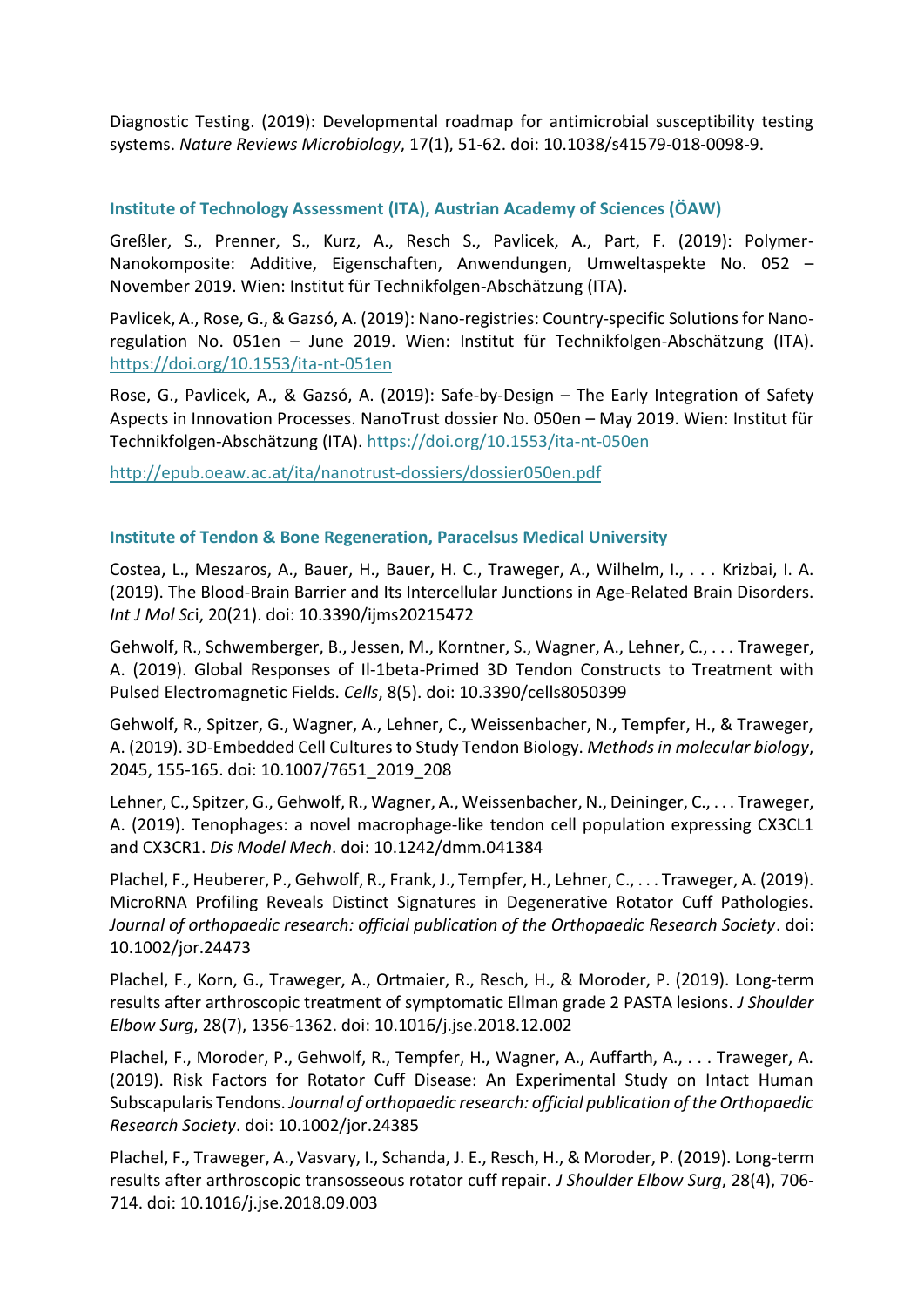Rivera, F. J., de la Fuente, A. G., Zhao, C., Silva, M. E., Gonzalez, G. A., Wodnar, R., . . . Aigner, L. (2019). Aging restricts the ability of mesenchymal stem cells to promote the generation of oligodendrocytes during remyelination. *Glia*, 67(8), 1510-1525. doi: 10.1002/glia.23624

# **JOANNEUM RESEARCH**

Altendorfer-Kroath, T., Schimek, D., Eberl, A., Rauter, G., Ratzer, M., Raml, R., Sinner, F. M., & Birngruber, T. (2019). Comparison of cerebral Open Flow Microperfusion and Microdialysis when sampling small lipophilic and small hydrophilic substances. *Journal of Neuroscience Methods*, *311*, 394–401.<https://doi.org/10.1016/j.jneumeth.2018.09.024>

Altendorfer-Kroath, T., Schwingenschuh, S., Schondorff-Kruse, P., Heschel, M., Sinner, F., & Birngruber, T. (2019). Insulin distribution in human adipose tissue via a novel insulin infusion catheter. *Diabetes Technology & Therapeutics*, dia.2019.0195. <https://doi.org/10.1089/dia.2019.0195>

Carmona-Gutierrez, D., Zimmermann, A., Kainz, K., Pietrocola, F., Chen, G., Maglioni, S., Schiavi, A., Nah, J., Mertel, S., Beuschel, C. B., Castoldi, F., Sica, V., Trausinger, G., Raml, R., Sommer, C., Schroeder, S., Hofer, S. J., Bauer, M. A., Pendl, T., Tadic, J., Dammbrueck, C., Hu, Z., Ruckenstuhl, C., Eisenberg, T., Durand, S., Bossut, N., Aprahamian, F., Abdellatif, M., Sedej, S., Enot, D. P., Wolinski, H., Dengjel, J., Kepp, O., Magnes, C., Sinner, F. M., Pieber, T. R., Sadoshima, J., Ventura, N., Sigrist, S. J., Kroemer, G., & Madeo, F. (2019). The flavonoid 4,4′ dimethoxychalcone promotes autophagy-dependent longevity across species. *Nature Communications*, *10*(1), 651.<https://doi.org/10.1038/s41467-019-08555-w>

de Mattos, I. B., Holzer, J. C. J., Tuca, A.-C., Groeber-Becker, F., Funk, M., Popp, D., Mautner, S., Birngruber, T., & Kamolz, L.-P. (2019). Uptake of PHMB in a bacterial nanocellulose-based wound dressing: A feasible clinical procedure. *Burns*, *45*(4), 898–904.

# **Know-Center GmbH**

M. Lovrić, J. M. Molero, R. Kern (2019): PySpark and RDKit: Moving towards Big Data in Cheminformatics, Mol. Inf. 2019, 38, 1800082. DOI:<https://doi.org/10.1002/minf.201800082>

# **NovaMechanics & National Technical University of Athens**

Varsou, D. D., Afantitis, A., Melagraki, G., & Sarimveis, H. (2019). Read-across predictions of nanoparticle hazard endpoints: a mathematical optimisation approach. Nanoscale Advances. [DOI: 10.1039/C9NA00242A](https://pubs.rsc.org/en/content/articlelanding/2019/na/c9na00242a#!divAbstract) 

# **Luxembourg Institute of Science and Technology**

Chary, A., Serchi, T., Moschini, E., Hennen, J., Cambier, S., Ezendam, J., Blömeke, B., Gutleb, A.C. 2019. An improved in vitro coculture system for the detection of respiratory sensitisers. ALTEX 36, 403-418. doi:10.14573/altex.1901241

Duroudiera, N., Cardoso, C., Mehennaoui, K., Mikolaczyk, M., Schäfer, J., Gutleb, A.C., Giamberini, L., Bebianno, M.J., Bilbaoa E., Cajaravillea M.P. 2019. Changes in protein expression in mussels Mytilus galloprovincialis dietarily exposed to PVP/PEI coated silver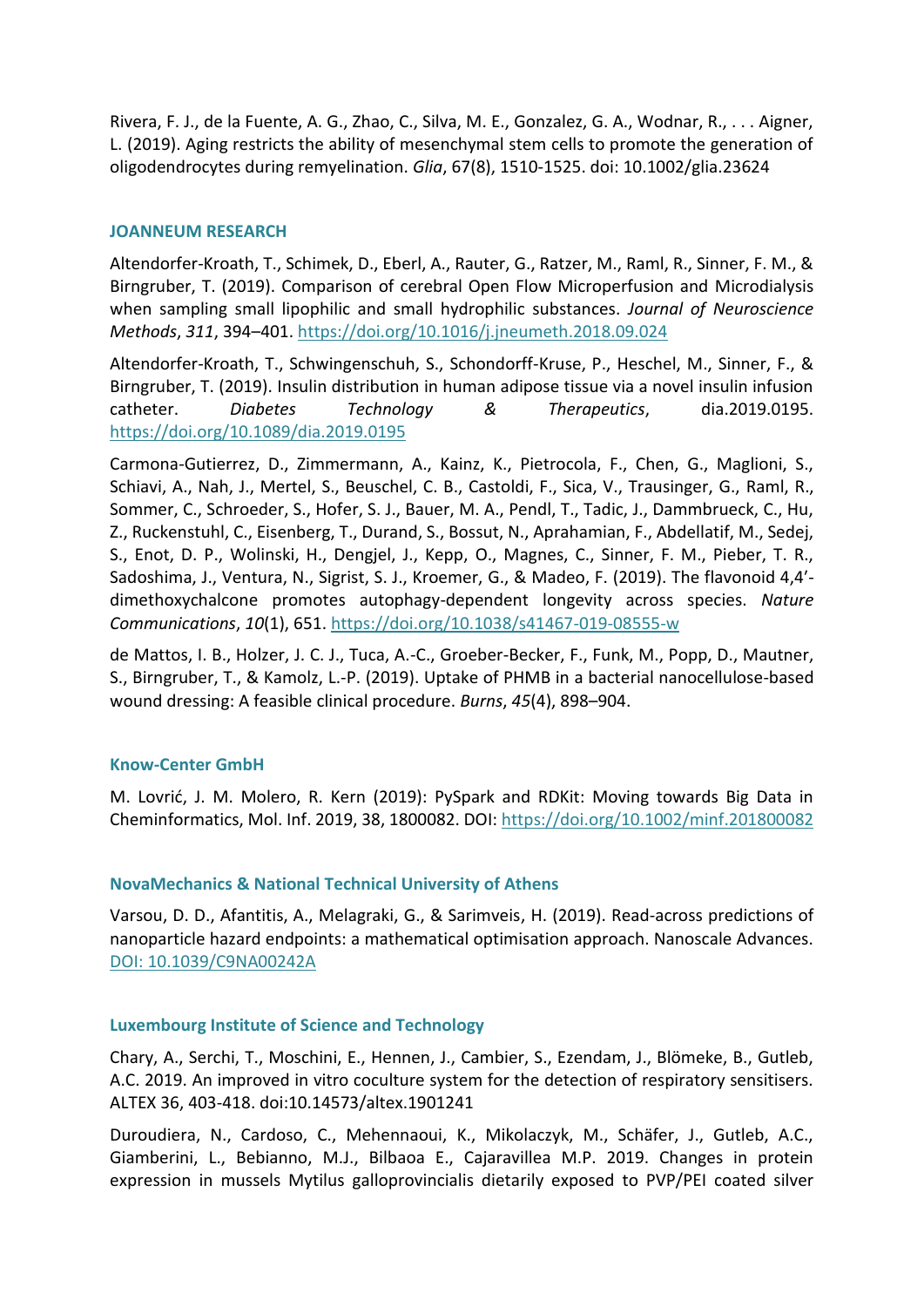nanoparticles at different seasons. Aquat. Toxicol. 210, 56-68. doi:10.1016/j.aquatox.2019.01.010

Fadoju, O., Ogunsuyi, O., Akanni, O., Alabi, O., Alimba, C., Adaramoye, O., Cambier, S., Eswara, S., Gutleb, A.C., Bakare, A. 2019. Evaluation of cytogenotoxicity and oxidative stress parameters in male Swiss mice co-exposed to titanium dioxide and zinc oxide nanoparticles. Environ. Toxicol. Pharm. 70, in press. doi:10/1016/j.etap.2019.103204.

Fizeșan, I., Cambier, S., Moschini, E., Chary, A., Nelissen, I., Ziebel, J., Audinot, J.-N., Wirtz, T., Kruszewski, M., Kiss, B., Pop, A., Serchi, T., Loghin, F., Gutleb, A.C. 2019. In vitro exposure of a 3D-tetraculture representative for the alveolar barrier at the air-liquid interface to silver particles and nanowires. Part. Fibre Toxicol., 16:14. doi:10.1186/s12989-019-0297-1

Marescotti, D., Serchi, T., Luettich, K., Xiang, Y., Moschini, E., Talikka, M., Martin, F., Baumer, K., Dulize, R., Peric, D., Bornard, D., Guedj, E., Sewer, A., Cambier, S., Contal, S., Chary, A., Gutleb, A.C., Frentzel, S., Ivanov, N.V., Peitsch, M.C., Hoeng, J. 2019. Added value of complexity: How complex should an in vitro model be? The experience on a 3D alveolar model. ALTEX 36, 388-402. doi:10.14573/altex.1811221

Ogunsuyi O.I., Fadoju, O.M., Akanni, O.O., Alabi, O.A., Alimba, C.G., Cambier, S., Eswara, S., Gutleb, A.C., Adaramoye, O.A., Bakare A.A. 2019. Genetic and systemic toxicity induced by silver and copper oxide nanoparticles, and their mixture in the fish Clarias gariepinus (Burchell, 1822). Environ. Sci. Poll. Res. in press. doi: 10.1007/s11356-019-05958-6.

# **NOVAMECHANICS**

Hinds, W.C., "Aerosol Technology: Properties, Behavior, and Measurement of Airborne Particles", A Wiley interscience publication, *Wiley* (1999).

Jensen, A.C.Ø., Dal Maso, M., Koivisto, A.J., Belut, E., Meyer-Plath, A., Van Tongeren, M., Sánchez Jiménez, A., Tuinman, I., Domat, M., Toftum, J., Koponen, I.K., "Comparison of Geometrical Layouts for a Multi-Box Aerosol Model from a Single-Chamber Dispersion Study", *Environments* 5 (2018).

# **PROFACTOR**

Schrittwieser, S., Haslinger, M. J., Mitteramskogler, T., Mühlberger, M., Shoshi, A., Brückl, H., … Schotter, J. (2019). Multifunctional Nanostructures and Nanopocket Particles Fabricated by Nanoimprint Lithography. *Nanomaterials*, *9*(12), 1790. doi:10.3390/nano9121790

O'Mahony, C., Bocchino, A., Haslinger, M. J., Brandstätter, S., Außerhuber, H., Schossleitner, K., Clover, A. J. P., & Fechtig, D. (2019). Piezoelectric inkjet coating of injection moulded, reservoir-tipped microneedle arrays for transdermal delivery. *Journal of Micromechanics and Microengineering*, *29*(8), 085004.<https://doi.org/10.1088/1361-6439/ab222b>

# **UMIT – Institute of Electrical and Biomedical Engineering**

Haltmeier, M., Zangerl, G., Schier, P., Baumgarten, D. (2019): Douglas-Rachford algorithm for magnetorelaxometry imaging using random and deterministic activations. International Journal of Applied Electromagnetics and Mechanics, 60(S1), 63-78. doi: 10.3233/JAE-1911061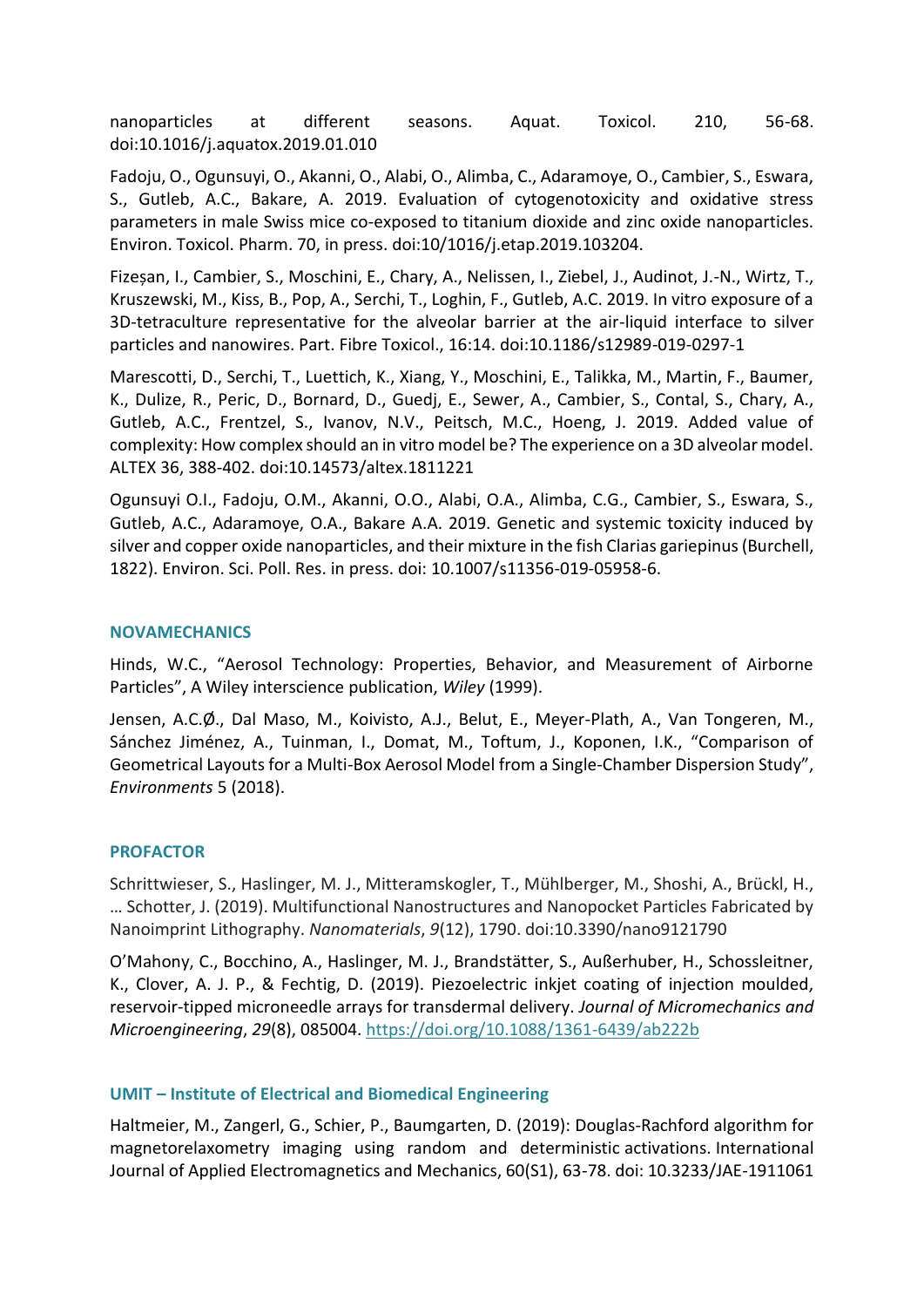# **Unit of Process Control & Informatics at National Technical University of Athens**

Kalogeropoulos, I., & Sarimveis, H. (2020, 01). Predictive control algorithms for congestion management in electric power distribution grids. *Applied Mathematical Modelling, 77*, 635- 651. doi:10.1016/j.apm.2019.07.034

Tsiros, P., Bois, F. Y., Dokoumetzidis, A., Tsiliki, G., & Sarimveis, H. (2019, 04). Population pharmacokinetic reanalysis of a Diazepam PBPK model: A comparison of Stan and GNU MCSim. *Journal of Pharmacokinetics and Pharmacodynamics, 46*(2), 173-192. doi:10.1007/s10928-019-09630-x

Varsou, D., Afantitis, A., Melagraki, G., & Sarimveis, H. (2019). Read-across predictions of nanoparticle hazard endpoints: A mathematical optimisation approach. *Nanoscale Advances, 1*(9), 3485-3498. doi:10.1039/c9na00242a

Alexandridis, A., Stogiannos, M., Papaioannou, N., Zois, E., & Sarimveis, H. (2018, 01). An Inverse Neural Controller Based on the Applicability Domain of RBF Network Models. *Sensors, 18*(2), 315. doi:10.3390/s18010315

Sopasakis, P., Sarimveis, H., Macheras, P., & Dokoumetzidis, A. (2017, 10). Fractional calculus in pharmacokinetics. *Journal of Pharmacokinetics and Pharmacodynamics, 45*(1), 107-125. doi:10.1007/s10928-017-9547-8

Puzyn, T., Jeliazkova, N., Sarimveis, H., Robinson, R. L., Lobaskin, V., Rallo, R., Fernández, A. (2018, 02). Perspectives from the NanoSafety Modelling Cluster on the validation criteria for (Q)SAR models used in nanotechnology. *Food and Chemical Toxicology, 112*, 478-494. doi:10.1016/j.fct.2017.09.037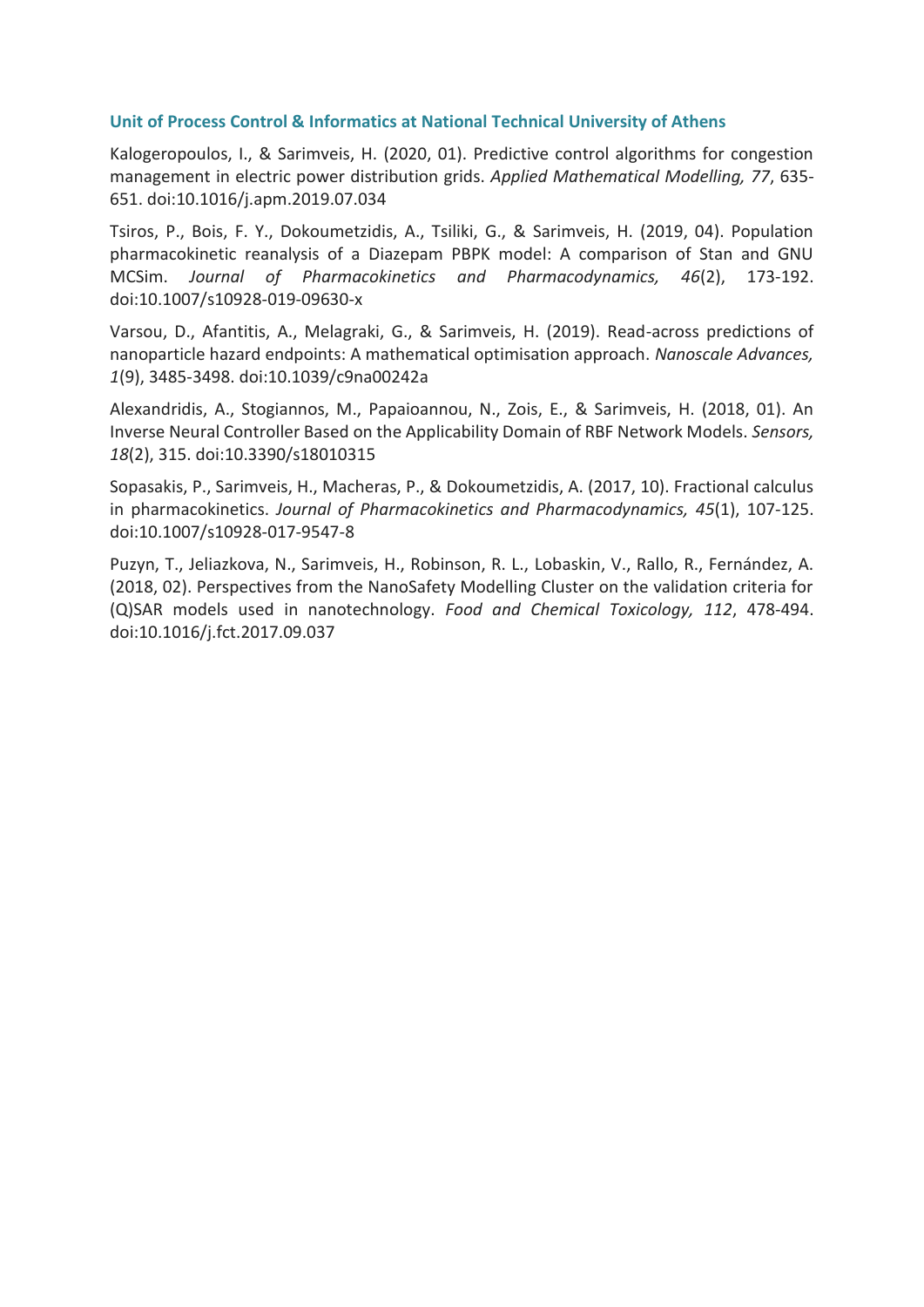# <span id="page-37-0"></span>**Period 2018**

# **BNN**

Schimpel, C., Resch, S., Flament, G., Carlander, D., Vaquero, C., Bustero, I., & Falk, A. (2018). A methodology on how to create a real-life relevant risk profile for a given nanomaterial. *Journal of Chemical Health and Safety*, *25*(1), 12-23. DOI: [10.1016/j.jchas.2017.06.002](http://dx.doi.org/10.1016/j.jchas.2017.06.002)

# **CIBER-BBN**

Masvidal-Codina E., Illa X., Dasilva M., Bonaccini Calia A., Dgragojević T., Vidal-Rosas E., Prats-Alfonso E., Martínez-Aguilar J., De la Cruz JM., Garcia-Cortadella R., Godignon P., Rius G., Camassa A., Del Corro E., Bousquets J., Hébert C., Durduran T., Villa R., Sanchez-Vives MV., Garrido JA., and Guimerà-Brunet A. (2019): High-resolution mapping of infraslow cortical brain activity enabled by graphene microtransistors**.** *Nature Materials* 18, 280–288. <https://doi.org/10.1038/s41563-018-0249-4>

Dey P., Fabri-Faja N., Calvo-Lozano., Terborg R., Belushkin A., Yesilkoy F., Fábrega A., Ruiz-Rodriguez JC., Ferrer R., González-López JJ., Estévez MC., Altug H., Pruneri V., and Lechuga LM. (2019): Label-free Bacteria Quantification in Blood Plasma by a Bioprinted Microarray Based Interferometric Point-of-Care Device. *ACS Sens.*, *4* (1), 52–60. from <https://pubs.acs.org/doi/10.1021/acssensors.8b00789>

Di Dominico A., Carola G., Calatayud C., Pons-Espinal M., Muñoz JP., Richaud-Patin Y., Fernandez-Carasa I., Gut M., Faella A., Parameswaran J., Soriano J., Ferrer I., Tolosa E., Zorzano A., Cuervo AM., Raya A., Cosiglio A. (2019): Patient-Specific iPSC-Derived Astrocytes Contribute to Non-Cell-Autonomous Neurodegeneration in Parkinson's Disease. *Stem Cell Reports. 12 (2)*, 213-229.<https://doi.org/10.1016/j.stemcr.2018.12.011>

# **Danube University Krems**

Baumann, M.; Gumpold, C.; Mueller-Felber, W.; Schoser, B.; Haberler, C.; Loescher, W.N.; Rostásy, K.; Fischer, M.B.; Wanschitz, J.V. (2018). [Pattern of myogenesis and vascular repair in](https://www.sciencedirect.com/science/article/pii/S0960896618302736?via%3Dihub)  [early and advanced lesions of juvenile dermatomyositis.](https://www.sciencedirect.com/science/article/pii/S0960896618302736?via%3Dihub) Neuromuscular Disorders, 28(12): 973-985

Buchroithner, J.; Erhart, F.; Pichler, J.; Widhalm, G.; Preusser, M.; Stockhammer, G.; Nowosielski, M.; Iglseder, S.; Freyschlag, C.F.; Oberndorfer, S.; Bordihn, K.; von Campe, G.; Hoffermann, M.; Ruckser, R.; Rössler, K.; Spiegl-Kreinecker, S.; Fischer, M.B.; Czech, T.; Visus, C.; Krumpl, G.; Felzmann, T.; Marosi, C. (2018). [Audencel Immunotherapy Based on Dendritic](https://www.mdpi.com/2072-6694/10/10/372)  [Cells Has No Effect on Overall and Progression-Free Survival in Newly Diagnosed Glioblastoma:](https://www.mdpi.com/2072-6694/10/10/372)  [A Phase II Randomized Trial.](https://www.mdpi.com/2072-6694/10/10/372) Cancers (Basel), 10(10): 372

Egger, D.; Tripisciano, C.; Weber, V.; Dominici, M.; Kasper, C. (2018). [Dynamic cultivation of](http://www.mdpi.com/2306-5354/5/2/48)  [mesenchymal stem cell aggregates.](http://www.mdpi.com/2306-5354/5/2/48) Bioengineering, 5: 48

Fendl, B.; Eichhorn, T.; Weiss, R.; Tripisciano, C.; Spittler, A.; Fischer, M.B.; Weber, V. (2018). [Differential interaction of platelet-derived extracellular vesicles with circulating](https://www.frontiersin.org/articles/10.3389/fimmu.2018.02797/full?&utm_source=Email_to_authors_&utm_medium=Email&utm_content=T1_11.5e1_author&utm_campaign=Email_publication&field=&journalName=Frontiers_in_Immunology&id=413576)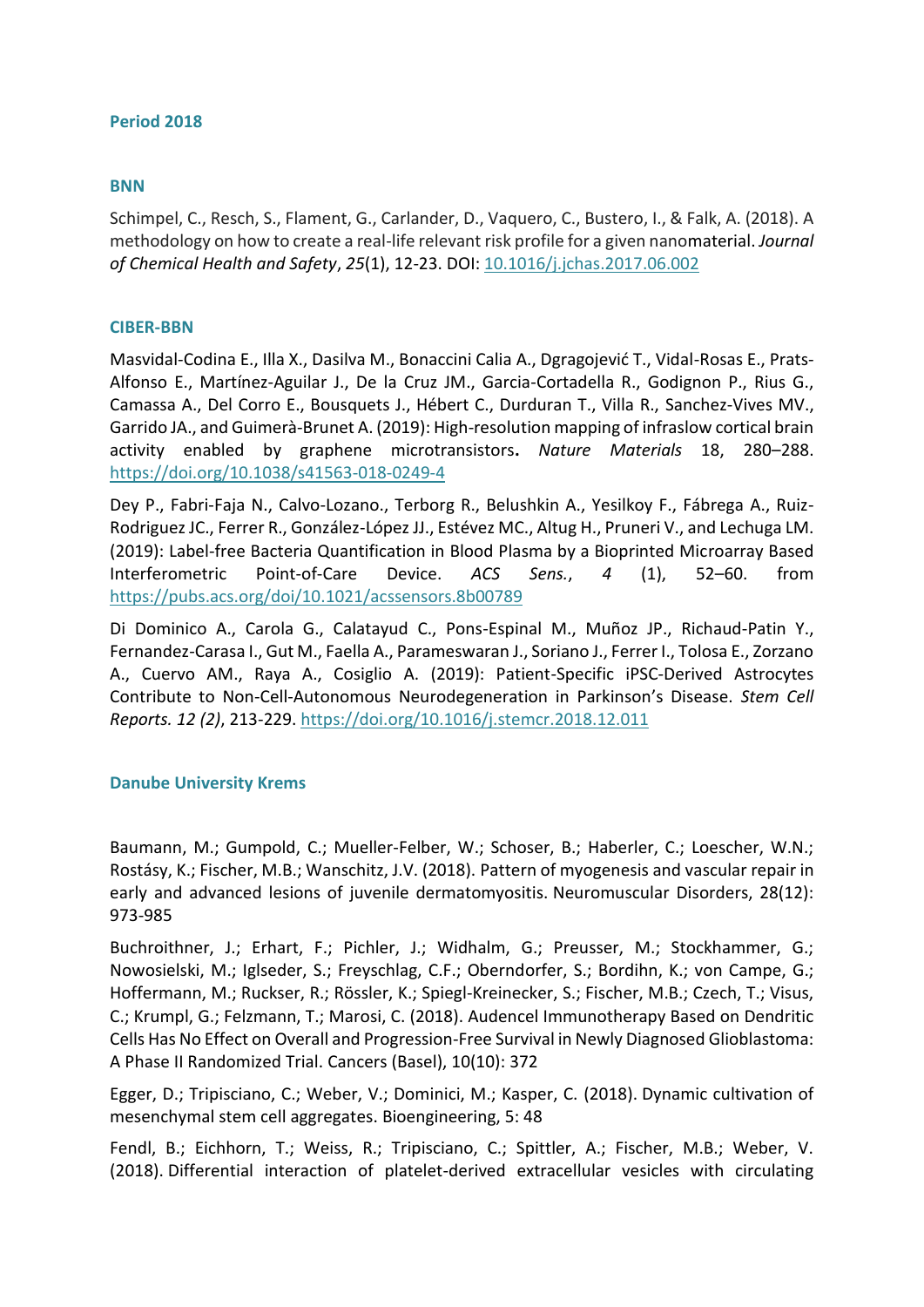[immune cells: roles of TAM receptors, CD11b, and phosphatidylserine.](https://www.frontiersin.org/articles/10.3389/fimmu.2018.02797/full?&utm_source=Email_to_authors_&utm_medium=Email&utm_content=T1_11.5e1_author&utm_campaign=Email_publication&field=&journalName=Frontiers_in_Immunology&id=413576) Frontiers in Immunology, 9: 2797

Geier, C.B.; Sauerwein, K.M.T.; Leiss-Piller, A.; Zmek, I.; Fischer, M.B.; Eibl, M.M.; Wolf, H.M. (2018). [Hypomorphic Mutations in the BCR Signalosome Lead to Selective Immunoglobulin M](https://www.frontiersin.org/articles/10.3389/fimmu.2018.02984/full)  [Deficiency and Impaired B-cell Homeostasis.](https://www.frontiersin.org/articles/10.3389/fimmu.2018.02984/full) Frontiers in Immunology, 9: 2984

Gubensek, J.; Strobl, K.; Harm, S.; Weiss, R.; Eichhorn, T.; Buturovic-Ponikvar, J.; Weber, V.; Hartmann, J. (2018). [Influence of citrate concentration on the activation of blood cells in an in](https://journals.plos.org/plosone/article?id=10.1371/journal.pone.0199204)  [vitro dialysis setup.](https://journals.plos.org/plosone/article?id=10.1371/journal.pone.0199204) PLoS ONE, 13(6):e0199204: doi: 10.1371/journal.pone.0199204

Harm, S.; Schildböck, C.; Hartmann, J. (2018). [Removal of stabilizers from human serum](https://www.ncbi.nlm.nih.gov/pmc/articles/PMC5783404/pdf/pone.0191741.pdf)  [albumin by adsorbents and dialysis used in blood purification.](https://www.ncbi.nlm.nih.gov/pmc/articles/PMC5783404/pdf/pone.0191741.pdf) PLoS One, Jan 24;13(1): 10.1371/journal.pone.0191741

Herrmann, I.; Gotovina, J.; Fazekas-Singer, J.; Fischer, M.B.; Hufnagl, K.; Bianchini, R.; Jensen-Jarolim, E. (2018). [Canine macrophages can like human macrophages be in vitro activated](https://www.sciencedirect.com/science/article/pii/S0145305X17305281?via%3Dihub)  [toward the M2a subtype relevant in allergy.](https://www.sciencedirect.com/science/article/pii/S0145305X17305281?via%3Dihub) Developmental and Comparative Immunology, 82: 118-127

Hohensinner, P.J.; Baumgartner, J.; Ebenbauer, B.; Thaler, B.; Fischer, MB.; Huber, K.; Speidl, W.S.; Wojta, J. (2018). [Statin treatment reduces matrix degradation capacity of](https://www.sciencedirect.com/science/article/pii/S1537189118302155?via%3Dihub)  [proinflammatory polarized macrophages.](https://www.sciencedirect.com/science/article/pii/S1537189118302155?via%3Dihub) Vascular Pharmacology, 110: 49-54

Mushahary, D.; Spittler, A.; Kasper, C.; Weber, V.; Charwat, V. (2018). [Isolation, cultivation,](http://onlinelibrary.wiley.com/doi/10.1002/cyto.a.23242/abstract)  [and characterization of human mesenchymal stem cells.](http://onlinelibrary.wiley.com/doi/10.1002/cyto.a.23242/abstract) Cytometry Part A, 93(1): 19-31

Ohradanova-Repic, A.; Machacek, C.; Charvet, C.; Lager, F.; Le Roux, D.; Platzer, R.; Leksa, V.; Mitulovic, G.; Burkard, T.R.; Zlabinger, G.J.; Fischer, M.B.; Feuillet, V.; Renault, G.; Blüml, S.; Benko, M.; Suchanek, M.; Huppa, J.B.; Matsuyama, T.; Cavaco-Paulo, A.; Bismuth, G.; Stockinger, H. (2018). [Extracellular Purine Metabolism Is the Switchboard of](https://www.frontiersin.org/articles/10.3389/fimmu.2018.00852/full)  [Immunosuppressive Macrophages and a Novel Target to Treat Diseases With Macrophage](https://www.frontiersin.org/articles/10.3389/fimmu.2018.00852/full)  [Imbalances.](https://www.frontiersin.org/articles/10.3389/fimmu.2018.00852/full) Frontiers in Immunology, 9: 852

Rüger, B.M.; Buchacher, T.; Giurea, A.; Kubista, B.; Fischer, M.B.; Breuss, J.M. (2018). [Vascular](https://www.frontiersin.org/articles/10.3389/fphys.2018.00679/full)  [Morphogenesis in the Context of Inflammation: Self-Organization in a Fibrin-Based 3D Culture](https://www.frontiersin.org/articles/10.3389/fphys.2018.00679/full)  [System.](https://www.frontiersin.org/articles/10.3389/fphys.2018.00679/full) Frontiers in Physiology, 9: 679

Thery, C.; Witwer, K.W.; Weber, V.; et al. (2018). [Minimal information for studies of](https://www.tandfonline.com/doi/full/10.1080/20013078.2018.1535750)  [extracellular vesicles 2018 \(MISEV2018\): a position statement of the International Society for](https://www.tandfonline.com/doi/full/10.1080/20013078.2018.1535750)  [Extracellular Vesicles and update of the MISEV2014 guidelines.](https://www.tandfonline.com/doi/full/10.1080/20013078.2018.1535750) Journal of Extracellular Vesicles, 7(1): 1535750

Weiss, R.; Gröger, M.; Rauscher, S.; Fendl, B.; Eichhorn, T.; Fischer, M.B.; Spittler, A.; Weber, V. (2018). [Differential Interaction of Platelet-Derived Extracellular Vesicles with Leukocyte](http://www.nature.com/articles/s41598-018-25047-x)  [Subsets in Human Whole Blood.](http://www.nature.com/articles/s41598-018-25047-x) Scientific Reports, 8(1):6598: doi: 10.1038/s41598-018- 25047-x

# **Miscellaneous scientific publications**

Fischer, M.B. (2018). [Stammzellen aus Nabelschnurblut.](https://www.medmedia.at/univ-innere-medizin/stammzellen-aus-nabelschnurblut/) Universum Innere Medizin, 2018-07- 31: 46-48

Fischer, M.B. (2018). [Potenziale der Stammzelltherapie.](https://www.medmedia.at/univ-innere-medizin/potenziale-der-stammzelltherapie/) Universum Innere Medizin, 2018-04- 27: 14-16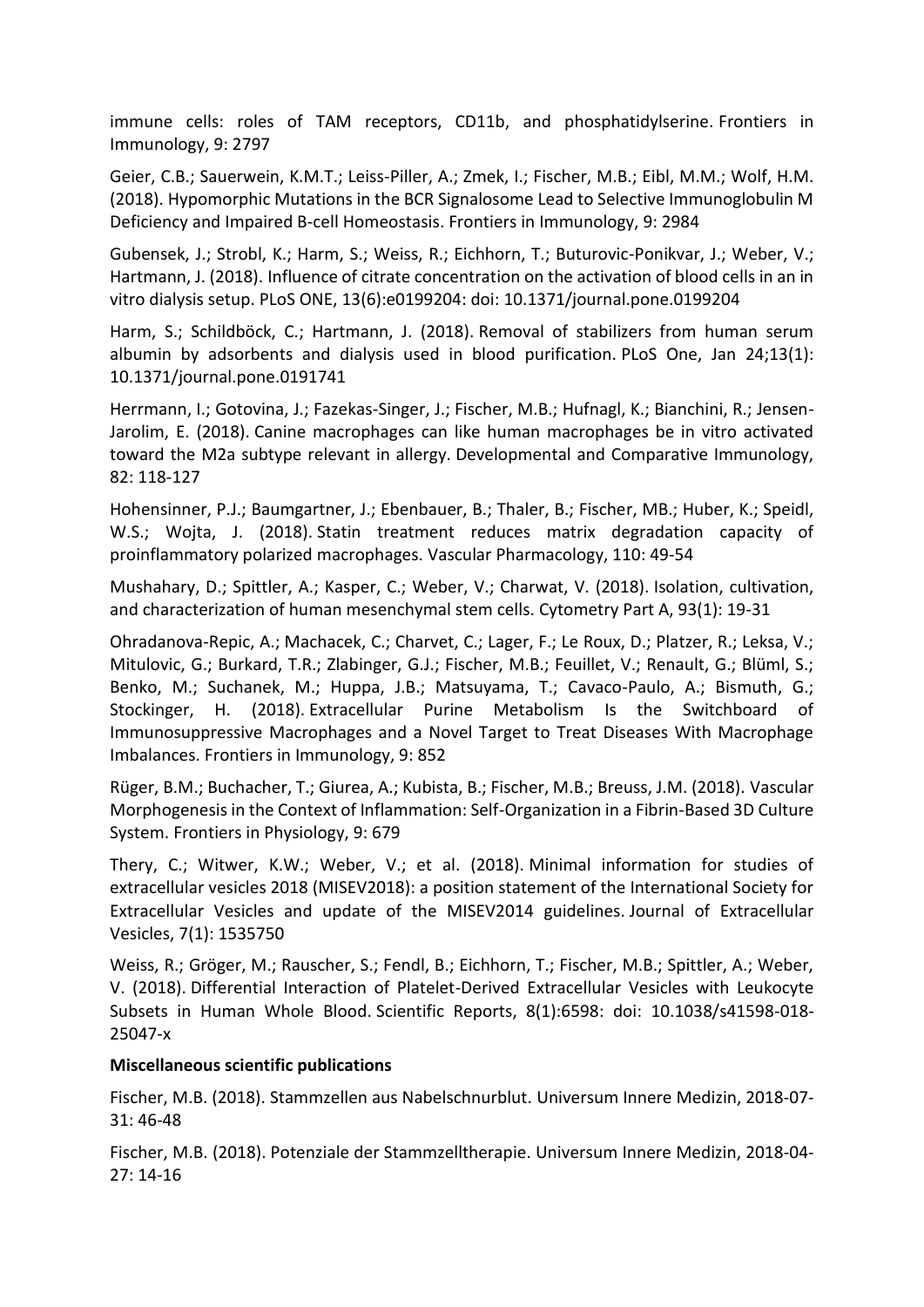Bagóa, M.; Horváthy, D.B.; Simon, M.; Marschall, B.; Pintoc, A.; Kuten, O.; Polseke, D.; Hornyák, I.; Nehrer, S.; Lacza, Z. (2018). [Temperature controlled dual hypoxic chamber design for in vitro](https://reader.elsevier.com/reader/sd/pii/S0208521617303893?token=DBEA5AE834CAB1BBC108C715AF9239178AA0E508E090018AC2F8A2E93EB571F108DBA421AD86D1DEC31F311D66577B63)  [ischemia experiments, Biocybernetics and Biomedical Engineering.](https://reader.elsevier.com/reader/sd/pii/S0208521617303893?token=DBEA5AE834CAB1BBC108C715AF9239178AA0E508E090018AC2F8A2E93EB571F108DBA421AD86D1DEC31F311D66577B63) Biocybernetics and Biomedical Engineering, Volume 38, Issue 3, 2018: 498-503/ https://doi.org/10.1016/j.bbe.2018.03.010

Dimai, HP.; Ljuhar, R.; Ljuhar, D.; Norman, B.; Nehrer, S.; Kurth, A.; Fahrleitner-Pammer, A. (2018). [Assessing the effects of long-term osteoporosis treatment by using conventional spine](https://link.springer.com/content/pdf/10.1007%2Fs00256-018-3118-y.pdf)  [radiographs: results from a pilot study in a sub-cohort of a large randomized controlled](https://link.springer.com/content/pdf/10.1007%2Fs00256-018-3118-y.pdf)  [trial.](https://link.springer.com/content/pdf/10.1007%2Fs00256-018-3118-y.pdf) Skeletal Radiol., [Epub ahead of print]: doi: 10.1007/s00256-018-3118-y.

Kardos, D.; Hornyák, I.; Simon, M.; Hinsenkamp, A.; Marschall, B.; Várdai, R.; Kállay-Menyhárd, A.; Pinke, B.; Mészáros, L.; Kuten, O.; Nehrer, S.; Lacza, Z. (2018). [Biological and Mechanical](https://www.ncbi.nlm.nih.gov/pmc/articles/PMC6274993/pdf/ijms-19-03433.pdf)  Properties of [Platelet-Rich Fibrin Membranes after Thermal Manipulation and Preparation in](https://www.ncbi.nlm.nih.gov/pmc/articles/PMC6274993/pdf/ijms-19-03433.pdf)  [a Single-Syringe Closed System.](https://www.ncbi.nlm.nih.gov/pmc/articles/PMC6274993/pdf/ijms-19-03433.pdf) Int J Mol Sci., 1;19(11): doi: 10.3390/ijms19113433

Kon, E.; Engebretsen, L.; Verdonk, P.; Nehrer, S.; Filardo, G. (2018). Clinical Outcomes of Knee Osteoarthritis Treated With an Autologous Protein Solution Injection: A 1-Year Pilot Double-Blinded Randomized Controlled Trial. Am J Sports Med., 46(1): 171-180

Kuten, O.; Simon, M.; Hornyák, I.; De Luna-Preitschopf, A.; Nehrer, S.; Lacza, Z. (2018). [The](https://www.liebertpub.com/doi/full/10.1089/ten.TEA.2017.0384?url_ver=Z39.88-2003&rfr_id=ori:rid:crossref.org&rfr_dat=cr_pub%3dpubmed)  [Effects of Hyperacute Serum on Adipogenesis and Cell Proliferation of Mesenchymal Stromal](https://www.liebertpub.com/doi/full/10.1089/ten.TEA.2017.0384?url_ver=Z39.88-2003&rfr_id=ori:rid:crossref.org&rfr_dat=cr_pub%3dpubmed)  [Cells.](https://www.liebertpub.com/doi/full/10.1089/ten.TEA.2017.0384?url_ver=Z39.88-2003&rfr_id=ori:rid:crossref.org&rfr_dat=cr_pub%3dpubmed) Tissue Engineering Part A, Vol. 24, No. 11-12: doi: 10.1089/ten.TEA.2017.0384

Petersen, W.; Ellermann, A.; Henning, J.; Nehrer, S.; Rembitzki, IV.; Fritz, J.; Becher, C.; Albasini, A.; Zinser, W.; Laute, V.; Ruhnau, K.; Stinus, H.; Liebau, C. (2018). [Non-operative treatment of](https://link.springer.com/article/10.1007%2Fs00402-018-3040-8)  [unicompartmental osteoarthritis of the knee: a prospective randomized trial with two](https://link.springer.com/article/10.1007%2Fs00402-018-3040-8)  [different braces-ankle-foot orthosis versus knee unloader brace.](https://link.springer.com/article/10.1007%2Fs00402-018-3040-8) Arch Orthop Trauma Surg., 2018: . doi: 10.1007/s00402-018-3040-8

Rothrauff, BB.; Murawski, CD.; Angthong, C.; Becher, C.; Nehrer, S.; Niemeyer, P.; Sullivan, M.; Valderrabano, V.; Walther, M.; Ferkel, RD. (2018). Scaffold-Based Therapies: Proceedings of the International Consensus Meeting on Cartilage Repair of the Ankle. Foot Ankle Int., 2018 Jul;39(1\_suppl): 41-47 / doi: 10.1177/1071100718781864

Simon, M.; Major, B.; Vácz,G.; Kuten, O.; Hornyák, I.; Hinsenkamp, A.; Kardos, D.; Bagó, M.; Cseh, D.; Sárközi, A.; Horvathy, D.; Nehrer, S.; Lacza, Z. (2018). [The Effects of Hyperacute](https://www.ncbi.nlm.nih.gov/pmc/articles/PMC5926480/)  [Serum on the Elements of the Human Subchondral Bone Marrow Niche.](https://www.ncbi.nlm.nih.gov/pmc/articles/PMC5926480/) Stem Cells International, Volume 2018: https://doi.org/10.1155/2018/4854619

# **Original articles in compilations**

Kjaer, M.; Bachl, N.; Lorenz, C.; Nehrer, S.; Halbwirth, F. (2018). [Mechanische Belastung und](http://www.springer.com/medicine/book/978-3-7091-1590-9?detailsPage=authorsAndEditors)  [Bindegewebe.](http://www.springer.com/medicine/book/978-3-7091-1590-9?detailsPage=authorsAndEditors) In: Bachl, N.; Löllgen, H.; Tschan, H.; Wackerhage, H.; Wessner, B., Molekulare Sport- und Leistungsphysiologie: 139-164, Springer, Wien

Nehrer, S. (2018). Artikuläre Stressreaktion (Osteonekrosen). In: Franz Kainberger, Klaus Bobacz, Michael Pretterklieber, Bewegung und Leistung. Stress und Schmerz: 191-192, facultas, Wien

# **Miscellaneous scientific publications**

Grün, NG.; Holweg, PK.; Donohue, N.; Klestil, K.; Weinberg, AM. (2018). [Resorbable implants](https://www.ncbi.nlm.nih.gov/pmc/articles/PMC6604569/pdf/iss-3-20180006.pdf)  [in pediatric fracture treatment.](https://www.ncbi.nlm.nih.gov/pmc/articles/PMC6604569/pdf/iss-3-20180006.pdf) Innov Surg Sci, 3(2): doi: 10.1515/iss-2018-0006, De Grutyer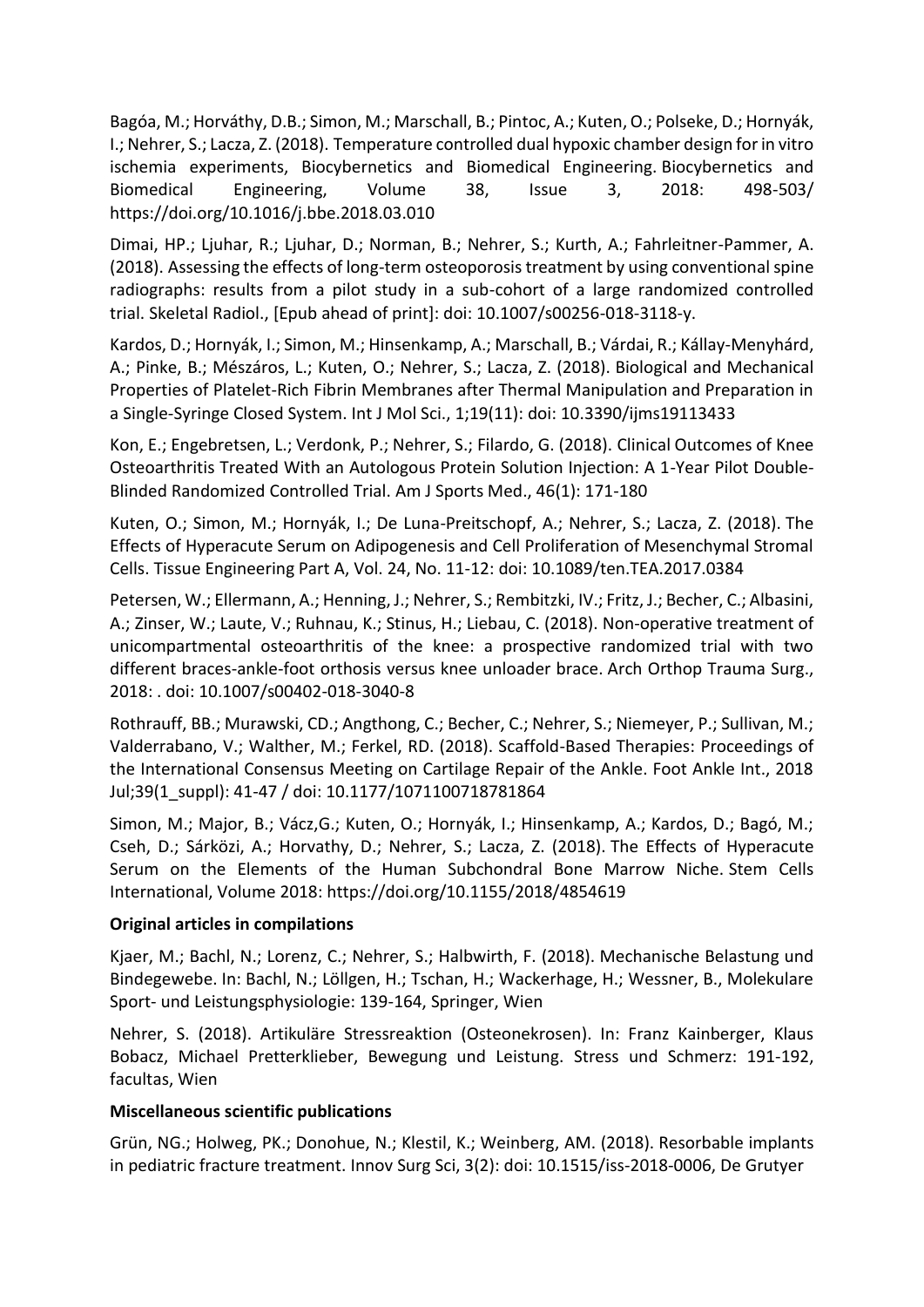# **Department of Water-Atmoshpere-Environment, Institute of Waste Management, University of Natural Resources**

Greßler, S.; Part, F.; Gazsó, A.; Nanotechnological Applications for Food Contact Materials (NanoTrust-Dossier 049en). *ITA Nanotrust Dossiers*, ISSN 1998-7293, 2018. [doi: 10.1553/ita](http://epub.oeaw.ac.at/?arp=0x003918dd)[nt-049en](http://epub.oeaw.ac.at/?arp=0x003918dd)

Part, F., Zaba, C., Bixner, O., Grünewald, T.A., Michor, H., Küpcü, S., Debreczeny, M., De Vito Francesco, E., Lassenberger, A., Schrittwieser, S., Hann, S., Lichtenegger, H., Ehmoser, E.-K., 2018. Doping Method Determines Para- or Superparamagnetic Properties of Photostable and Surface-Modifiable Quantum Dots for Multimodal Bioimaging. *Chemistry of Materials* 30, 4233-4241, 10.1021/acs.chemmater.8b00431.

Part, F., Berge, N., Baran, P., Stringfellow, A., Sun, W., Bartelt-Hunt, S., Mitrano, D., Li, L., Hennebert, P., Quicker, P., Bolyard, S.C., Huber-Humer, M., 2018a. A review of the fate of engineered nanomaterials in municipal solid waste streams. *Waste Management* 75, 427-449, [https://doi.org/10.1016/j.wasman.2018.02.012.](https://doi.org/10.1016/j.wasman.2018.02.012)

Gressler, S., Part, F., Gazsó, A., Huber-Humer, M., 2018. Nanotechnological Applications for Food Contact Materials (NanoTrust Dossier No. 049en - July 2018*, ITA Nanotrust Dossiers*. Eigenverlag/Self, Wien.

Suzuki, S., Part, F., Matsufuji, Y., Huber-Humer, M., 2018. Modeling the fate and end-of-life phase of engineered nanomaterials in the Japanese construction sector. *Waste Management* 72, 389-398, [https://doi.org/10.1016/j.wasman.2017.11.037.](https://doi.org/10.1016/j.wasman.2017.11.037)

# **HAHN SCHICKARD**

Mitsakakis, K.\*/D'Acremont\*, V., Hin, S., von Stetten, F., Zengerle, R. (2018): Diagnostic tools for tackling febrile illness and enhancing patient management. *Microelectronic Engineering*, 201, 26-59. doi: 10.1016/j.mee.2018.10.001.

# *\*Equally contributing first authors*

Mitsakakis, K., Kaman, W.E., Elshout, G., Specht, M., Hays, J.P. (2018): Challenges in identifying antibiotic resistance targets for point-of-care diagnostics in general practice. *Future Microbiology*, 13(10), 1157-1164. doi: 10.2217/fmb-2018-0084.

Hin, S., Loskyll, M., Klein, V., Keller, M., Strohmeier, O., von Stetten, F., Zengerle, R., Mitsakakis, K. (2018): Membrane-based sample inlet for centrifugal microfluidic cartridges. *Microelectronic Engineering*, 187, 78-83. doi: 10.1016/j.mee.2017.12.006.

Mitsakakis, K., Hin, S., Muller, P., Wipf, N., Thomsen, E., Coleman, M., Zengerle, R., Vontas, J., Mavridis, K. (2018): Converging Human and Malaria Vector Diagnostics with Data Management towards an Integrated Holistic One Health Approach. *International Journal of Environmental Research and Public Health*, 15(2), 259. doi: 10.3390/ijerph15020259.

Hin, S., Paust, N., Keller, M., Rombach, M., Strohmeier, O., Zengerle, R., Mitsakakis, K. (2018): Temperature change rate actuated bubble mixing for homogeneous rehydration of dry prestored reagents in centrifugal microfluidics. *Lab Chip*, 18(2), 362-370. doi: 10.1039/c7lc01249g.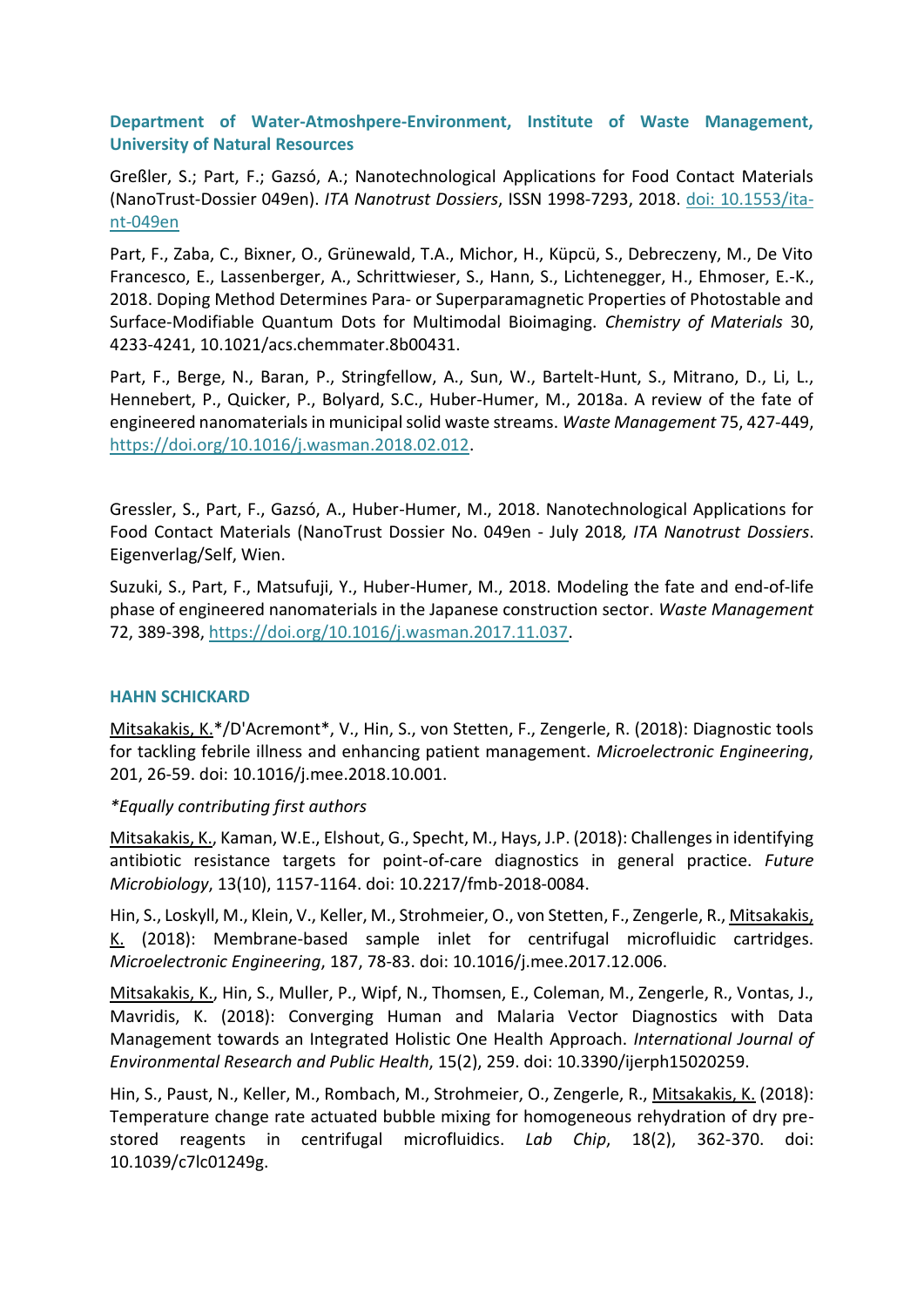# **Institute of Biophysics, Medical University of Graz**

Lehofer, B., Golub, M., Kornmueller, K., Kriechbaum, M., Martinez, N., Nagy, G., Kohlbrecher, J., Amenitsch, H., Peters, J. and Prassl, R. (2018): High Hydrostatic Pressure Induces a Lipid Phase Transition and Molecular Rearrangements in Low-Density Lipoprotein Nanoparticles. *Particle & particle systems characterisation: measurement and description of particle properties and behavior in powders and other disperse systems. 35*

Matuszak, J., Dorfler, P., Lyer, S., Unterweger, H., Juenet, M., Chauvierre, C., Alaarg, A., Franke, D., Almer, G., Texier, I., Metselaar, J. M., Prassl, R., Alexiou, C., Mangge, H., Letourneur, D. and Cicha, I. (2018): Comparative analysis of nanosystems' effects on human endothelial and monocytic cell functions. *Nanotoxicology*, 1-18

Leithner, K., Triebl, A., Trotzmuller, M., Hinteregger, B., Leko, P., Wieser, B. I., Grasmann, G., Bertsch, A. L., Zullig, T., Stacher, E., Valli, A., Prassl, R., Olschewski, A., Harris, A. L., Kofeler, H. C., Olschewski, H. and Hrzenjak, A. (2018): The glycerol backbone of phospholipids derives from noncarbohydrate precursors in starved lung cancer cells*. Proc Natl Acad Sci U S A*. **115**, 6225-6230

Kornmueller, K., Lehofer, B., Leitinger, G., Amenitsch, H. and Prassl, R. (2018): Peptide selfassembly into lamellar phases and the formation of lipid-peptide nanostructures. *Nano research*. **11**, 913-928

Teubl, B. J., Stojkovic, B., Docter, D., Pritz, E., Leitinger, G., Poberaj, I., Prassl, R., Stauber, R. H., Frohlich, E., Khinast, J. G. and Roblegg, E. (2018): The effect of saliva on the fate of nanoparticles. *Clinical oral investigations*. **22**, 929-940

Juch, H., Nikitina, L., Reimann, S., Gauster, M., Dohr, G., Obermayer-Pietsch, B., Hoch, D., Kornmueller, K. and Haag, R. (2018): Dendritic polyglycerol nanoparticles show charge dependent bio-distribution in early human placental explants and reduce hCG secretion. *Nanotoxicology*. **12**, 90-103

# **JOANNEUM RESEARCH**

Duta-Mare, M., Sachdev, V., Leopold, C., Kolb, D., Vujic, N., Korbelius, M., Hofer, D. C., Xia, W., Huber, K., Auer, M., Gottschalk, B., Magnes, C., Graier, W. F., Prokesch, A., Radovic, B., Bogner-Strauss, J. G., & Kratky, D. (2018). Lysosomal acid lipase regulates fatty acid channeling in brown adipose tissue to maintain thermogenesis. *Biochimica et Biophysica Acta - Molecular and Cell Biology of Lipids*, *1863*(4), 467–478. https://doi.org/10.1016/j.bbalip.2018.01.011

Faustmann, G., Meinitzer, A., Magnes, C., Tiran, B., Obermayer-Pietsch, B., Gruber, H.-J., Ribalta, J., Rock, E., Roob, J. M., & Winklhofer-Roob, B. M. (2018). Progesterone-associated arginine decline at luteal phase of menstrual cycle and associations with related amino acids and nuclear factor kB activation. *PLOS ONE*, *13*(7), e0200489. https://doi.org/10.1371/journal.pone.0200489

Holzer, J. C. J., Birngruber, T., Mautner, S., Graff, A., & Kamolz, L.-P. (2019). Topical application of haemoglobin: a safety study. *Journal of Wound Care*, *28*(3), 148–153.

Huber, K., Hofer, D. C., Trefely, S., Pelzmann, H. J., Madreiter-Sokolowski, C., Duta-Mare, M., Schlager, S., Trausinger, G., Stryeck, S., Graier, W. F., Kolb, D., Magnes, C., Snyder, N. W., Prokesch, A., Kratky, D., Madl, T., Wellen, K. E., & Bogner-Strauss, J. G. (2018). Nacetylaspartate pathway is nutrient responsive and coordinates lipid and energy metabolism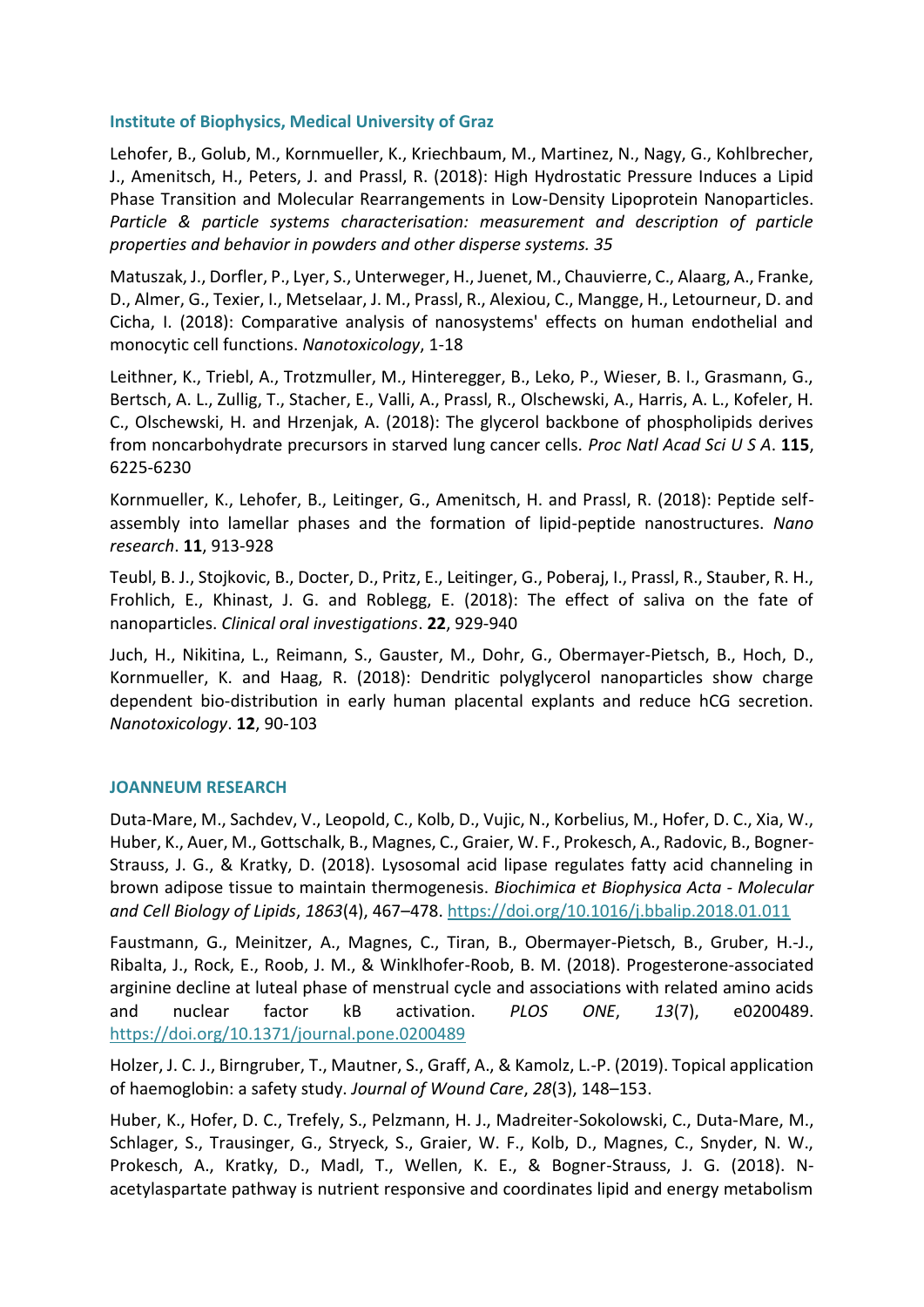in brown adipocytes. *Biochimica et Biophysica Acta (BBA) - Molecular Cell Research*, *1866*, 337–348. https://doi.org/10.1016/j.bbamcr.2018.08.017

Hummer, J., Altendorfer-Kroath, T., & Birngruber, T. (2019). Cerebral Open Flow Microperfusion to Monitor Drug Transport Across the Blood-Brain Barrier. *Current Protocols in Pharmacology*, e60.

Kiefel, K., Donsa, K., Tiefenbacher, P., Mischak, R., Brunner, G., Sendlhofer, G., & Pieber, T. R. (2018). Feasibility and design of an electronic surgical safety checklist in a teaching hospital: A user-based approach. *EHealth Congress*. Vienna. https://doi.org/10.3233/978-1-61499-858- 7-270

Kleinert, M., Kotzbeck, P., Altendorfer-Kroath, T., Birngruber, T., Tschöp, M. H., & Clemmensen, C. (2018). Time-resolved hypothalamic open flow micro-perfusion reveals normal leptin transport across the blood–brain barrier in leptin resistant mice. *Molecular Metabolism*, *13*, 77–82. https://doi.org/10.1016/j.molmet.2018.04.008

Holweg, G., & Deutschmann, B. (2018). Intelligent NFC potassium measurement strip with hemolysis check in capillary blood. *E & i Elektrotechnik Und Informationstechnik*, *135*(1), 83– 88.

Meyer, M., Donsa, K., Truskaller, T., & Frohner, M. (2018). Development of a Protocol for Automated Glucose Measurement Transmission Used in Clinical Decision Support Systems Based on the Continua Design Guidelines. *Studies in Health Technology and Informatics*, *248*, 132–139. https://doi.org/10.3233/978-1-61499-858-7-132

Moser, O., Münzker, J., Korsatko, S., Pachler, C., Smolle, K., Toller, W., Augustin, T., Plank, J., Pieber, T. R., Mader, J. K., & others. (2018). A prolonged run-in period of standard subcutaneous microdialysis ameliorates quality of interstitial glucose signal in patients after major cardiac surgery. *Scientific Reports*, *8*(1), 1262.

Moser, O., Pandis, M., Aberer, F., Kojzar, H., Hochfellner, D., Elsayed, H., Motschnig, M., Augustin, T., Kreuzer, P., Pieber, T. R., & others. (2019). A head-to-head comparison of personal and professional continuous glucose monitoring systems in people with type 1 diabetes: Hypoglycaemia remains the weak spot. *Diabetes, Obesity and Metabolism*, *21*(4), 1043–1048.

Nischwitz, S., Bernardelli de Mattos, I., Hofmann, E., Groeber-Becker, F., Funk, M., Mohr, G., Branski, L., Mautner, S., & Kamolz, L. (2019). Continuous pH monitoring in wounds using a composite indicator dressing — A feasibility study. *Burns*, *45*(6), 1336–1341. https://doi.org/10.1016/j.burns.2019.02.021

Pipper, C., Bordag, N., Reiter, B., Economides, K., Florian, P., Birngruber, T., Sinner, F., Bodenlenz, M., & Eberl, A. (2019). LC/MS/MS analyses of open-flow microperfusion samples quantify eicosanoids in a rat model of skin inflammation. *Journal of Lipid Research*, *60*(4), 758– 766. https://doi.org/10.1194/jlr.M087221

Schimek, D., Raml, R., Francesconi, K. A., Bodenlenz, M., & Sinner, F. M. (2018). Quantification of acyclovir in dermal interstitial fluid and human serum by ultra-high-performance liquidhigh-resolution tandem mass spectrometry for topical bioequivalence evaluation. *Biomedical Chromatography : BMC*, *32*(6), e4194. https://doi.org/10.1002/bmc.4194

Schwarz, C., Stekovic, S., Wirth, M., Benson, G., Royer, P., Sigrist, S. J., Pieber, T., Dammbrueck, C., Magnes, C., Eisenberg, T., Pendl, T., Bohlken, J., Köe, T., Madeo, F., & Flöel, A. (2018). Safety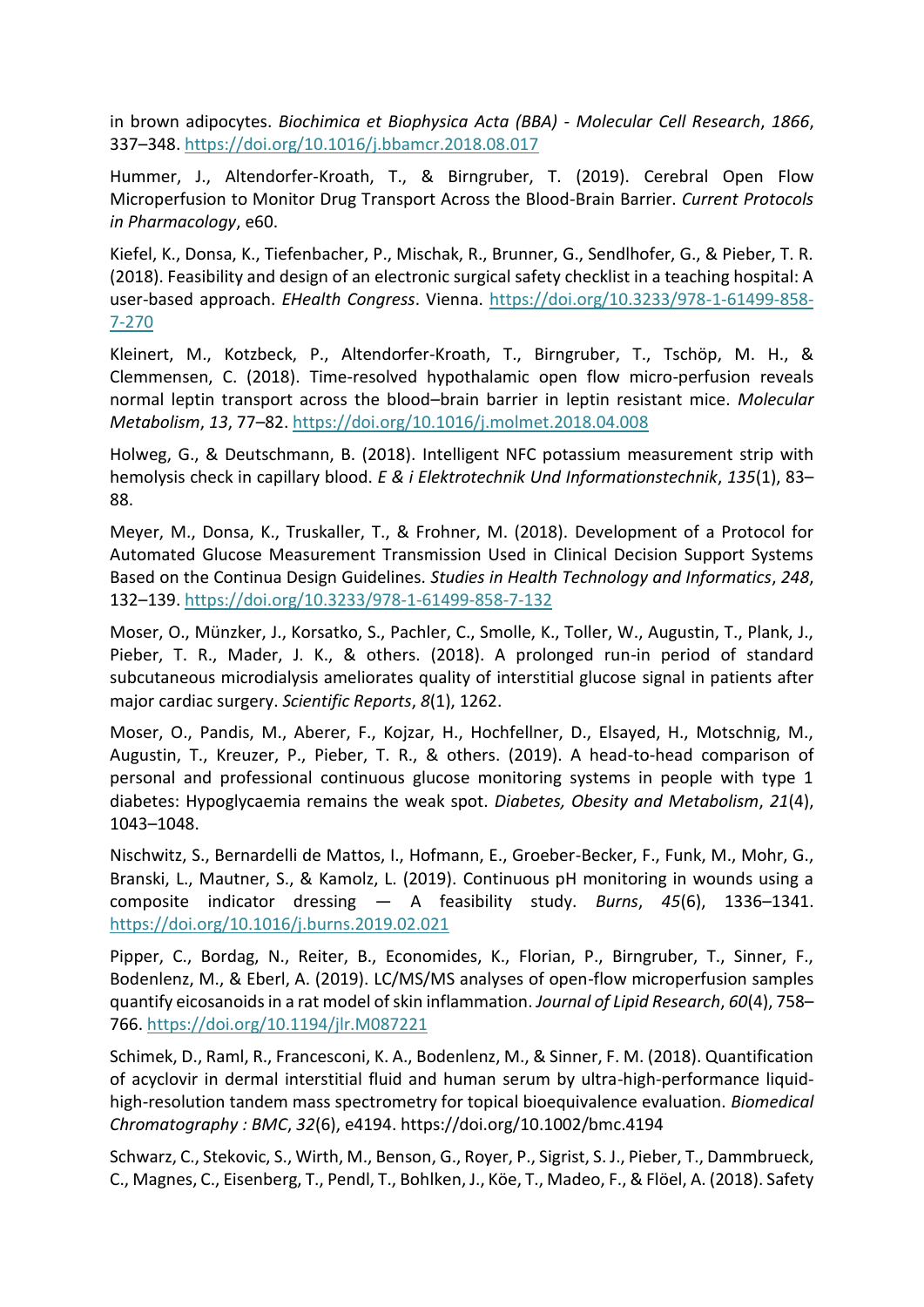and tolerability of spermidine supplementation in mice and older adults with subjective cognitive decline. *Aging*. https://doi.org/10.18632/aging.101354

Sukseree, S., László, L., Gruber, F., Bergmann, S., Narzt, M. S., Nagelreiter, I. M., Höftberger, R., Molnár, K., Rauter, G., Birngruber, T., Larue, L., Kovacs, G. G., Tschachler, E., & Eckhart, L. (2018). Filamentous Aggregation of Sequestosome-1/p62 in Brain Neurons and Neuroepithelial Cells upon Tyr-Cre-Mediated Deletion of the Autophagy Gene Atg7. *Molecular Neurobiology*, *55*, 8425–8437. https://doi.org/10.1007/s12035-018-0996-x

Terlecki-Zaniewicz, L., Pils, V., Bobbili, M. R., Lämmermann, I., Perrotta, I., Grillenberger, T., Schwestka, J., Weiß, K., Pum, D., Arcalis, E., Schwingenschuh, S., Birngruber, T., Brandstetter, M., Heuser, T., Schosserer, M., Morizot, F., Mildner, M., Stöger, E., Tschachler, E., Weinmüllner, R., Gruber, F., & Grillari, J. (2019). Extracellular Vesicles in Human Skin: Cross-Talk from Senescent Fibroblasts to Keratinocytes by miRNAs. *Journal of Investigative Dermatology*. https://doi.org/10.1016/j.jid.2019.05.015

Tiffner, K. I., Kanfer, I., Augustin, T., Raml, R., Raney, S. G., & Sinner, F. M. (2018). A comprehensive approach to qualify and validate the essential parameters of an in vitro release test (IVRT) method for acyclovir cream, 5%. *International Journal of Pharmaceutics*, *535*(1–2), 217–227. https://doi.org/10.1016/j.ijpharm.2017.09.049

Vogel, F. C. E., Bordag, N., Zügner, E., Trajkovic-Arsic, M., Chauvistré, H., Shannan, B., Váraljai, R., Horn, S., Magnes, C., Siveke, J., Schadendorf, D., & Roesch, A. (2019). Targeting the H3K4 demethylase KDM5B reprograms the metabolome and phenotype of melanoma cells. *Journal of Investigative Dermatology*. https://doi.org/10.1016/j.jid.2019.06.124

Zenz, S., Mader, J. K., Regittnig, W., Brunner, M., Korsatko, S., Boulgaropoulos, B., Magnes, C., Raml, R., Narath, S. H., Eller, P., Augustin, T., & Pieber, T. R. (2018). Impact of C-Peptide Status on the Response of Glucagon and Endogenous Glucose Production to Induced Hypoglycemia in T1DM. *The Journal of Clinical Endocrinology and Metabolism*, *103*(4), 1408–1417. https://doi.org/10.1210/jc.2017-01836

# **Luxembourg Institute of Science and Technology (LIST)**

Brinchmann, B.C., Skuland, T., Rambøll, M.H., Szoke, K., Brinchmann, J.A., Gutleb, A.C., Moschini, E., Kubátová, A., Kukowski, K., Le Ferrec, E., Lagadic-Gossmann, D., Schwarz, P.E., Låg, M., Refsnes, M., Øvrevik, J., Holme J.A. 2018. Lipophilic components of diesel exhaust particles induce pro-inflammatory responses in human endothelial cells through AhR dependent pathway(s). Part. Fibre Toxicol., 15:21. doi:10.1186/s12989-018-0257-1

Cambier, S., Røgeberg, M., Georgantzopoulou, A., Serchi, T., Karlsson, C., Verhaegen, S., Iversen, T.G., Guignard, C., Kruszewski, M., Hoffmann, L., Audinot, J.-N., Ropstad, E., Gutleb, A.C. 2018. Fate and effects of silver nanoparticles on early life-stage development of zebrafish (Danio rerio) in comparison to silver nitrate. Sci. Total Environ., 610-611, 972-982. doi:10.1060/j.scitotenv.2017. 08.115

Chary, A., Hennen, J., Klein, S., Serchi, T., Gutleb, A.C., Blömeke, B. 2018. Respiratory sensitisation: toxicological point of view on the available assays. Arch. Toxicol., 92, 803-822. doi:10.1007/s00204-017-2088-5